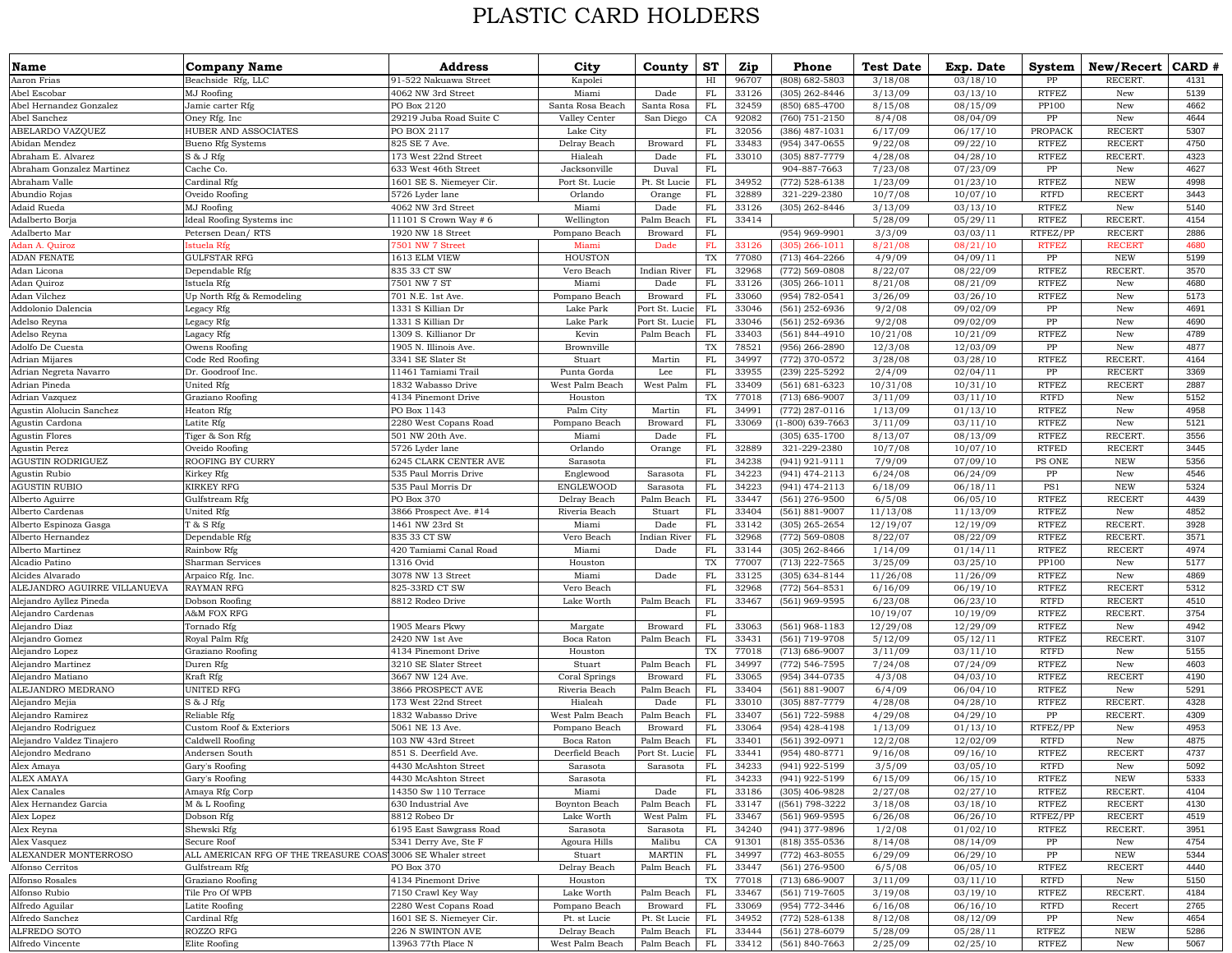| Alvaro Alcantar Navarro                     | Chandlers Rfg                                               | 403 West 21 St                              | San Pedro                     | San Pedro             | CA               | 90731          | $(310)$ 528-7800                 | 7/22/08           | 07/22/09             | PP                           | New                  | 4613         |
|---------------------------------------------|-------------------------------------------------------------|---------------------------------------------|-------------------------------|-----------------------|------------------|----------------|----------------------------------|-------------------|----------------------|------------------------------|----------------------|--------------|
| Alvaro De Leon                              | Lagacy Rfg                                                  | 1309 S. Killianor Dr                        | Kevin                         | Palm Beach            | FL               | 33403          | (561) 844-4910                   | 10/21/08          | 10/21/09             | <b>RTFEZ</b>                 | New                  | 4787         |
| Alvaro Martinez                             | Rainbow Roofing                                             | 420 Tamiami Canal Rd                        | Miami                         | Dade                  | FL               | 33144          | (305) 262-8466                   | 3/10/09           | 03/10/11             | <b>RTFEZ</b>                 | <b>RECERT</b>        | 5096         |
| Alvaro Q. Padilla                           | August Roofing                                              | 80 West Easy Street                         | Simi Valley                   | Oxnard                | CA               | 93065          | (805) 498-8086                   | 2/4/09            | 02/04/10             | PP                           | New                  | 5168         |
| Alvero Deleon                               | Legacy Rfg                                                  | 1331 S Killian Dr                           | Lake Park                     | Port St. Lucie        | FL               | 33046          | (561) 252-6936                   | 9/2/08            | 09/02/09             | ${\rm PP}$                   | New                  | 2974         |
| Alvil Chojolan                              | SkyHigh Rfg                                                 | 4101 Ravenswood Ct                          | Ft. Lauderdale                | Broward               | FL               | 33312          | (954) 747-0012                   | 6/18/08           | 06/18/09             | ${\rm PP}$                   | New                  | 4505         |
| Amado Calderon                              | Reliable Rfg                                                | 1832 Wabasso Drive                          | West Palm Beach               | Palm Beach            | FL               | 33407          | (561) 722-5988                   | 4/29/08           | 04/29/10             | ${\rm PP}$                   | <b>RECERT</b>        | 4303         |
| Amador Martinez                             | MJ Roofing                                                  | 4062 NW 3rd Street                          | Miami                         | Dade                  | FL               | 33126          | (305) 262-8446                   | 3/13/09           | 03/13/10             | <b>RTFEZ</b>                 | New                  | 5137         |
| Amador Rodriguez                            | Delfini Rfg                                                 | 845 Sunshine Lane                           | Altamante Springs             | Orange                | FL               | 32714          | (407) 830-7447                   | 5/1/08            | 05/01/10             | <b>RTFEZ</b>                 | <b>RECERT</b>        | 4329         |
| Ambrocio Rodriguez                          | Delfini Rfg                                                 | 845 Sunshine Lane                           | Altamante Springs             | Orange                | FL               | 32714          | (407) 830-7447                   | 5/1/08            | 05/01/10             | <b>RTFEZ</b>                 | RECERT.              | 4330         |
| Amit Zemach                                 | <b>AZ Contracting</b>                                       | 12101 NW 18 Street                          | Plantation                    | Broward               | ${\rm FL}$       | 33323          | (954) 803-2323                   | 1/21/09           | 01/21/10             | PP                           | New                  | 4988         |
| AMY LARRSON-PORTER                          | A LARRSON AND SONS                                          | 202 SWEETWATER CLUB BLVD                    | Longwood                      |                       | FL               | 32779          | (407) 880-3160                   | 6/22/09           | 06/22/10             | ${\rm PP}$                   | <b>NEW</b>           | 5325         |
| Ananias Lopez                               | Timberoof Rf                                                | 4261 NW 74 Ave.                             | Lauderhill                    | Broward               | FL               | 33319          | (954) 888-1804                   | 7/1/08            | 07/01/09             | ${\rm PP}$                   | New                  | 4541         |
| Ananias Lopez                               | Timber Roofing                                              | 4261 NW 74th Ave                            | Lauderhill                    | Broward               | FL               | 33319          | (954) 888-1804                   | 8/5/08            | 08/05/09             | <b>RTFEZ</b>                 | New                  | 4541         |
| Anatolio Santos Gonzalez                    | Colonial Rfg                                                | 5601 2nd Street West                        | Leigh Acres                   | Naples                | FL               | 33971          | $(239)$ 458-1000                 |                   | 07/14/09             | PS1                          | New                  | 4575         |
|                                             |                                                             |                                             |                               |                       |                  |                |                                  | 7/14/08           |                      |                              |                      | 4643         |
| Andres Cisneros                             | Colonial Rfg                                                | 5601 2nd Street West                        | Leigh Acres                   | Ft. Myers             | FL               | 33971          | $(239)$ 458-1000                 | 8/7/08            | 08/07/09             | PS1                          | New                  |              |
| Andres Ponsa                                | Murton Rfg                                                  | 7600 NW 74 Ave.                             | Miami                         | Dade                  | FL               | 33166          | (305) 592-5385                   | 1/16/09           | 01/16/11             | PP/RTFEZ                     | <b>RECERT</b>        | 4973         |
| Andres R. Zelaya                            | Eagle Roof Tile Systems                                     | 3214 SW 156 Ct.                             | Miami                         | Dade                  | ${\rm FL}$       | 33185          |                                  | 3/27/09           | 03/27/10             | <b>RTFEZ</b>                 | New                  | 5176         |
| Angel Agurcia                               | Affordable Rfg                                              | 2117 SW 57 Ave                              | Hollywod                      | Davie                 | FL               | 33023          | (954) 962-9670                   | 9/19/08           | 09/19/10             | <b>RTFEZ</b>                 | <b>RECERT</b>        | 4752         |
| Angel Arana                                 | Roofing Systems of America                                  | 1341 St. Tropez Circle #1102                | Weston                        | Broward               | FL               | 33326          | (954) 318-4411                   | 3/16/09           | 03/16/10             | PP                           | New                  | 5144         |
| Angel Bello                                 | Arcon Rfg                                                   | 2280 NW 16 Street                           | Pompano Beach                 | Broward               | $\rm FL$         |                | (954) 753-3100                   | 10/25/07          | 10/25/09             | <b>RTFEZ</b>                 | RECERT.              | 3788         |
| Angel Figueroa                              | Angel Support Services                                      | 3010 NW 93 Street                           | Miami                         | Dade                  | FL               | 33147          | (305) 308-6257                   | 1/14/09           | 01/14/11             | <b>RTFEZ</b>                 | <b>RECERT</b>        | 4976         |
| Angel Garcia                                | Tim Graboski Roofing                                        | 151 NW 18 Ave.                              | Delray Beach                  | West Palm             | FL               | 33444          | (561) 276-8252                   | 11/5/08           | 11/05/10             | PP                           | <b>RECERT</b>        | 3353         |
| Angel Lopez                                 | Mastercraft Rfg                                             | 121 Triple Diamond Blvd                     | Venice                        | Englewood             | ${\rm FL}$       | 34275          | (941) 480-9700                   | 8/15/08           | 08/15/09             | Titeset PP100                | New                  | 4683         |
| Anibal Carrillo Villatoro                   | Reliable Rfg                                                | 1832 Wabasso Drive                          | West Palm Beach               | Palm Beach            | $\rm FL$         | 33407          | (561) 722-5988                   | 4/29/08           | 04/29/10             | PP                           | <b>RECERT</b>        | 4295         |
| ANIBAL CARRILLO VILLATORO                   | Ranger Rfg                                                  | 1508 53rd St                                | Mangonia Park                 | Palm Beach            | FL               |                | (561) 842-6944                   | 7/9/09            | 07/09/10             | <b>RTFD</b>                  | <b>NEW</b>           | 5354         |
| Anibal Villanueva                           | J A Contracting                                             | 3000 SW 128th Ave.                          | Miami                         | Dade                  | FL               | 33175          | (786) 486-0201                   | 1/29/08           | 01/29/10             | <b>RTFEZ</b>                 | <b>RECERT</b>        | 4007         |
| Aniel Herrera                               | Petersen Dean/RTS                                           | 1920 Nw 18 Street                           | Pompano Beach                 | Broward               | FL               | 33069          | (954) 969-1691                   | 11/4/08           | 11/04/10             | ${\rm PP}$                   | <b>RECERT</b>        | 3973         |
| Anthony Sanchez                             | AAA Rfg                                                     | 299 Kenilworth Ave.                         | Ormond Beach                  | Ormond                | FL               | 32174          | (386) 672-7663                   | 2/11/09           | 02/02/10             | PP                           | New                  | 5050         |
|                                             | <b>MRI RFG</b>                                              | 295 W 22ND ST                               |                               |                       |                  | 33010          |                                  |                   |                      |                              |                      | 3498         |
| ANTIOCO GONZALEZ                            |                                                             |                                             | HIALEAH                       | Dade                  | FL               |                | (305) 986-9775                   | 6/12/09           | 06/12/11             | <b>RTFEZ</b>                 | <b>RECERT</b>        |              |
| Antonio Borja                               | Murton Roof of WPB                                          | 3585 Shares Place                           | Riveria Beach                 | Palm Beach            | FL               | 33404          | (561) 712-4533                   | 2/24/09           | 02/24/10             | PP                           | New                  | 5080         |
| <b>ANTONIO BRAVO</b>                        | <b>CURRY RFG</b>                                            | 1495 N DIXIE AVE                            | Tequesta                      | <b>MARTIN</b>         | FL               | 33418          | (561) 743-8921                   | 5/12/09           | 05/12/10             | <b>RTFEZ</b>                 | <b>NEW</b>           | 5264         |
| <b>Intonio Cano</b>                         | aumer Rf Services Inc.                                      | <b>8000 SW 21 Terrace</b>                   | Ft. Lauderdale                | <b>Broward</b>        | FL               | 33312          | (954) 914-9550                   | 7/23/08           | 07/23/09             | PP                           | New                  | 4599         |
| Antonio Castro                              | Capps & Huff                                                | PO Box 8053                                 | Hobe Sound                    | Jupiter               | $\rm FL$         | 33475          | (772) 545-3442                   | 3/31/09           | 03/31/10             | ${\rm PP}$                   | New                  | 5188         |
| Antonio Guzman                              | AquaMax Rfg                                                 | PO Box 546065                               | Surfside                      |                       | FL               | 33154          | (305) 439-4517                   | 10/30/08          | 10/30/09             | <b>RTFEZ</b>                 | New                  | 4815         |
| Antonio Moreno                              | Jamie carter Rfg                                            | PO Box 2120                                 | Santa Rosa Beach              | Santa Rosa            | $\rm FL$         | 32459          | (850) 685-4700                   | 8/15/08           | 08/15/09             | PP100                        | New                  | 4658         |
| Antonio Natareno                            | Shewski Rfg                                                 | 6195 East Sawgrass Road                     | Sarasota                      | Sarasota              | FL               | 34240          | (941) 377-9896                   | 1/2/08            | 01/02/10             | <b>RTFEZ</b>                 | <b>RECERT</b>        | 3950         |
| Antonio Ortiz                               | <b>Austro Construction</b>                                  | 1326 Hollywood Blvd                         | Hollywood                     | Broward               | FL               | 33019          | (954) 582-1202                   | 8/8/07            | 08/08/09             | <b>RTFEZ</b>                 | <b>RECERT</b>        | 3529         |
| Antonio Rodriguez                           | United Rfg                                                  | 1832 Wabasso Drive                          | West Palm Beach               | Port St. Lucie        | FL               | 33409          | (800) 253-7708                   | 2/16/09           | 02/16/11             | RTFEZ/PP                     | <b>RECERT</b>        | 3198         |
| Antonio Zuniga                              | Amengual Roofing                                            | 2352 W 53 Drive                             | Hialeah                       | Dade                  | FL               | 33016          | (305) 363-5192                   | 4/8/08            | 04/08/10             | <b>RTFEZ</b>                 | <b>RECERT</b>        | 2794         |
| Arles Gomez                                 | <b>Advance Contractors</b>                                  | 8004 NW 154 Street                          | Miami Lakes                   | Dade                  | FL               | 33016          | (305) 820-0477                   | 4/7/09            | 04/07/11             | <b>RTFEZ</b>                 | <b>RECERT</b>        | 4621         |
| Armando Cipriano                            | Mastercraft Rfg                                             | 121 Triple Diamond Blvd                     | Venice                        | Englewood             | FL               | 34275          | (941) 480-9700                   | 8/15/08           | 08/15/09             | liteset PP100                | New                  | 4688         |
| <b>ARMANDO FLORES</b>                       | TROPICAL RFG SYSTEMS                                        | 1440 SE DIXIE HWY                           | Stuart                        | Palm Beach            | ${\rm FL}$       | 34994          | (772) 287-1433                   | 5/7/09            | 05/07/10             | <b>RTFD</b>                  | <b>NEW</b>           | 5247         |
| ARMANDO LOPEZ                               | <b>IBS CONSTRUCTION GRP</b>                                 | 16375 NE 18TH AVE                           | MIAMI                         | Dade                  | FL               | 33162          | (305) 945-5995                   | 5/22/09           | 05/22/10             | PP                           | <b>NEW</b>           | 5283         |
| ARMANDO SOTO                                | ROZZO RFG                                                   | 226 N SWINTON AVE                           | Delray Beach                  | Palm Beach            | FL               | 33444          | (561) 278-6079                   | 5/28/09           | 05/28/11             | <b>RTFEZ</b>                 | ${\rm NEW}$          | 5287         |
| ARMANDO TRUJILLO                            | MRI RFG                                                     | 295 W 22ND ST                               | HIALEAH                       | Dade                  | FL               | 33010          | (305) 986-9775                   | 6/12/09           | 06/12/11             | <b>RTFEZ</b>                 | <b>RECERT</b>        | 4374         |
|                                             |                                                             |                                             |                               |                       |                  |                |                                  |                   |                      |                              |                      |              |
| Armando Velasquez                           | Reliable Rfg                                                | 832 Wabasso Drive                           | West Palm Beach               | Palm Beac             | <b>FL</b>        | 33407          | (561) 722-5988                   | 4/29/08           | 04/29/10             | PP                           | <b>RECERT</b>        | 4299         |
| ARMANDO VILCHIS                             | SOUTHERN COAST ENT                                          | 273 NW 1ST ST                               | Deerfield Beach               | Broward               | FL               | 33441          | (954) 426-3312                   | 5/4/09            | 05/04/11             | <b>RTFEZ</b>                 | <b>RECERT</b>        | 5233         |
| <b>ARNULFO MIJARES</b>                      | PACKARD RFG                                                 | 2162 RESERVE PARK TRACE                     | Port St Lucie                 | Martin                | FL               | 34986          |                                  | 6/25/09           | 06/25/11             | <b>RTFEZ</b>                 | <b>RECERT</b>        | 4498         |
| Aron Salas                                  | Bear Rfg                                                    | 5334 SE Celestial Circle                    | Stuart                        | Palm Beach            | FL               | 34997          | $(561) 662 - 8017$               | 2/9/09            | 02/09/11             | PP                           | <b>RECERT</b>        | 2953         |
| Arsenio Lacar                               | Leeward Rfg                                                 | 86-138 Kuwale Rd- Apt 1                     | Waianae                       |                       | $_{\rm HI}$      | 96792          | (808) 696-7660                   | 10/2/08           | 10/02/10             | ${\rm PP}$                   | <b>RECERT</b>        | 3547         |
| Artemio Gomes                               | Reliable Rfg                                                | 1832 Wabasso Drive                          | West Palm Beach               | Palm Beach            | FL               | 33407          | (561) 722-5988                   | 4/29/08           | 04/29/10             | PP                           | RECERT.              | 4308         |
| Artemio Gomez                               | Ranger Rfg                                                  | 1508 53rd St                                | Mangonia Park                 | Palm Beach            | FL               | 33407          | (561) 842-6943                   | 7/17/08           | 07/17/09             | <b>RTFEZ</b>                 | New                  | 4578         |
| ARTEMIO GOMEZ                               | Ranger Rfg                                                  | 1508 53rd St                                | Mangonia Park                 | Palm Beach            | ${\rm FL}$       |                | (561) 842-6944                   | 7/9/09            | 07/09/10             | <b>RTFEZ</b>                 | <b>RECERT</b>        | 4578         |
| Artemio Perez                               | SkyHigh Rfg                                                 | 3874 Fiscal Ct                              | West Palm beach               | W.P. Beach            | FL               | 33404          | $(877) - 759 - 4444$             | 12/9/08           | 12/09/10             | <b>RTFEZ</b>                 | <b>RECERT</b>        | 4896         |
| Arthur Franklin                             | Beachside Roofing LLC                                       | 91-522 Nakuawa Street                       | Kapolei                       |                       | НI               | 96707          | (808) 682-5803                   | 10/19/07          | 10/19/09             | PP.                          | RECERT.              | 3770         |
| Arthur Valenzuela                           | Paradise Rfg                                                | 99-112 Puakala St                           | Alea                          | Maui                  | HI               | 96701          | (808) 676-4240                   | 8/20/08           | 08/20/09             | ${\rm PP}$                   | New                  | 4698         |
| <b>ARTURO CARDENAS</b>                      | CURRY RFG                                                   | 1495 N DIXIE AVE                            | Tequesta                      | <b>MARTIN</b>         | FL               | 33418          | (561) 743-8921                   | 5/12/09           | 05/12/10             | <b>RTFEZ</b>                 | <b>NEW</b>           | 5258         |
| Arturo Garcia                               | Artega Enterprise                                           | 8830 SW 68 Ct. Apt- D-3                     | Miami                         | Dade                  | FL               | 33156          | (786) 417-8355                   | 4/7/09            | 04/07/11             | <b>RTFEZ</b>                 | <b>RECERT</b>        | 4268         |
| ARTURO GOMEZ                                | Gary's Roofing                                              | 4430 McAshton Street                        | Sarasota                      |                       | $\rm FL$         | 34233          | (941) 922-5199                   | 6/15/09           | 06/15/10             | <b>RTFEZ</b>                 | <b>NEW</b>           | 5333         |
|                                             |                                                             |                                             |                               |                       |                  |                |                                  |                   |                      |                              |                      |              |
| Arturo Mijures                              | Duren Rfg                                                   | PO Box 969                                  | Hobe Sound                    | Stuart                | $\rm FL$         | 33475          | (772) 546-7663                   | 10/17/08          | 10/17/09             | <b>RTFEZ</b>                 | New                  | 4798         |
| Arturo Padilla                              | Morton Rfg                                                  | 700 NE 42nd Street                          | Oakland Park                  | Broward               | FL               | 33334          | (954) 567-3880                   | 10/19/07          | 10/19/09             | <b>RTFEZ</b>                 | <b>RECERT</b>        | 3761         |
| Arturo Parra                                | Sky High Roofing                                            | 3874 Fiscal Ct                              | West Palm Beach               | Palm Beach            | $\rm FL$         | 33404          | (954) 799-0012                   | 4/14/08           | 04/14/10             | PP/RTFEZ                     | RECERT.              | 4223         |
| Arturo Rodriguez                            | RC Young Rfg                                                | 875 34th Street                             | San Diego                     | San Diego             | CA               | 92102          | $(619) 686 - 2090$               | 12/9/08           | 12/09/09             | PP                           | ${\hbox{New}}$       | 4968         |
| Atalo Guerrero                              | Security Rfg                                                | 4361 Peters rd                              | Plantation                    | Broward               | FL               | 33317          | (954) 252-9010                   | 9/13/07           | 09/13/09             | <b>RTFEZ</b>                 | <b>RECERTT</b>       | 3623         |
| Atlee A. Miller                             | A.A.M. Development                                          | 9661 154th Rd. North                        | West Palm Beach               | Jupiter               | $\rm FL$         | 33478          | (561) 870-6059                   | 6/26/08           | 06/26/09             | <b>RTFEZ</b>                 | New                  | 4520         |
| AUGUSTO EUGENIO GONZALEZ                    | A&F ENGINEERING                                             | 3340 FAIRLANE FARMS RD                      | Wellington                    | Palm Beach            | $\rm FL$         | 33414          | (561) 790-3116                   | 6/17/09           | 06/17/10             | RTFEZ - PP                   | ${\rm NEW}$          | 3221         |
| Augusto Gonzalez                            | Sky High Roofing                                            | 3874 Fiscal Ct                              | Palm Beach Gardens            | Palm Beach            | ${\rm FL}$       | 33404          | (561) 848-3053                   | 6/6/08            | 06/06/10             | PP                           | <b>RECERT</b>        | 3221         |
| Augusto Osorio                              | Legacy Rfg                                                  | 1331 S Killian Dr                           | Lake Park                     | Port St. Lucie        | FL               | 33046          | (561) 252-6936                   | 9/2/08            | 09/02/09             | PP                           | New                  | 2972         |
| Augusto Osorio                              | Leo Development                                             | 15634 98th Trail North                      | Jupiter                       | W.P.B.                | FL               | 33478          | (561) 601-0224                   | 11/7/08           | 11/07/09             | <b>RTFEZ</b>                 | New                  | 4835         |
| AURELIANO FIGUEROA                          | UNITED RFG                                                  | 3866 PROSPECT AVE                           | Riveria Beach                 | Palm Beach            | $\rm FL$         | 33404          | (561) 881-9007                   | 6/4/09            | 06/04/10             | <b>RTFEZ</b>                 | ${\tt NEW}$          | 5290         |
| AURELIO DIAZ                                |                                                             |                                             | Stuart                        | MARTIN                | FL               | 34997          | (772) 463-8055                   |                   |                      |                              |                      | 5347         |
|                                             |                                                             |                                             |                               |                       |                  |                |                                  |                   |                      |                              |                      |              |
|                                             | ALL AMERICAN RFG OF THE TREASURE COAS 3006 SE Whaler street |                                             |                               |                       |                  |                |                                  | 6/29/09           | 06/29/10             | PP                           | <b>NEW</b>           |              |
| Ausencio Molina Martinez<br>Avelardo Zamora | Graboski Rfg<br>Latite Roofing                              | 151 NW 18th Avenue<br>2280 West Copans Road | Delray Beach<br>Pompano Beach | Palm Beach<br>Broward | FL<br>${\rm FL}$ | 33444<br>33069 | (561) 276-8252<br>(954) 772-3446 | 7/7/08<br>3/18/09 | 07/07/10<br>03/18/10 | <b>RTFEZ</b><br><b>RTFEZ</b> | <b>RECERT</b><br>New | 3361<br>5147 |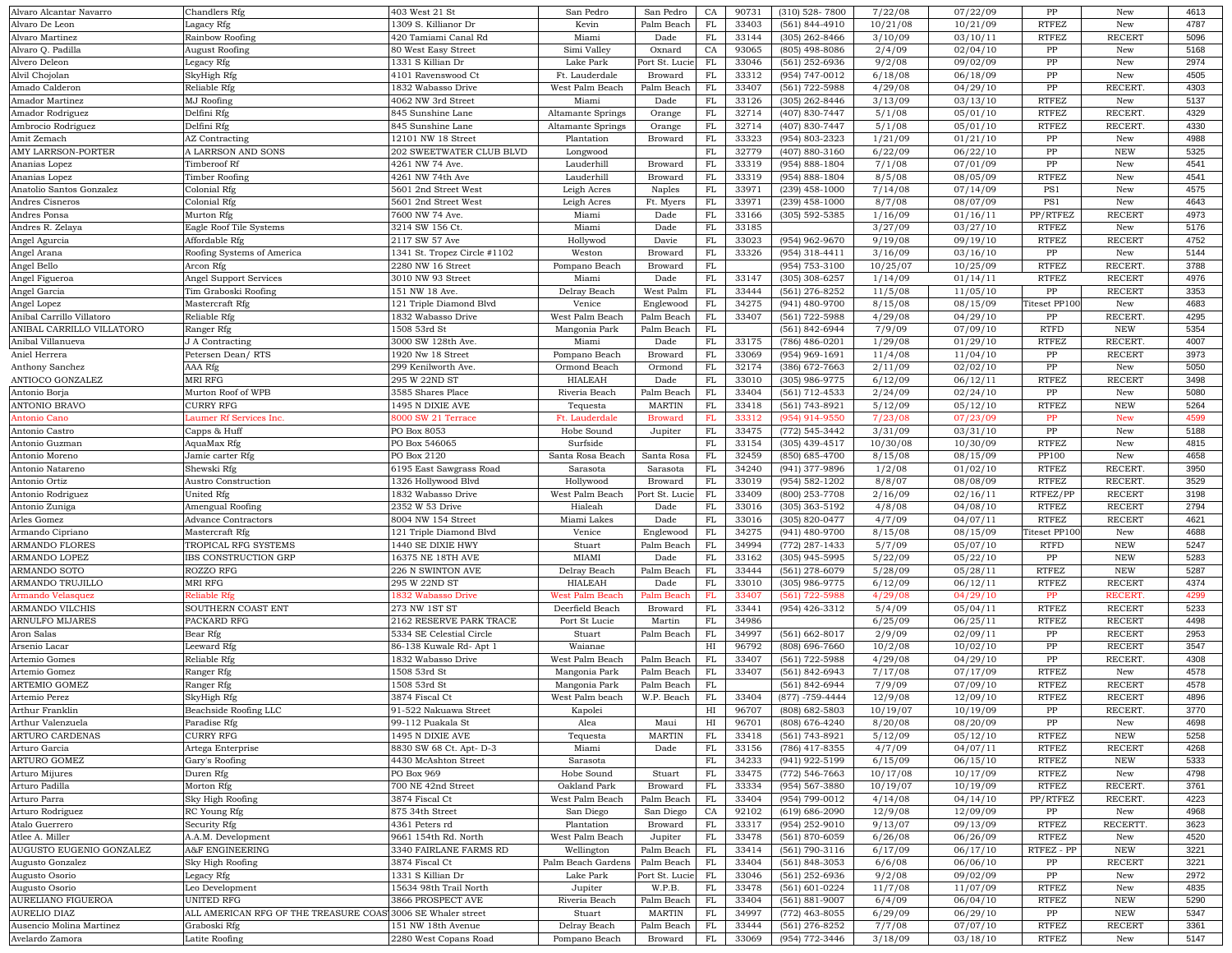| Azael Mijares                                | Gulf Atlantic Rfg                       | PO Box 3262                        | Tequesta            | Boynton Bch             | FL         | 33469          | (561) 714-5191                   | 12/10/08           | 12/10/09             | RTFEZ                               | New                  | 4884         |
|----------------------------------------------|-----------------------------------------|------------------------------------|---------------------|-------------------------|------------|----------------|----------------------------------|--------------------|----------------------|-------------------------------------|----------------------|--------------|
| Azahel Millan                                | Vero Beach Rfg                          | 835 10 Ave. SW                     | Vero Beach          | Vero Beach              | FL         | 32962          | (772) 770-3782                   | 2/19/09            | 02/19/10             | <b>RTFEZ</b>                        | New                  | 5062         |
| Balbino Carbajal                             | Veteran Roofing                         | 4911 Lyons Tech Pkwy -12           | Coconut Creek       | Broward                 | FL         | 33073          | (954) 429-9949                   | 5/27/08            | 05/27/10             | PP                                  | <b>RECERT</b>        | 2921         |
| Baldomero Bartolon                           | Altec Rfg                               | 150 Tony Pena Dr                   | Jupiter             | Palm Beach              | ${\rm FL}$ | 33458          | (561) 747-1990                   | 9/12/08            | 09/12/09             | <b>RTFEZ</b>                        | New                  | 4729         |
| Balvino Romero                               | Buddy's Rfg                             | PO Box 8277                        | West Palm Beach     | Palm Beach              | ${\rm FL}$ | 33407          | (561) 832-3582                   | 5/30/08            | 05/30/10             | <b>RTFEZ</b>                        | Recert               | 4433         |
| Barry Ludwig                                 | Oviedo Rfg Enterprise Inc.              | 5726 Lyder lane                    | Orlando             | Orlando                 | $\rm FL$   | 32889          | (407) 949-7663                   | 10/4/08            | 10/04/09             | <b>RTFD</b>                         | New                  | 4783         |
| Basilio Borja                                | Borja's Const.                          | 330 SW 14 Street                   | Deerfield Beach     | Broward                 | ${\rm FL}$ | 33441          | (954) 427-8943                   | 11/10/08           | 11/10/10             | <b>RTFEZ</b>                        | <b>RECERT</b>        | 4840         |
|                                              |                                         |                                    |                     |                         |            |                |                                  |                    |                      |                                     |                      |              |
| Bayron Yohanni Perez                         | Josmar Roofing                          | 9750 Sw 16 Street                  | Miami               | Dade                    | $\rm FL$   | 33165          | (305) 632-9644                   | 4/16/08            | 04/16/10             | <b>RTFEZ</b>                        | <b>RECERT</b>        | 2986         |
| Benito Cruz                                  | TNT RFG                                 | 24695 Hayman Road                  | Brooksville         | Hernando                | FL         | 34602          |                                  | 11/7/07            | 11/07/09             | <b>RTFEZ</b>                        | RECERT               | 3807         |
| BENITO GARDUNO CAMPOS                        | Arcon Rfg                               |                                    |                     | Broward                 | $\rm FL$   |                |                                  | 6/9/09             | 06/09/11             | <b>RTFEZ</b>                        | <b>RECERT</b>        | 3119         |
| Benito Martinez                              | Andersen South                          | 851 S. Deerfield Ave.              | Deerfield Beach     | Port St. Luci           | FL         | 33441          | (954) 480-8771                   | 9/16/08            | 09/16/10             | <b>RTFEZ</b>                        | <b>RECERT</b>        | 4736         |
| Benito Mendoza Nara                          | Action Rfg                              | 22801 Lockness Ave.                | Torrance            | Westwood                | CA         | 90501          | (310) 326-5678                   | 1/20/09            | 01/20/10             | PP                                  | New                  | 5034         |
| Benito Trejo                                 | TNT RFG                                 | 24695 Hayman Road                  | Brooksville         | Hernando                | $\rm FL$   | 34602          |                                  | 11/7/07            | 11/07/09             | <b>RTFEZ</b>                        | RECERT.              | 3809         |
| Benjamin Fuller                              | Beachside Rfg LLC                       | PO Box 2079                        | Kahulul             | Maui                    | HI         | 96733          | (808) 870-8932                   | 1/13/09            | 01/13/11             | Titeset PP10                        | <b>RECERT</b>        | 4700         |
|                                              |                                         |                                    |                     |                         |            |                |                                  |                    |                      |                                     |                      |              |
| <b>BENJAMIN GARCIA</b>                       | WELL ROOFING                            | <b>O CARTER LANE BOX 10</b>        | LAKE PLACID         |                         | $\rm FL$   | 33852          | (863) 441-4480                   | 6/11/09            | 06/11/10             | RTFEZ/pp                            | <b>NEW</b>           | 5302         |
| Benjamin Mijares                             | Capps & Huff                            | PO Box 8053                        | Hobe Sound          | Jupiter                 | FL         | 33475          | (772) 545-3442                   | 3/31/09            | 03/31/10             | PP                                  | New                  | 5187         |
| Bernabe Domingo Gonzales                     | Reliable Rfg                            | 1832 Wabasso Drive                 | West Palm Beach     | Palm Beach              | $\rm FL$   | 33407          | (561) 722-5988                   | 4/29/08            | 04/29/10             | PP                                  | <b>RECERT</b>        | 4296         |
| Bernabe Lopez                                | Crown Rfg. LLC                          | 12244 Treeline Ave. #5             | Fort Meyers         | Naples                  | $\rm FL$   | 33913          | (239) 989-0371                   | 8/1/08             | 08/01/09             | <b>RTFD</b>                         | New                  | 4632         |
| Bernabe Trejo                                | Payless Rfg                             | 2421 Nw 16 Lane                    | Pompano Beach       | Broward                 | FL         | 33064          | (954) 340-7663                   | 10/3/08            | 10/03/09             | <b>RTFEZ</b>                        | New                  | 4774         |
| Bernadino Cruz                               | Mastercraft Rfg                         | 121 Triple Diamond Blvd            | Venice              | Englewood               | FL         | 34275          | (941) 480-9700                   | 8/15/08            | 08/15/09             | Titeset PP10                        | New                  | 4686         |
| Bernardo A. Domingo Jr.                      | Intl rfg & Bldg Const.                  | 96-1217 Waikaua Street             | Pearl City          |                         | HI         | 96782          | (808) 456-2880                   | 12/4/08            | 12/04/10             | PP                                  | <b>RECERT</b>        | 3876         |
| BIDAL HERNANDEZ AGUILAR                      | CARRILLO RFG                            | 2803 7TH ST W                      | LEHIGH ACRES        | <b>NAPLES</b>           | FL         | 33971          | (239) 368-1064                   | 7/13/09            | 07/13/09             | PS ONE                              | <b>NEW</b>           | 5362         |
|                                              |                                         |                                    |                     |                         |            |                |                                  |                    |                      |                                     |                      |              |
| <b>BILL WALTON</b>                           | <b>WALTON RFG</b>                       | 6388 JOHNSON ST                    | Hollywood           | Broward                 | FL         | 33021          | (954) 952-9339                   | 6/8/09             | 06/08/10             | PP                                  | <b>NEW</b>           | 5298         |
| BRADLEY G. DAVIS                             | GULFSTAR RFG                            | 1613 ELM VIEW                      | <b>HOUSTON</b>      |                         | TX         | 77080          | (713) 464-2266                   | 4/9/09             | 04/09/11             | PP                                  | <b>NEW</b>           | 5201         |
| Braulio Patino Mendez                        | deal Roofing Systems inc                | 11101 S Crown Way # 6              | Wellington          | Palm Beach              | $\rm FL$   | 33414          |                                  | 3/26/08            | 03/26/10             | <b>RTFEZ</b>                        | <b>RECERT</b>        | 4155         |
| <b>Brian Curry</b>                           | AAA Rfg                                 | 299 Kenilworth Ave.                | Ormond Beach        | Ormond                  | $\rm FL$   | 32174          | (386) 672-7663                   | 2/11/09            | 02/02/10             | PP                                  | New                  | 5049         |
| Brian Deonarine                              | PMS Rfg                                 | 1110 2nd Ave.                      | Lake Worth          | Broward                 | $\rm FL$   | 33460          | (561) 586-5655                   | 9/16/08            | 09/16/10             | PP                                  | <b>RECERT</b>        | 4747         |
| Brian Lambert                                | Beachside Rfg LLC                       | PO Box 2079                        | Kahului             |                         | HI         | 96733          | (808) 870-8932                   | 1/13/09            | 01/13/10             | Titeset PP10                        | New                  | 4986         |
|                                              |                                         |                                    |                     |                         |            |                |                                  |                    |                      |                                     |                      |              |
| <b>BRIAN LARSSON</b>                         | A LARRSON AND SONS                      | 202 SWEETWATER CLUB BLVD           | Longwood            |                         | ${\rm FL}$ | 32779          | (407) 880-3160                   | 6/22/09            | 06/22/10             | PP                                  | <b>NEW</b>           | 5331         |
| Brian McEwen                                 | Beachside Rfg LLC                       | PO Box 2079                        | Kahului             |                         | HI         | 96733          | (808) 870-8932                   | 1/13/09            | 01/13/10             | Titeset PP1                         | New                  | 4985         |
| Carlos A. Candelario                         | Coda Rfg                                | 4678 East 10th Lane                | Hialeah             | Dade                    | FL         | 33013          | $(305) 681 - 1060$               | 11/14/08           | 11/14/10             | <b>RTFEZ</b>                        | <b>RECERT</b>        | 4866         |
| Carlos Aguirre                               | Roofing Unlimited                       | 1146 53 Ct North                   | West Palm Beach     | Palm Beach              | ${\rm FL}$ | 33407          | (561) 842-0119                   | 7/11/08            | 07/11/09             | <b>RTFEZ</b>                        | New                  | 4553         |
| CARLOS AGUIRRE BALDONVINOS                   | R&M                                     | 1506 WEST INDUSTRIAL AVE           | Stuart              | <b>MARTIN</b>           | FL         | 33471          | (772) 422-2102                   | 5/15/09            | 05/15/11             | <b>RTFEZ</b>                        | <b>RECERT</b>        | 5278         |
| Carlos Almendares                            | Allied Roofing                          | 7050 NW 42nd Street                | Miami               | Dade                    | FL         | 33178          | (305) 219-4619                   | 3/10/09            | 03/10/11             | <b>RTFEZ</b>                        | RECERT.              | 2788         |
| Carlos Alvarez                               |                                         | 117 Aldea Dr.                      | Vero Beach          | Indian River            | $\rm FL$   | 32958          | (772) 589-7817                   | 10/1/08            | 10/01/09             | <b>RTFEZ</b>                        | New                  | 4766         |
|                                              | Ellerman Construction Systems           |                                    |                     |                         |            |                |                                  |                    |                      |                                     |                      |              |
| Carlos Aragon                                | Metro Construction Unlimited            | 2130 NW 184 Way                    | Pembroke Pines      |                         | ${\rm FL}$ | 33029          | (786) 367-2283                   | 3/31/09            | 03/31/10             | <b>RTFEZ</b>                        | New                  | 5181         |
| Carlos Arturo Enozo                          | Gustafson Industries                    | PO Box 832                         | Boynton Beach       | Boca Raton              | FL         | 33425          | (561) 732-0656                   | 9/16/08            | 09/16/09             | <b>RTFEZ</b>                        | New                  | 4735         |
|                                              |                                         |                                    |                     |                         |            |                |                                  |                    |                      |                                     |                      |              |
| Carlos Barahona                              | GC Tiles                                | 781 NW 147 Street                  | Miami               | Dade                    | FL         | 33168          | (305) 681-8771                   | 2/3/09             | 02/03/11             | <b>RTFEZ</b>                        | <b>RECERT</b>        | 5013         |
| CARLOS BRAVO                                 | <b>SUB</b>                              | 2441 NE 10TH TERRACE               | Pompano Beach       | Broward                 | $\rm FL$   | 33064          | $-954$                           | 6/29/09            | 06/29/11             | <b>RTFEZ</b>                        | <b>RECERT</b>        | 3738         |
|                                              |                                         |                                    |                     |                         |            |                |                                  |                    |                      | <b>RTFEZ</b>                        |                      | 4912         |
| Carlos Enrique Avalos Garcia                 | Dragon Roofing                          | 3531 NW 10 Ave.                    | Oakland Park        | Broward                 | FL         | 33309          | (954) 630-2025                   | 12/12/08           | 12/12/09             |                                     | New                  |              |
| Carlos Francisco Antonez                     | Cedar Valley Exteriors                  | 4267 Bonita Beach                  | Bonita Springs      | Lee                     | FL         | 34134          | (800) 844-4115                   | 12/6/07            | 12/06/09             | <b>RTFEZ</b>                        | RECERT.              | 3909         |
| Carlos G. Villatoro Rodas                    | Campany Rfg                             | 917 28th St                        | West Pal Beach      | Pt. St. Lucie           | FL         | 33407          | (561) 863-6550                   | 7/2/08             | 07/02/09             | <b>RTFEZ</b>                        | New                  | 4534         |
| Carlos Godinez                               | Graboski Rfg                            | 151 NW 18th Avenue                 | Delray Beach        | West Palm               | ${\rm FL}$ | 33444          | (561) 276-8252                   | 11/11/08           | 11/11/09             | PP                                  | New                  | 4842         |
| Carlos Gomez                                 | Allied Roofing                          | 7050 NW 42nd Street                | Miami               | Dade                    | FL         | 33166          | (305) 219-4619                   | 3/10/09            | 03/10/11             | <b>RTFEZ</b>                        | RECERT               | 2787         |
| Carlos Gonzalez                              | J. Dunne Inc.                           | 2603 SW 84 Place                   | Davie               | Broward                 | FL         | 33328          | (954) 410-1160                   | 12/19/08           | 12/19/10             | <b>RTFEZ</b>                        | <b>RECERT</b>        | 3471         |
| CARLOS JUAREZ                                | MIDWEST RFG                             | 1305 W 132ND ST                    | <b>GARDENA</b>      | <b>IO PALOS VE</b>      | CA         | 90247          | $(310) 515 - 1464$               | 5/28/09            | 05/28/10             | PP                                  | <b>NEW</b>           | 5342         |
|                                              |                                         |                                    |                     |                         |            |                |                                  |                    |                      |                                     |                      |              |
| Carlos Lopez                                 | Dobson Rfg                              | 8812 Robeo Dr                      | Lake Worth          | West Palm               | $\rm FL$   | 33467          | (561) 969-9595                   | 6/26/08            | 06/26/09             | <b>RTFD</b>                         | New                  | 4512         |
| CARLOS LOPEZ                                 | Dobson Rfg                              | 8812 RODEO DRIVE                   | Lake Worth          | Palm Beach              | FL         | 33467          | (561) 969-9595                   | 6/23/09            | 06/23/11             | <b>RTFEZ</b>                        | <b>RECERT</b>        | 4512         |
| Carlos M. Quintero                           | Miami Rfg                               | 667 NW 101 St                      | Miami               | Dade                    | FL         | 33150          | (305) 754-5554                   | 7/10/08            | 07/10/10             | <b>RTFEZ</b>                        | <b>RECERT</b>        | 4563         |
| CARLOS MORALES                               | ALL AMERICAN RFG OF THE TREASURE COAS   | 3006 SE Whaler street              | Stuart              | <b>MARTIN</b>           | $\rm FL$   | 34997          | (772) 463-8055                   | 6/29/09            | 06/29/10             | PP                                  | <b>NEW</b>           | 5343         |
| Carlos Munoz                                 | CDN Const                               | 1952 NW 55th Ave.                  | Margate             | Broward                 | FL         | 33063          | (954) 935-9744                   | 12/22/08           | 12/22/10             | <b>RTFEZ</b>                        | <b>RECERT</b>        | 4937         |
| Carlos Peralta                               | Ocean Blue Cont                         | 10440 Sw 186 Terr                  | Miami               | Dade                    | FL         | 33157          |                                  | 5/5/08             | 05/05/10             | <b>RTFEZ</b>                        | <b>RECERT</b>        | 4351         |
| Carlos Perez Cortez                          | C & N Rfg                               | 2620 W Encanto                     | Phoenix             |                         | AZ         | 85009          | (602) 636-1144                   | 7/8/08             | 07/08/09             | PP                                  | New                  | 4586         |
| CARLOS RICO                                  | ROOFING BY CURRY                        | 6245 CLARK CENTER AVE              | Sarasota            |                         | <b>FL</b>  | 34238          | (941) 921-9111                   | 7/9/09             | 07/09/10             | PS ONE                              | <b>NEW</b>           | 5355         |
|                                              |                                         |                                    |                     |                         |            |                |                                  |                    |                      |                                     |                      |              |
| CARLOS RODRIGUEZ MEJIA                       | ROZZO RFG                               | 226 N SWINTON AVE                  | Delray Beach        | Palm Beach              | FL         | 33444          | (561) 278-6079                   | 5/28/09            | 05/28/11             | <b>RTFEZ</b>                        | <b>NEW</b>           | 5285         |
| CARLOS SAAVEDRA                              | FRANCISCO SAAVEDRA RFG                  | 2991 NW 4TH STREET                 | MIAMI               | Dade                    | FL.        | 33125          | (786) 260-4804                   | 6/25/09            | 06/25/10             | <b>KIFEZ</b>                        | <b>NEW</b>           | 5332         |
| Carlos Saldana                               | Dr. Goodroof Inc.                       | 11461 Tamiami Trail                | Punta Gorda         | Lee                     | ${\rm FL}$ | 33955          | (239) 225-5292                   | 2/4/09             | 02/04/10             | PP                                  | New                  | 5021         |
| Carlos Trejo                                 | Latite Roofing                          | 2280 W Copans Road                 | Pompano Beach       | Broward                 | ${\rm FL}$ | 33069          | (954) 772-3446                   | 3/3/09             | 03/03/11             | <b>RTFEZ</b>                        | <b>RECERT</b>        | 3532         |
| Carlos Trejos                                | Omega Rfg                               | 9190 NW 119 Street                 | Hialeah             | Dade                    | FL         | 33018          | (305) 826-1144                   | 2/17/09            | 02/17/11             | <b>RTFEZ</b>                        | <b>RECERT</b>        | 5054         |
| CARMELO MALTOS                               | KIRKEY RFG                              | 535 Paul Morris Dr                 | ENGLEWOOD           | Sarasota                | FL         | 34223          | (941) 474-2113                   | 6/18/09            | 06/18/11             | PS1                                 | <b>RECERT</b>        | 3946         |
| Carmen Rodriguez                             | United Rfg                              | 1832 Wabasso Drive                 | West Palm Beach     | ort St. Luci            | $\rm FL$   | 33409          | (800) 253-7708                   | 2/16/09            | 02/16/11             | RTFEZ/PP                            | <b>RECERT</b>        | 3200         |
| Carroll Weese                                |                                         | 908 Darby Lakes Street             | Seffner             | Pinellas                | FL         | 33584          |                                  |                    |                      |                                     | New                  | 4794         |
|                                              | Chadwell Group Inc.                     |                                    |                     |                         |            |                | (813) 413-4155                   | 10/23/08           | 10/23/09             | PS1                                 |                      |              |
| Celestino Cruz                               | Dow Construction Rfg                    | 4924 Alfresco Street               | Boca Raton          | Broward                 | FL         | 33428          | (561) 506-0745                   | 6/17/08            | 06/17/09             | PP                                  | New                  | 4501         |
| Celso Lopez                                  | Taylor Roofing                          | 2616 Griffin Road                  | Ft. Lauderdale      | Broward                 | CA         | 33312          | (954) 965-1791                   | 9/28/07            | 09/28/09             | <b>RTFEZ</b>                        | RECERT.              | 3694         |
| CENI ELI ORELLANA                            | R&R RFG                                 | 500 CARSWELL RD                    | HOLLYHILL           | <b>DAYTONA</b>          | FL         | 32117          | $(386)$ 253-7627                 | 5/4/09             | 05/04/10             | ${\rm PP}$                          | <b>NEW</b>           | 5252         |
| Cesar Cruz                                   | Latite Rfg                              | 2280 West Copans Road              | Pompano Beach       | Broward                 | FL         | 33069          | (954) 772-3446                   | 8/13/07            | 08/13/09             | <b>RTFEZ</b>                        | RECERT.              | 3534         |
| Cesar Padilla                                | August Roofing                          | 80 West Easy Street                | Simi Valley         | Oxnard                  | CA         | 93065          | (805) 498-8086                   | 2/4/09             | 02/04/10             | PP                                  | New                  | 5170         |
| Cesar Rubio                                  | First Florida Rfg                       | 8983 Okeechobee Blvd               | <b>WPB</b>          | WPB                     | FL         | 33411          | $(561) 616 - 6361$               | 9/12/08            | 09/12/10             | <b>RTFEZ</b>                        | <b>RECERT</b>        | 4724         |
|                                              |                                         |                                    |                     |                         |            |                |                                  |                    |                      |                                     |                      |              |
| Chad Cabalis                                 | Beachside Roofing LLC                   | 91-522 Nakuawa Street              | Kapolei             |                         | HI         | 96707          | (808) 682-5803                   | 10/19/07           | 10/19/09             | PP                                  | RECERT.              | 3772         |
| Chris Mundon                                 | Beachside Rfg LLC                       | 1870-A Leleiona Street             | Lihue               |                         | HI         | 96766          | (808) 245-7820                   | 6/23/08            | 06/23/09             | PP                                  | New                  | 4526         |
| Chris Samson                                 | Oahu Roofing & Waterproofing            | 96-1219 Waihona Street             | Pearl City          | Kona                    | HI         | 96782          | (808) 456-5776                   | 3/11/09            | 03/11/10             | PP                                  | New                  | 5114         |
| Cipriano Contreas                            | Murton Roof of WPB                      | 3585 Shares Place                  | Riveria Beach       | Palm Beach              | ${\rm FL}$ | 33404          | (561) 712-4533                   | 2/24/09            | 02/24/10             | ${\rm PP}$                          | New                  | 5079         |
| Cipriano Pusi Puga Jr.<br>Cirino Rubio Perez | Affordable Bldg Tech.<br>Paul Bange Rfg | 9122 16th Lane<br>7000 SW 21 Place | Vero Beach<br>Davie | Indian River<br>Broward | FL<br>FL   | 32966<br>33317 | (772) 778-8870<br>(954) 981-7663 | 6/28/08<br>9/29/08 | 06/28/09<br>09/29/10 | PP<br>$\ensuremath{\mathsf{RTFEZ}}$ | New<br><b>RECERT</b> | 4533<br>4779 |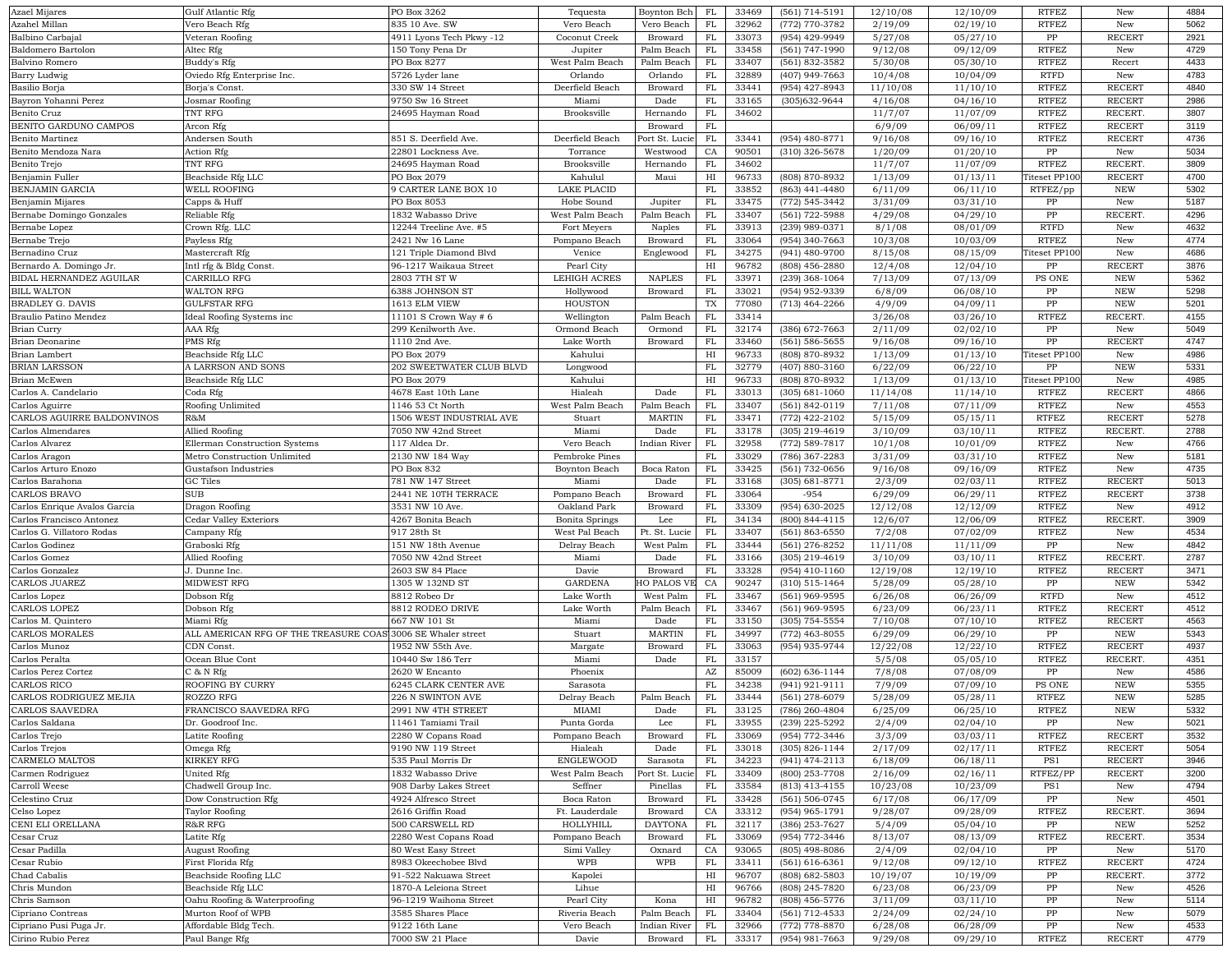| Claude Grant Jr.                                       | Osborne Rfg                 | 942 NW 56th Street                   | Ft. Lauderdale             | Broward        | FL                         | 33309          | (954) 776-1931                   | 7/11/08           | 07/11/09                      | <b>RTFEZ</b> | New            | 4584         |
|--------------------------------------------------------|-----------------------------|--------------------------------------|----------------------------|----------------|----------------------------|----------------|----------------------------------|-------------------|-------------------------------|--------------|----------------|--------------|
| Clayton Rivera Jr.                                     | Leeward Rfg                 | 86-138 Kuwale Rd- Apt 1              | Waianae                    |                | HI                         | 96792          | (808) 696-7660                   | 10/2/08           | 10/02/10                      | PP           | <b>RECERT</b>  | 4775         |
| Clemente Emeza                                         | Heaton Rfg                  | PO Box 1143                          | Palm City                  | Martin         | FL                         | 34991          | (772) 287-0116                   | 1/13/09           | 01/13/11                      | <b>RTFEZ</b> | RECERT.        | 3160         |
| Clemente Mar                                           | Graboski Rfg                | 151 NW 18th Avenue                   | Delray Beach               | Palm Beach     | FL                         | 33444          | (561) 276-8252                   | 7/7/08            | 07/07/10                      | <b>RTFEZ</b> | <b>RECERT</b>  | 3357         |
| Clifton Patterson                                      | A.A.M. Development          | 9661 154th Rd. North                 | West Palm Beach            | Jupiter        | FL                         | 33478          | (561) 870-6059                   | 6/26/08           | 06/26/09                      | <b>RTFEZ</b> | New            | 4521         |
| Clint Mackey                                           | <b>CCMS</b> Carribean Const | Lot 34 Airport Ind. Pk               | Nassau                     | Bahamas        |                            |                | (242) 377-0004                   | 10/21/08          | 10/21/09                      | PP           | <b>NEW</b>     | 4826         |
| Confesor Salvador                                      | Duren Rfg                   | PO Box 969                           | Hobe Sound                 | St. Lucie      | $\rm FL$                   | 33475          | (772) 546-7595                   | 7/18/08           | 07/18/09                      | <b>RTFEZ</b> | New            | 4594         |
| CONSTANTINO AVELLANEDA                                 | <b>UNITED RFG</b>           |                                      | <b>WPB</b>                 |                |                            | 33409          |                                  |                   |                               | RTFEZ - PF   | <b>RECERT</b>  | 3393         |
|                                                        |                             | 1832 Wabasso Drive                   |                            | Palm Beach     | ${\rm FL}$                 |                | (561) 881-9007                   | 5/27/09           | 05/27/10                      |              |                |              |
| Cornelio Torres                                        | Lifetime Roofing            | 3901 SE Commerce Ave.                | Stuart                     | Martin         | ${\rm FL}$                 | 34994          | (877) 284-1882                   | 2/26/09           | 02/26/10                      | PP           | New            | 5074         |
| Craig Newberg                                          | Vero Beach Rfg              | 835 10 Ave. SW                       | Vero Beach                 | Vero Beach     | $\rm FL$                   | 32962          | (772) 770-3782                   | 2/19/09           | 02/19/10                      | <b>RTFEZ</b> | New            | 5060         |
| Crecencio Rocha                                        | Secure Roof                 | 5341 Derry Ave, Ste F                | Agoura Hills               | Malibu         | CA                         | 91301          | (818) 355-0536                   | 8/14/08           | 08/14/09                      | ${\rm PP}$   | New            | 4756         |
| Crescencio Garcia                                      | Latite Roofing              | 2280 West Copans Road                | Pompano Beach              | Broward        | FL                         | 33069          | (954) 772-3446                   | 6/17/08           | 06/17/10                      | <b>RTFD</b>  | <b>RECERT</b>  | 2858         |
| Cresenciono Morales                                    | Veteran Roofing             | 4911 Lyons Tech Pkwy -12             | Coconut Creek              | Broward        | FL                         | 33073          | (954) 429-9949                   | 5/27/08           | 05/27/10                      | ${\rm PP}$   | RECERT.        | 2916         |
| CRISPIN DE LA PAZ                                      | ROOFING BY CURRY            | 6245 CLARK CENTER AVE                | Sarasota                   |                | FL                         | 34238          | (941) 921-9111                   | 7/9/09            | 07/09/10                      | PS ONE       | <b>NEW</b>     | 5357         |
| Crispin Gomez                                          | FRG Development & Const.    | 11030 Oriole County Rd               | Boca Raton                 | Broward        | ${\rm FL}$                 | 33428          | (561) 470-3422                   | 2/3/09            | 02/03/11                      | ${\rm PP}$   | <b>RECERT</b>  | 5011         |
| Cristobal Maldonado                                    | Tile Pro of WPB Inc.        | 3285 Lake Worth Road                 | Palm Springs               | <b>WPB</b>     | FL                         | 33461          | (561) 964-3707                   | 2/3/09            | 02/03/11                      | <b>RTFEZ</b> | <b>RECERT</b>  | 5014         |
| Cristobal Mariano                                      | Coastal Rfg & Waterproofing | 899 NE 42nd Street                   | Oakland Park               | Broward        | FL                         | 33334          | (954) 563-7193                   | 11/14/08          | 11/14/09                      | <b>RTFEZ</b> | New            | 4857         |
| Cuitla Gutierrez                                       | Coastal Rfg & Waterproofing | 899 NE 42nd Street                   | Oakland Park               | Broward        | ${\rm FL}$                 | 33334          | (954) 563-7193                   | 11/14/08          | 11/14/09                      | <b>RTFEZ</b> | New            | 4858         |
|                                                        |                             |                                      |                            |                |                            |                |                                  |                   |                               |              |                |              |
| <b>CURTIS DECKER</b>                                   | A LARRSON AND SONS          | 202 SWEETWATER CLUB BLVD             | Longwood                   |                | FL                         | 32779          | (407) 880-3160                   | 6/22/09           | 06/22/10                      | PP           | <b>NEW</b>     | 5330         |
| DAGOBERTO TRUJILLO                                     | TILE ROOFING INC            | 13016 EASTFIELD RD #200-239          | <b>HUNTERSVILLE</b>        |                | NC                         | 28078          | (704) 947-7660                   | 4/27/09           | $\sqrt{04}/27/10$             | PROPACK      | <b>NEW</b>     | 5230         |
| Dale Brewer                                            | Hollis Rfg                  | 213 Conway Drive                     | Columbus                   |                | $_{\rm MS}$                | 39704          | (639) 236-1428                   | 11/13/08          | 11/13/09                      | PP           | New            | 4859         |
| Daniel Abbey                                           | Beachside Rfg LLC           | PO Box 2079                          | Kahului                    |                | HI                         | 96733          | (808) 870-8932                   | 1/13/09           | 01/13/10                      | Titeset PP10 | New            | 4987         |
| DANIEL AGUIRRE                                         | UNITED RFG                  | 3866 PROSPECT AVE                    | Riveria Beach              | Palm Beach     | FL                         | 33404          | (561) 881-9007                   | 6/4/09            | 06/04/10                      | <b>RTFEZ</b> | <b>RECERT</b>  | 3022         |
| Daniel Aguirrez                                        | Andersen South              | 851 S. Deerfield Ave.                | Deerfield Beach            | Port St. Lucie | ${\rm FL}$                 | 33441          | (954) 480-8771                   | 9/16/08           | 09/16/10                      | <b>RTD</b>   | <b>RECERT</b>  | 3022         |
| DANIEL DUNCAN                                          | MFS RFG                     | 13247 SW 86TH ST                     | MIAMI                      | <b>DADE</b>    | $\mathop{\rm FL}\nolimits$ | 33183          | (305) 383-2280                   | 4/13/09           | 04/13/10                      | PROPACK      | <b>NEW</b>     | 5206         |
| Daniel E. Baker                                        | Kohala Rfg                  | 71-1637 Puu Lani Dr 24               | Kailua-Kona                | Kona           | $\mathop{\rm HI}\nolimits$ | 96740          | (808) 885-7663                   | 7/30/08           | 07/30/09                      | PP           | New            | 4637         |
| Daniel Jacome Vargas                                   | SOUTHERN COAST ENT          | 273 NW 1ST ST                        | Deerfield Beach            | Broward        | FL                         | 33441          | (954) 426-3312                   | 5/4/09            | 05/04/11                      | <b>RTFEZ</b> | <b>RECERT</b>  | 4159         |
| Daniel Lopez                                           | California Roof Mgmt        | 5115 East 8th Street                 | Oakland                    | Mill Valley    | CA                         | 94601          | (510) 261-4626                   | 9/3/08            | 09/03/09                      | <b>RTFD</b>  | New            | 4716         |
|                                                        |                             |                                      |                            |                |                            |                |                                  |                   |                               |              |                | 4782         |
| Daniel Ramos                                           | Oviedo Rfg Enterprise Inc.  | 5726 Lyder lane                      | Orlando                    | Orlando        | ${\rm FL}$                 | 32889          | (407) 949-7663                   | 10/4/08           | 10/04/09                      | <b>RTFD</b>  | New            |              |
| Daniel Reyna                                           | Shewski Rfg                 | 6195 East Sawgrass Rd                | Sarasota                   | Sarasota       | FL                         | 34240          | (941) 377-9896                   | 11/28/07          | 11/28/09                      | <b>RTFEZ</b> | RECERT.        | 3905         |
| Daniel Rutkowski                                       | Greg's Roofing              | 545 Parque Dr.                       | Ormand Beach               | Volusia        | FL                         | 32174          | (386) 672-2821                   | 5/8/08            | $\frac{0.5}{0.08}{10}$        | <b>RTFEZ</b> | RECERT.        | 3254         |
| DANIEL SERBAN                                          | <b>SOLEIL RFG</b>           | 630 SW 4TH AVE                       | HALLANDALE                 | Broward        | ${\rm FL}$                 | 33009          | (954) 226-7846                   | 6/17/09           | 06/17/10                      | <b>RTFEZ</b> | <b>NEW</b>     | 5303         |
| Daniel Shelby                                          | Dans Rfg Inc.               | 5522 Catalina Lane                   | Tamarac                    | Broward        | ${\rm FL}$                 | 33321          | (954) 643-8054                   | 2/23/09           | 02/23/11                      | <b>RTFEZ</b> | <b>RECERT</b>  | 5063         |
| Daniel Vilchis                                         | Latite Roofing              | 2280 W Copans Road                   | Pompano Beach              | Broward        | ${\rm FL}$                 | 33069          | (954) 772-3446                   | 3/3/09            | 03/03/11                      | <b>RTFEZ</b> | <b>RECERT</b>  | 5087         |
| DANILO GARCIA                                          | ABC RFG                     | 1078 s. Powerline Rd                 | Deerfield Beach            | Broward        | $\rm FL$                   | 33442          | (954) 698-5959                   | 5/5/09            | 05/05/10                      | <b>RTFEZ</b> | <b>NEW</b>     | 5235         |
| Darin Kimmel                                           | Beachside Rfg LLC           | 1870-A Leleiona Street               | Lihue                      | Lihue          | HI                         | 96766          | (808) 245-7820                   | 7/7/08            | 07/07/09                      | PP           | New            | 4559         |
| DARIO ARANDA                                           | <b>ANM RFG</b>              | 433 SOUTH DREW                       | <b>MESA</b>                |                | AZ                         | 85242          | (480) 969-1943                   | 6/8/09            | 06/08/10                      | PROPACK      | <b>NEW</b>     | 5296         |
| Dario Pacheco                                          | D & D Builders Group        | 4762 SW 127 Ct.                      | Miami                      | Dade           | ${\rm FL}$                 | 33175          | (305) 227-1006                   | 12/18/08          | 12/18/09                      | <b>RTFEZ</b> | New            | 4935         |
|                                                        |                             |                                      |                            |                |                            |                |                                  |                   |                               |              |                |              |
|                                                        |                             |                                      |                            |                |                            |                |                                  |                   |                               |              |                |              |
| Dave Motta                                             | <b>Motta Enterprises</b>    | 475 Kincaid Road                     | Williams                   |                | OR                         | 97544          | (541) 846-9507                   | 7/30/08           | 07/30/09                      | PP           | New            | 4640         |
| David Angel Mar                                        | Tile Pro of WPB Inc.        | 3285 Lake Worth Road                 | Palm Springs               | WPB            | FL                         | 33461          | (561) 964-3707                   | 2/3/09            | 02/03/11                      | <b>RTFEZ</b> | <b>RECERT</b>  | 5016         |
| DAVID ESTRADA                                          | ABC RFG                     | 1078 s. Powerline Rd                 | Deerfield Beach            | Broward        | ${\rm FL}$                 | 33442          | (954) 698-5959                   | 5/5/09            | $\frac{0.5}{0.5}$ / 0.5 / 1.0 | <b>RTFEZ</b> | <b>NEW</b>     | 5237         |
| David Findley                                          | Greg's Roofing              | 545 Parque Dr.                       | Ormand Beach               | Volusia        | $\rm FL$                   | 32174          | (386) 672-2821                   | 5/6/08            | 05/06/10                      | <b>RTFEZ</b> | RECERT.        | 3255         |
| David Gomez Rueda                                      | Ideal Roofing Systems inc   | 11101 S Crown Way # 6                | Wellington                 | Palm Beach     | ${\rm FL}$                 | 33414          |                                  | 3/26/08           | 03/26/10                      | <b>RTFEZ</b> | RECERT.        | 4153         |
| David Jimenez                                          | RJ Chambers                 | 5667 Godfry Road                     | Coral Springs              | Broward        | $_{\rm MS}$                | 33067          | (954) 755-8464                   | 2/3/09            | 02/03/11                      | RTFEZ/PP     | <b>RECERT</b>  | 3943         |
| David Kimble                                           | Hollis Rfg                  | 213 Conway Drive                     | Columbus                   |                | Ms                         | 39704          | (639) 236-1428                   | 11/13/08          | 11/13/09                      | PP           | New            | 4860         |
|                                                        |                             |                                      |                            |                |                            |                |                                  |                   |                               | PP           |                | 4703         |
| David Mendoza                                          | Crowther Rfg                | 2501 Rockfill Road                   | Ft Myers                   | Marco Is.      | $\rm FL$                   | 33901          | (941) 337-1300                   | 8/27/08           | 08/27/09                      |              | New            |              |
| <b>DAVID NOLTION</b>                                   | <b>EST RFG</b>              | 09 NW 12TH AVE                       | Pompano Beach              | <b>BROWAR</b>  | FL                         | 3306           | (954) 941-9111                   | 4/15/09           | 04/15/10                      | PP           | <b>NEW</b>     | 5214         |
| David Ortiz                                            | Florida Roof Tech.          | 2730 West 78th Street                | Hialeah                    | Dade           | ${\rm FL}$                 | 33016          | (305) 557-9685                   | 12/16/08          | 12/16/10                      | <b>RTFEZ</b> | <b>RECERT</b>  | 4934         |
| Delfino Oribe                                          | Latite Roofing              | 2280 West Copans Road                | Pompano Beach              | Broward        | FL                         | 33069          | 1-800-639-7663                   | 11/12/07          | 11/12/09                      | <b>RTFEz</b> | RECERT.        | 3842         |
| Delfino Solis                                          | <b>Action Rfg</b>           | 22801 Lockness Ave.                  | Torrance                   | Westwood       | CA                         | 90501          | (310) 326-5678                   | 1/20/09           | 01/20/10                      | PP           | New            | 5037         |
| Den Gamiao                                             | Intl Rfg.                   | 96-1217 Walhona Street               | Pearl City                 | Honolulu       | HI                         | 96782          | (808) 456-2880                   | 12/4/08           | $\frac{12}{12}$ /04/09        | ${\rm PP}$   | New            | 4890         |
| Denis M. Moya                                          | Istuela Rfg                 | 7501 NW 7 ST                         | Miami                      | Dade           | FL                         | 33126          | $(305)$ 266-1011                 | 8/21/08           | 08/21/09                      | <b>RTFEZ</b> | New            | 4681         |
| Denis M. Moya                                          | stuela Rfg                  | 7501 NW 7 Street                     | Miami                      | Dade           | $\rm FL$                   | 33126          | $(305)$ 266-1011                 | 8/21/08           | 08/21/10                      | <b>RTFEZ</b> | <b>RECERT</b>  | 4681         |
| Dennis Blandon                                         | Joe Anon Rfg                | 1663 West 80 St                      | Hialeah                    | Miami          | FL                         | 33014          | (305) 785-3303                   | 5/19/08           | 05/19/10                      | <b>RTFEZ</b> | <b>RECERT</b>  | 4409         |
| Dennis Ortega                                          | <b>Best Rfg</b>             | 209 NW 12 Ave                        | Pompano beach              | Broward        | $\rm FL$                   | 33069          | (954) 941-9111                   | 12/4/08           | 12/04/09                      | <b>RTFEZ</b> | New            | 4882         |
| Dennis Poppell                                         | Affordable Bldg Tech.       | 9122 16th Lane                       | Vero Beach                 | Indian River   | FL                         | 32966          | (772) 778-8870                   | 6/28/08           | 06/28/09                      | PP.          | New            | 4532         |
| Derman Ruiz                                            | WSS Waterproofing Syst.     | 1500 Weston Rd.                      | Weston                     | Broward        | FL                         | 33326          | (786) 316-5710                   | 2/13/09           | 02/13/10                      | PP           | New            | 5051         |
|                                                        |                             |                                      |                            |                |                            |                |                                  |                   |                               |              |                | 4525         |
| Desmond D. Mundon                                      | Beachside Rfg LLC           | 1870-A Leleiona Street               | Lihue                      |                | HI                         | 96766          | (808) 245-7820                   | 6/23/08           | 06/23/09                      | PP           | New            |              |
| Diego Hernandez                                        | Sylvester Rfg               | 306 N. El Norte Pkwy #371            | Escondido                  | San Diego      | CA                         | 92026          | (760) 743-0048                   | 8/11/08           | 08/11/09                      | PP           | New            | 4666         |
| Diego Itzep                                            | Superior Rfg                | 2651 Twin Oaks Trail                 | Ft. Pierce                 | St. Lucie      | FL                         | 34945          | (772) 460-9662                   | 5/21/08           | 05/21/10                      | <b>RTFEZ</b> | RECERT.        | 4403         |
| Diego Notario                                          | Heaton Rfg                  | PO Box 1143                          | Palm City                  | Martin         | FL                         | 34991          | (772) 287-0116                   | 1/13/09           | 01/13/11                      | <b>RTFEZ</b> | <b>RECERT</b>  | 2822         |
| Dionie Pira                                            | <b>Buck Rfg</b>             | PO Box 1850                          | Honokaa                    |                | HI                         | 96727          | (808) 775-7496                   | 3/18/08           | 03/18/10                      | <b>RTFD</b>  | <b>RECERT</b>  | 4142         |
| Domingo Galicia                                        | Reliable Rfg                | 1832 Wabasso Drive                   | West Palm Beach            | Palm Beach     | FL                         | 33407          | (561) 722-5988                   | 4/29/08           | 04/29/10                      | PP           | RECERT.        | 4304         |
| DOMINGO JAIME GUTIERREZ                                | TILE ROOFING INC.           | 13016 EASTFIELD RD #200-239          | HUNTERSVILLE               |                | $_{\mathrm{NC}}$           | 28078          | (704) 947-7660                   | 7/2/09            | 07/02/10                      | PP           | <b>NEW</b>     | 5350         |
| Dominic Tagari                                         | Leeward Rfg                 | 86-138 I Kuwale Rd                   | Waianae                    | Kapolei        | HI                         | 96792          | (808) 696-7660                   | 10/2/08           | 10/02/09                      | PP           | New            | 4776         |
| Donaldo Rodriguez Prada                                | On Shore Rfg                | 1066 SE St Lucie Blvd                | Stuart                     | Vero Beach     | ${\rm FL}$                 | 34996          | (772) 283-1505                   | 2/4/09            | 02/04/10                      | <b>RTFEZ</b> | New            | 5019         |
| Donato Ortega                                          | Lifetime Roofing            | 3901 SE Commerce Ave.                | Stuart                     | Martin         | FL                         | 34997          | (772) 286-1882                   | 11/21/08          | 11/21/09                      | PP           | New            | 4918         |
| Douglas Lozano                                         | Pasat Rfg                   | 3501 NW 10Ave                        | Ft. lauderdale             | Broward        | FL                         | 33309          | (954) 563-6765                   | 6/26/08           | 06/26/10                      | <b>RTFEZ</b> | <b>RECERT</b>  | 3298         |
| Douglas Tavira                                         | Altec Rfg                   | 150 Tony Pena Dr                     | Jupiter                    | Vero Beach     | $\rm FL$                   | 33458          | (561) 722-2746                   | 9/19/08           | 09/19/09                      | RTFEZ/PP     | New            | 4761         |
|                                                        |                             |                                      |                            |                |                            |                |                                  |                   |                               |              |                |              |
| Dumitru Malinetescu                                    | Affordable Rfg              | 2117 SW 57 Ave                       | Hollywod                   | Davie          | FL                         | 33023          | (954) 962-9670                   | 9/19/08           | 09/19/10                      | <b>RTFEZ</b> | <b>RECERT</b>  | 4753         |
| Dustin Wallace                                         | <b>Imperial Rfg</b>         | 5596 Commercial Blvd                 | Winter Haven               | Polk           | FL                         | 33880          | (863) 967-9244                   | 11/4/08           | 11/04/09                      | PP           | New            | 4836         |
| Eddy Soza                                              | S & J Rfg                   | 173 West 22nd Street                 | Hialeah                    | Dade           | FL                         | 33010          | (305) 887-7779                   | 4/28/08           | 04/28/10                      | <b>RTFEZ</b> | RECERT.        | 4326         |
| Edgar David Reyes Miranola<br><b>Edgar Elias Gomez</b> | C & N Rfg<br>Reliable Rfg   | 2620 W Encanto<br>1832 Wabasso Drive | Phoenix<br>West Palm Beach | Palm Beach     | AZ<br>${\rm FL}$           | 85009<br>33407 | (602) 636-1144<br>(561) 722-5988 | 7/8/08<br>4/29/08 | 07/08/09<br>04/29/10          | PP<br>PP     | New<br>RECERT. | 4588<br>4301 |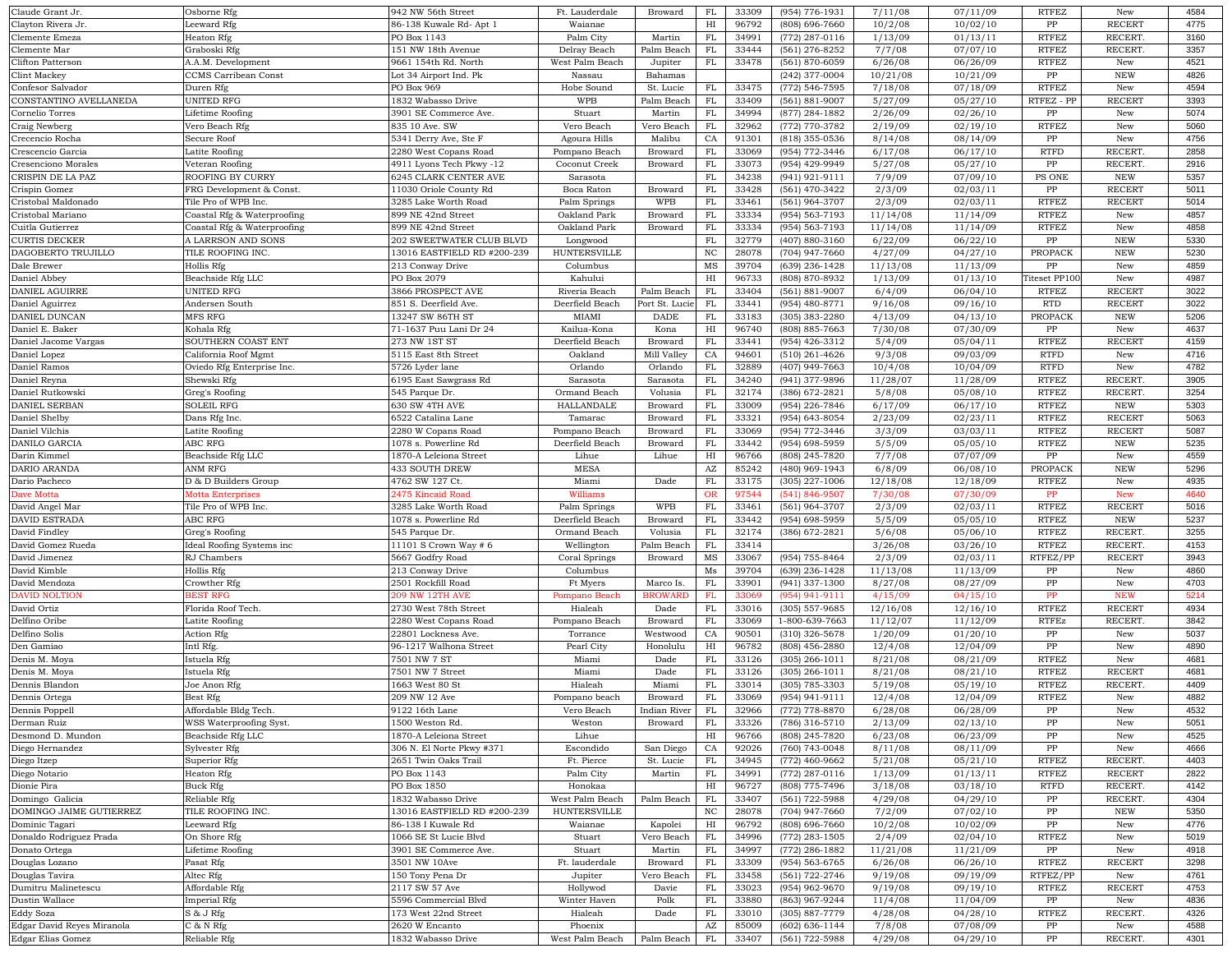|                                            | Cardinal Rfg                  | 1601 SE S. Niemeyer Cir.                   | Port St Lucie                | Port St Lucie                 | FL                         | 34952          | 772-528-6138                       | 8/15/08             | 08/15/09             | <b>RTFD</b>        | New                         | 4650         |
|--------------------------------------------|-------------------------------|--------------------------------------------|------------------------------|-------------------------------|----------------------------|----------------|------------------------------------|---------------------|----------------------|--------------------|-----------------------------|--------------|
| Edgar Pacheco                              | Duren Rfg                     | PO Box 969                                 | Hobe Sound                   | Stuart                        | FL                         | 33475          | (772) 546-7663                     | 10/17/08            | 10/17/09             | <b>RTFEZ</b>       | New                         | 4797         |
| Edgar Ramos                                | Ellerman Construction Systems | 117 Aldea Dr.                              | Vero Beach                   | <b>Indian River</b>           | FL                         | 32958          | (772) 589-7817                     | 10/1/08             | 10/01/09             | <b>RTFEZ</b>       | New                         | 4768         |
| Edilberto Artega                           | Artega Enterprise             | 8830 SW 68 Ct. Apt- D-3                    | Miami                        | Dade                          | $\rm FL$                   | 33156          | (786) 417-8355                     | 4/7/09              | 04/07/11             | <b>RTFEZ</b>       | <b>RECERT</b>               | 4269         |
| Eduardo A. Cortez                          | Gustafson Industries          | PO Box 832                                 | Boynton Beach                | Boca Raton                    | $\rm FL$                   | 33425          | (561) 732-0656                     | 9/16/08             | 09/16/09             | <b>RTFEZ</b>       | New                         | 4733         |
| <b>EDUARDO CASAS</b>                       | UNIVERSAL RFG                 | 6396 SHADOW CREEK VILLAGE                  | Lake Worth                   | Palm Beach                    | $\rm FL$                   | 33463          | (561) 807-3227                     | 5/7/09              | 05/07/10             | <b>RTFEZ</b>       | <b>NEW</b>                  | 5240         |
| Eduardo Duarte                             | Advanced Rfg & Sheet Metal    | 2320 Bruner Lane                           | Ft Myers                     | Naples                        | $\rm FL$                   | 33912          | (239) 939-4412                     | 8/29/08             | 08/29/09             | PP                 | New                         | 4706         |
| Eduardo Hernandez                          | Avalon Rfg                    | 16828 S. Broadway                          | Gardena                      | Redonado                      | CA                         | 90248          | (310) 515-9423                     | 1/30/09             | 01/30/10             | PP                 | New                         | 5040         |
| EDUARDO MARTINEZ                           | ALRED RFG                     | 1786 NW 38TH AVE                           | Lauderhill                   | <b>BROWARD</b>                | $\rm FL$                   | 33311          | (954) 733-7332                     | 5/11/09             | 05/11/10             | <b>RTFEZ</b>       | <b>NEW</b>                  | 5253         |
| <b>EDUARDO RIVERA</b>                      | <b>ANM RFG</b>                | 433 SOUTH DREW                             | <b>MESA</b>                  |                               | AZ                         | 85242          | (480) 969-1943                     | 6/8/09              | 06/08/10             | <b>PROPACE</b>     | <b>NEW</b>                  | 5297         |
| Edvin I. Marcos                            | Legacy Rfg                    | 1331 S Killian Dr                          | Lake Park                    | Port St. Lucie                | $\rm FL$                   | 33046          | (561) 252-6936                     | 9/2/08              | 09/02/09             | PP                 | New                         | 4692         |
| <b>EDVIN MARCOS</b>                        | LIFETIME RFG                  | 3901 SE Commerce Ave.                      | Stuart                       |                               | ${\rm FL}$                 |                | (877) 284-1882                     | 4/15/09             | 04/15/11             | RTFD/PP            | <b>NEW</b>                  | 5209         |
| Edward Ai                                  | J & D Rfg                     | 409 Nihoa Street                           | Kahului                      | Maui                          | HI                         | 96732          | (808) 244-7088                     | 3/17/09             | 03/17/10             | PP                 | New                         | 5158         |
| Edward Barrera                             | Owens Roofing                 | 1905 N. Illinois Ave.                      | Brownville                   |                               | TX                         | 78521          | (956) 266-2890                     | 12/3/08             | 12/03/09             | PP                 | New                         | 4881         |
| EDWIN LEONARDO SOCON                       | <b>GARABAR INC</b>            | 425 INDUSTRIAL #2                          | Lake Worth                   | Palm Beach                    | ${\rm FL}$                 | 33461          | (561) 337-1798                     | 5/15/09             | 05/15/10             | <b>RTFD</b>        | <b>NEW</b>                  | 5270         |
| EFRAIN CARRANZA                            | PROFESSIONAL SUNSHINE RFG     | 1642 N. VOLUSIA AVE                        | ORANGE CITY                  | <b>ST JOHNS</b>               | $\rm FL$                   | 32763          | (386) 469-8433                     | 7/14/09             | 07/14/10             | PP                 | <b>NEW</b>                  | 5365         |
| Efrain Parra                               | Petersen Dean/RTS             | 3953 Sw Bruner Tr                          | Palm City                    | Martin                        | FL                         | 34990          | (772) 221-8422                     | 5/7/08              | 05/07/10             | <b>RTFEZ</b>       | <b>RECERT</b>               | 4358         |
| Efrain Solis                               | <b>Action Rfg</b>             | 22801 Lockness Ave.                        | Torrance                     | Westwood                      | CA                         | 90501          | $(310)$ 326-5678                   | 1/20/09             | 01/20/10             | PP                 | New                         | 5036         |
| Efren Cardenas                             | aumer Rf Services Inc.        | 8000 SW 21 Terrace                         | Ft. Lauderdale               | Broward                       | ${\rm FL}$                 | 33312          | (954) 914-9550                     | 7/23/08             | 07/23/09             | ${\rm PP}$         | New                         | 4600         |
| Efren Cardenas                             | United Rfg                    | 3866 Prospect Ave. #14                     | Riveria Beach                | Stuart                        | FL                         | 33404          | (561) 881-9007                     | 11/13/08            | 11/13/09             | <b>RTFEZ</b>       | New                         | 4850         |
| Eladio Mijares                             | Code Red Roofing              | 3341 SE Slater St                          | Stuart                       | Martin                        | $\rm FL$                   | 34997          | (772) 370-0572                     | 3/28/08             | 03/28/10             | <b>RTFEZ</b>       | RECERT.                     | 4161         |
| Elder Gonzalez                             | United Rfg                    | 1832 Wabasso Drive                         | West Palm Beach              | West Palm                     | ${\rm FL}$                 | 33409          | (561) 681-6323                     | 10/31/08            | 10/31/10             | <b>RTFEZ</b>       | <b>RECERT</b>               | 4814         |
| Elder leonel Carrillo Villlatoro           | Reliable Rfg                  | 1832 Wabasso Drive                         | West Palm Beach              | Palm Beach                    | $\rm FL$                   | 33407          | (561) 722-5988                     | 4/29/08             | 04/29/10             | PP                 | <b>RECERT</b>               | 4297         |
| Elder Marcos                               | Legacy Rfg                    | 1331 S Killian Dr                          | Lake Park                    | Port St. Lucie                | $\rm FL$                   | 33046          | (561) 252-6936                     | 9/2/08              | 09/02/09             | PP                 | New                         | 2971         |
| Elder Marcos                               | Lagacy Rfg                    | 1309 S. Killianor Dr                       | Kevin                        | Palm Beach                    | $\rm FL$                   | 33403          | (561) 844-4910                     | 10/21/08            | 10/21/10             | <b>RTFEZ</b>       | <b>RECERT</b>               | 2971         |
| Elder Medrano                              | Andersen South                | 851 S. Deerfield Ave.                      | Deerfield Beach              | Port St. Lucie                | ${\rm FL}$                 | 33441          | (954) 480-8771                     | 9/16/08             | 09/16/10             | <b>RTFEZ</b>       | <b>RECERT</b>               | 3424         |
| Eleuterio Maldanado                        | Premier Rfg                   | 6741 W. Sunrise Blvd-11                    | Plantation                   | Broward                       | $\rm FL$                   | 33313          | (954) 728-8559                     | 5/14/08             | 05/14/10             | <b>RTFEZ</b>       | <b>RECERT</b>               | 4388         |
| Elias Valdez                               | Cardinal Rfg                  | 1601 SE S. Niemeyer Cir.                   | Port St Lucie                | Port St Lucie                 | $\rm FL$                   | 34952          | 772-528-6138                       | 8/15/08             | 08/15/09             | <b>RTFD</b>        | New                         | 4651         |
| Elidio Solis                               | PIMA Corp.                    | 2001 S. Barrington Ave                     | Los Angeles                  | Placentia                     | CA                         | 90025          | (310) 420-4527                     | 2/3/09              | 02/03/10             | PP                 | New                         | 5038         |
| Eligio Rosendo Mendez                      | Campany Rfg                   | 917 28th St                                | West Pal Beach               | Pt. St. Lucie                 | ${\rm FL}$                 | 33407          | (561) 863-6550                     | 7/2/08              | 07/02/09             | <b>RTFEZ</b>       | New                         | 4537         |
| Elijah DeLaGarza                           | Roofing Systems of America    | 1341 St. Tropez Circle #1102               | Weston                       | Broward                       | FL                         | 33326          | (954) 318-4411                     | 3/16/09             | 03/16/10             | PP                 | New                         | 5141         |
| ELISEO ACOSTA                              | ANM RFG                       | 433 SOUTH DREW                             | <b>MESA</b>                  |                               | $\mathbf{A}\mathbf{Z}$     | 85242          | (480) 969-1943                     | 6/8/09              | 06/08/10             | PROPACK            | <b>NEW</b>                  | 5295         |
| Eliseo Rubio                               | Tile Pro West Palm Beach      | 3285-J Lake Worth Road                     | Palm Springs                 | Palm Beach                    | $\rm FL$                   | 33461          | (561) 964-3707                     | 11/9/07             | 11/09/09             | <b>RTFEZ</b>       | <b>RECERT</b>               | 3833         |
| Eliu Ramirez                               | Elderman Rfg<br>City Roofing  | 117 Aldea Dr                               | Sebastian<br>Miami           | Indian River                  | $\rm FL$<br>$\rm FL$       | 32958<br>33170 | (772) 473-1193                     | 6/23/08             | 06/23/10<br>01/28/10 | <b>RTFEZ</b><br>PP | <b>RECERT</b>               | 2861<br>5001 |
| Elmer A. Fuentes<br>Elmer Figueroa         | Baynes Rfg                    | 22700 SW 172 Ct<br>$2152$ 13th Street      | Olivenhain                   | Dade<br>San Diego             | CA                         | 92024          | (305) 218-7901                     | 1/28/09<br>6/26/08  | 06/26/09             | PP                 | New<br>New                  | 4544         |
| ELOY GARCIA                                | <b>GARABAR INC</b>            | 425 INDUSTRIAL #2                          | Lake Worth                   | Palm Beach                    | ${\rm FL}$                 | 33461          | (561) 337-1798                     | 5/15/09             | 05/15/10             | <b>RTFD</b>        | <b>NEW</b>                  | 5271         |
| Eloy Meza Figueroa                         | Heaton Rfg                    | PO Box 1143                                | Palm City                    | Martin                        | $\rm FL$                   | 34991          | (772) 287-0116                     | 1/13/09             | 01/13/11             | <b>RTFEZ</b>       | <b>RECERT</b>               | 3208         |
| ELVIS MONTENEGRO                           | ABC RFG                       | 1078 s. Powerline Rd                       | Deerfield Beach              | Broward                       | $\rm FL$                   | 33442          | (954) 698-5959                     | 5/5/09              | 05/05/10             | <b>RTFEZ</b>       | <b>NEW</b>                  | 5238         |
| Emiliano Pineda                            | Sylvester Rfg                 | 306 N. El Norte Pkwy #371                  | Escondido                    | San Diego                     | CA                         | 92026          | (760) 743-0048                     | 8/11/08             | 08/11/09             | PP                 | New                         | 4667         |
| Emilio Munoz                               | <b>CDN</b> Tile Setters       | 1987 Hammondville Road                     | Pompano Beach                | Broward                       | $\rm FL$                   | 33069          | (954) 325-0402                     | 6/26/08             | 06/26/10             | RTFEZ/PF           | <b>RECERT</b>               | 2786         |
| Encarnacion Lopez                          | White Rfg                     | 224 NE Dixie Hwy                           | Stuart                       | Martin                        | FL                         | 34994          | (772) 233-7663                     | 2/25/09             | 02/25/10             | <b>RTFEZ</b>       | New                         | 5070         |
| Engels Orellana                            | Murton Rfg                    | 7600 NW 74 Ave.                            | Miami                        | Dade                          | $\rm FL$                   | 33166          | (305) 592-5385                     | 1/16/09             | 01/16/10             | PP                 | New                         | 4978         |
| Enoch McKeague                             | Gregs Rfg                     | PO Box 573                                 | Kapaa                        | Kilauea                       | HI                         | 96746          | (808) 822-3398                     | 12/2/08             | 12/02/09             | ${\rm PP}$         | New                         | 4894         |
| Enrique Aguilar                            | Latite Rfg                    | 2280 West Copans Road                      | Pompano Beach                | Broward                       | FL                         | 33069          | (1-800) 639-7663                   | 3/11/09             | 03/11/10             |                    |                             |              |
| Enrique Capetillo                          | RJ Chambers                   | 5667 Godfry Road                           |                              |                               |                            |                |                                    |                     |                      | <b>RTFEZ</b>       | New                         | 5120         |
|                                            |                               |                                            |                              | Broward                       | $\rm FL$                   |                | (954) 755-8464                     | 2/3/09              | 02/03/11             | <b>RTFEZ</b>       | <b>RECERT</b>               | 3682         |
| Enrique Melchor                            | Colonial Rfg                  | 5601 2nd Street West                       | Coral Springs<br>Leigh Acres | Naples                        | ${\rm FL}$                 | 33067<br>33971 | $(239)$ 458-1000                   | 7/14/08             | 07/14/09             | PS1                | New                         | 4573         |
| Enrique Raymundo                           | Ram Rfg                       | 5712 NE 4th Ave.                           | Miami                        | Dade                          | $\rm FL$                   | 33137          | (305) 305-0855                     | 10/31/08            | 10/31/09             | <b>RTFEZ</b>       | New                         | 4818         |
| Enrique Uribe                              | Latite Rfg                    | 2280 West Copans Road                      | Pompano Beach                | Broward                       | $\rm FL$                   | 33069          | (954) 772-3446                     | 3/3/09              | 03/03/11             | <b>RTFEZ</b>       | RECERT.                     | 3387         |
| Epifanio Ortega Garcia                     | JA Taylor Rfg                 | 302 Melton Drive                           | Ft. Pierce                   | Stuart                        | $\rm FL$                   | 34982          | (772) 466-4040                     | 5/29/09             | 05/29/11             | <b>RTFEZ</b>       | <b>RECERT</b>               | 4399         |
| Erdulfo Oliva                              | Metro Construction Unlimited  | 2130 NW 184 Way                            | Pembroke Pines               |                               | $\rm FL$                   | 33029          | (786) 367-2283                     | 3/31/09             | 03/31/10             | <b>RTFEZ</b>       | New                         | 5182         |
| <b>ERIC FRATE</b>                          | STUART LYONS RFG              | 2393 BELLVUE AVE                           | DAYTONA BEACH                | FLAGLER                       | $\rm FL$                   | 32114          | (386) 257-1007                     | 4/7/09              | 04/07/10             | PP                 | <b>NEW</b>                  | 5220         |
| Eric Lara                                  | Division 7 Rfg                | 507 NW 19 St                               | Homestead                    | Monroe                        | $\rm FL$                   | 33030          | (860) 234-8366                     | 6/24/08             | 06/24/09             | <b>RTFEZ</b>       | New                         | 4550         |
| Eric Wayne Quintero                        | Miami Rfg                     | 667 NW 101 St                              | Miami                        | Dade                          | $\rm FL$                   | 33150          | (305) 754-5554                     | 7/10/08             | 07/10/10             | <b>RTFEZ</b>       | <b>RECERT</b>               | 3019         |
| Erick McGarel                              | Mark Kaufman Rfg. Inc.        | 870 S McCall Rd                            | Englewood                    | Sarasota                      | $\rm FL$                   | 34223          | (941) 473-3605                     | 1/20/09             | 01/20/10             | PS1                | New                         | 4993         |
| Ernasto Gonzalez                           | C & N Rfg                     | 2620 W Encanto                             | Phoenix                      |                               | AZ                         | 85009          | $(602) 636 - 1144$                 | 7/8/08              | 07/08/09             | PP                 | New                         | 4587         |
| Ernel Caddali                              | Leeward Rfg                   | 86-138 I Kuwale Rd                         | Waianae                      | Kapolei                       | HI                         | 96792          | (808) 696-7660                     | 10/2/08             | 10/02/09             | PP                 | New                         | 4777         |
| Ernesto Gutierrez                          | Colonial Rfg                  | 5601 2nd Street West                       | Leigh Acres                  | Naples                        | $\rm FL$                   | 33971          | $(239)$ 458-1000                   | 7/14/08             | 07/14/09             | PS1                | New                         | 4571         |
| Ernesto Owen                               | Owens Roofing                 | 1905 N. Illinois Ave.                      | Brownville                   |                               | TX                         | 78521          | (956) 266-2890                     | 12/3/08             | 12/03/09             | PP                 | New                         | 4880         |
| ERNESTO RODRIGUEZ                          | Petersen Dean/RTS             | 3953 Sw Bruner Tr                          | Palm City                    | <b>MARTIN</b>                 | ${\rm FL}$                 | 34990          | (772) 260-8288                     | 7/8/09              | 07/08/11             | RTFEZ/PP           | New                         | 3484         |
| Esdras Daniel Lemus                        | Tornado Rfg                   | 1905 Mears Pkwy                            | Margate                      | Broward                       | $\mathop{\rm FL}\nolimits$ | 33063          | $(561)$ 968-1183                   | 12/29/08            | 12/29/09             | <b>RTFEZ</b>       | New                         | 4944         |
| Esequiel Bello                             | Latite Roofing                | 2280 West Copans Road                      | Pompano Beach                | Broward                       | $\rm FL$                   | 33069          | (954) 772-3446                     | 3/18/09             | 03/18/10             | <b>RTFEZ</b>       | New                         | 5148         |
| Esquiel Lopez                              | Latite                        | 7959 Drew Circle                           | Ft. Myers                    | Lee                           | $\rm FL$                   | 33967          | (239) 985-0049                     | 2/6/08              | 02/06/10             | <b>RTFEZ</b>       | <b>RECERT</b>               | 4057         |
| Esteban Avellaneda                         | Duren Rfg                     | PO Box 969                                 | Hobe Sound                   | St. Lucie                     | $\rm FL$                   | 33475          | (772) 546-7595                     | 7/18/08             | 07/18/09             | <b>RTFEZ</b>       | New                         | 4592         |
| Eudocio Ayala                              | Rick Bennett Inc.             | 6601 Lyons Rd # c-7                        | Coconut Creek                | Broward                       | $\mathop{\rm FL}\nolimits$ | 33073          | (954) 428-3949                     | 10/31/08            | 10/31/10             | <b>RTFEZ</b>       | <b>RECERT</b>               | 4817         |
| Eudocio Ayala                              | Tom Gustafson Rfg             | PO Box 832                                 | Boynton Beach                | West Palm                     | $\rm FL$                   | 33444          | (561) 732-0656                     | 11/7/08             | 11/07/09             | PP                 | New                         | 4839         |
| Eufemio Meza                               | Heaton Rfg                    | PO Box 1143                                | Palm City                    | Martin                        | $\mathop{\rm FL}\nolimits$ | 34991          | (772) 287-0116                     | 1/13/09             | 01/13/10             | <b>RTFEZ</b>       | New                         | 4959         |
| Euripedes B. Junior                        | Legacy Rfg                    | 3907 N. Federal Highway                    | Pompano Beach                | Broward                       | $\rm FL$                   | 33064          | (954) 827-1552                     | 12/15/08            | 12/15/10             | <b>RTFEZ</b>       | <b>RECERT</b>               | 3639         |
| EUSTOLIO MARTINEZ LOPEZ                    | TILE ROOFING INC.             | 13016 EASTFIELD RD #200-239                | <b>HUNTERSVILLE</b>          |                               | NC                         | 28078          | (704) 947-7660                     | 7/2/09              | 07/02/10             | ${\rm PP}$         | <b>NEW</b>                  | 5349         |
| Evan Hernandez                             | Superior Rfg                  | PO Box 2635                                | San Marcos                   | Santa Fe                      | CA                         | 92709          | (760) 802-1216                     | 12/4/08             | 12/04/09             | PP                 | New                         | 4965         |
| EVER ALEXANDER FUENTES                     | R&R RFG<br>MIDWEST RFG        | 500 CARSWELL RD                            | HOLLYHILL<br><b>GARDENA</b>  | <b>DAYTONA</b>                | $\mathop{\rm FL}\nolimits$ | 32117          | (386) 253-7627                     | 5/4/09              | 05/04/10             | PP                 | <b>NEW</b>                  | 5249         |
| EVERADO TORRES FERNANDEZ<br>Everaldo Silva | Legacy Rfg                    | 1305 W 132ND ST<br>3907 N. Federal Highway | Pompano Beach                | <b>TO PALOS VE</b><br>Broward | CA<br>$\rm FL$             | 90247<br>33064 | $(310)$ 515-1464<br>(954) 827-1552 | 5/28/09<br>12/15/08 | 05/28/10<br>12/15/10 | PP<br><b>RTFEZ</b> | <b>NEW</b><br><b>RECERT</b> | 5339<br>3651 |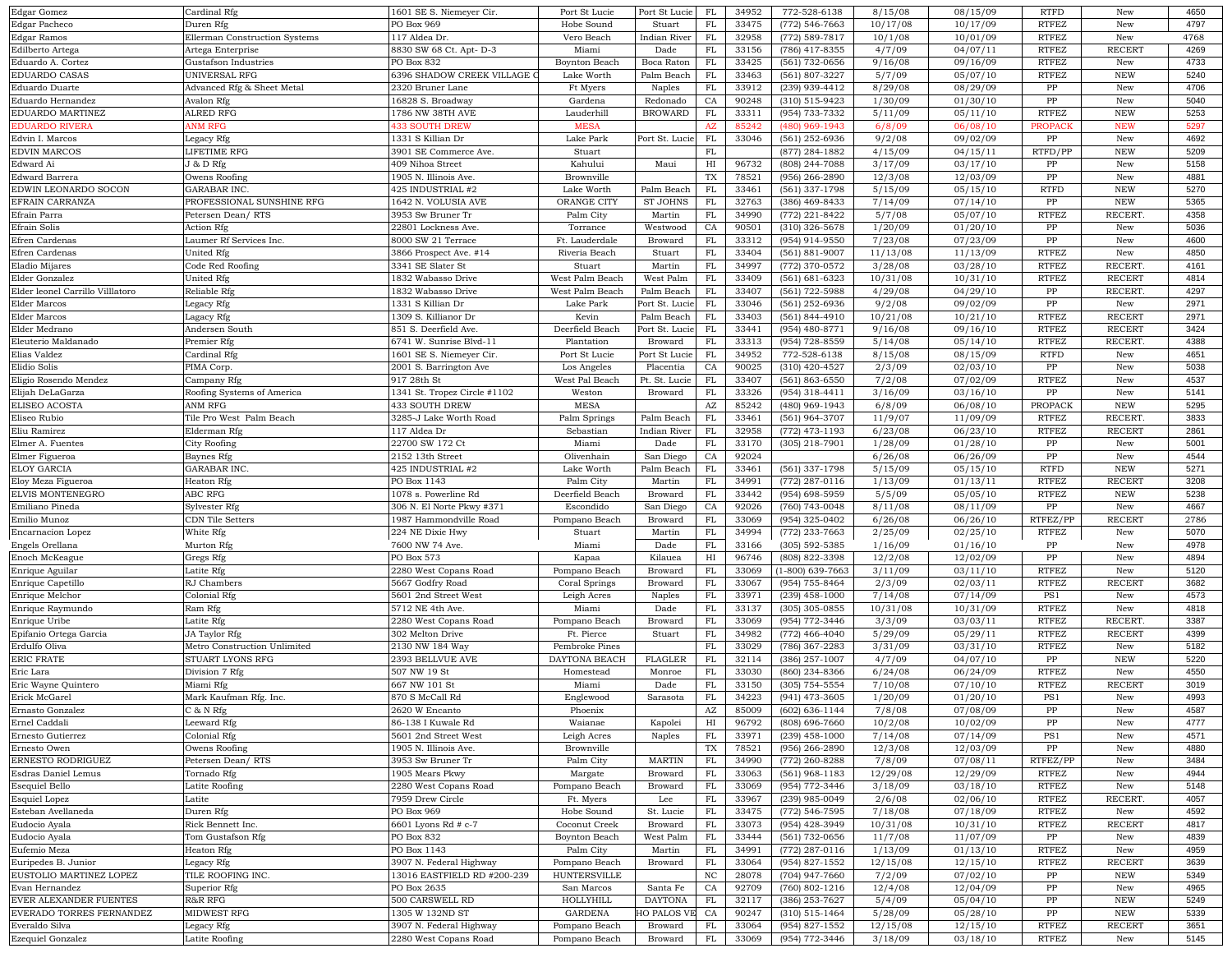| Fabian Ramirez                       | RC Young Rfg                  | 875 34th Street              | San Diego              | San Diego         | CA                         | 92102 | $(619) 686 - 2090$ | 12/9/08                      | 12/09/09 | PP           | New           | 4969 |
|--------------------------------------|-------------------------------|------------------------------|------------------------|-------------------|----------------------------|-------|--------------------|------------------------------|----------|--------------|---------------|------|
| FAUSTINO VELASQUEZ                   | A&J RFG                       | 7947 NW 64TH ST              | MIAMI                  | Dade              | FL                         | 33166 | (305) 599-2782     | 4/15/09                      | 04/15/11 | <b>RTFEZ</b> | <b>RECERT</b> | 2790 |
| austo Barrios Galindo                | Adcock Rfg                    | 800 French Ave.              | Sanford                | Sanford           | ${\rm FL}$                 | 32771 | (407) 322-9558     | 10/14/08                     | 10/14/09 | PP           | New           | 4800 |
| avio W. Fuentes                      | Action Rfg                    | 1100 NW 54 St                | Ft. Lauderdale         | Broward           | FL                         | 33308 | (866) 544-ROOF     | 6/2/08                       | 06/02/10 | <b>RTFEZ</b> | <b>RECERT</b> | 4444 |
| Federico Alberto Lopez Ruiz          | United Rfg                    | 3866 Prospect Ave. #14       | Riveria Beach          | Stuart            | $\rm FL$                   | 33404 | (561) 881-9007     | $\frac{1}{11}/\frac{13}{08}$ | 11/13/09 | <b>RTFEZ</b> | New           | 4853 |
|                                      |                               |                              |                        | <b>BROWARD</b>    |                            |       |                    |                              |          |              | <b>RECERT</b> | 3624 |
| FEDERICO CARDOZA                     | <b>ACADEMY RFG</b>            | 2095 N. Andrews Ext          | POMPANO BEACH          |                   | FL                         | 33069 |                    | 4/14/09                      | 04/14/11 | <b>RTFEZ</b> |               |      |
| Federico DeLeon                      | Legacy Rfg                    | 1331 S Killian Dr            | Lake Park              | Port St. Lucie    | $\rm FL$                   | 33046 | (561) 252-6936     | 9/2/08                       | 09/02/09 | ${\rm PP}$   | New           | 4693 |
| ederico Flores                       | Crowther Rfg                  | 2501 Rockfill Road           | Ft Myers               | Marco Is.         | $\rm FL$                   | 33901 | (941) 337-1300     | 8/27/08                      | 08/27/09 | ${\rm PP}$   | New           | 4704 |
| Federico Solis Avelino               | United Rfg                    | 3866 Prospect Ave. #14       | Riveria Beach          | Stuart            | $\rm FL$                   | 33404 | (561) 881-9007     | 11/13/08                     | 11/13/09 | <b>RTFEZ</b> | New           | 4854 |
| Federico Valle                       | Storm Proof Rfg               | 4608 N. Powerline Road       | Pompano Beach          | Broward           | $\rm FL$                   | 33073 | (954) 783-8493     | 11/18/08                     | 11/18/10 | <b>RTFEZ</b> | <b>RECERT</b> | 4863 |
| elipe Mendoza                        | <b>ABC</b> Contractors        | 078 s. Powerline Rd          | <b>Deerfield Beach</b> | <b>WPB</b>        | FL                         | 33442 | (954) 698-5959     | 9/3/08                       | 09/03/10 | PP           | <b>RECER</b>  | 4711 |
| Felipe Montolvan                     | Cardinal Rfg                  | 1601 SE S. Niemeyer Cir      | Port St. Lucie         | Pt. St Lucie      | $\rm FL$                   | 34952 | (772) 528-6138     | 1/23/09                      | 01/23/11 | <b>RTFEZ</b> | <b>RECERT</b> | 4996 |
|                                      |                               |                              | Bradenton              |                   |                            |       |                    |                              |          |              |               |      |
| Felipe Rojas                         | Amick Rfg. Inc.               | PO Box 20125                 |                        | Sarasota          | FL                         | 34204 | (941) 751-1231     | 6/11/08                      | 06/11/10 | PP           | <b>RECERT</b> | 4495 |
| Felipe Zacarias                      | Gary's Roofing                | 4430 McAshton Street         | Sarasota               | Sarasota          | $\rm FL$                   | 34233 | (941) 922-5199     | 3/5/09                       | 03/05/10 | <b>RTFD</b>  | New           | 5094 |
| FELIX CARDENAS                       | <b>CURRY RFG</b>              | 1495 N DIXIE AVE             | Tequesta               | <b>MARTIN</b>     | ${\rm FL}$                 | 33418 | (561) 743-8921     | 5/12/09                      | 05/12/10 | <b>RTFEZ</b> | <b>RECERT</b> | 3159 |
| Felix Lopez                          | Dow Construction              | 4924 Alfresco Street         | Boca Raton             | Palm Beach        | FL                         | 33428 | (561) 852-0110     | 6/17/08                      | 06/17/10 | PP           | Recert        | 4499 |
| <sup>c</sup> erdinando Balasico      | Intl Rfg.                     | 96-1217 Walhona Street       | Pearl City             | Honolulu          | HI                         | 96782 | (808) 456-2880     | 12/4/08                      | 12/04/10 | ${\rm PP}$   | <b>RECERT</b> | 4886 |
| <sup>r</sup> ernando Gutierrez       | Beachside Rfg LLC             | 1870-A Leleiona Street       | Lihue                  |                   | HI                         | 96766 | (808) 245-7820     | 6/23/08                      | 06/23/09 | ${\rm PP}$   | New           | 4527 |
|                                      |                               | 2095 N. Andrews Ext          |                        |                   | $\rm FL$                   | 33069 |                    | $\frac{1}{4}$ /14/09         | 04/14/11 | <b>RTFEZ</b> | <b>RECERT</b> | 4194 |
| <sup>r</sup> ernando Jaimes Trujillo | Academy Rfg                   |                              | Pompano Beach          | Broward           |                            |       |                    |                              |          |              |               |      |
| Fernando Mendoza                     | Rick Bennett Inc.             | 6601 Lyons Rd # c-7          | Coconut Creek          | Broward           | ${\rm FL}$                 | 33073 | (954) 428-3949     | 10/31/08                     | 10/31/10 | PP/RTFEZ     | <b>RECERT</b> | 4816 |
| Fernando Padilla                     | August Roofing                | 80 West Easy Street          | Simi Valley            | Oxnard            | CA                         | 93065 | (805) 498-8086     | 2/4/09                       | 02/04/10 | ${\rm PP}$   | New           | 5167 |
| <b>ERNANDO RAMOS</b>                 | Petersen Dean/RTS             | 3953 Sw Bruner Tr            | Palm City              | <b>MARTIN</b>     | $\rm FL$                   | 34990 | (772) 260-8288     | 7/8/09                       | 07/08/10 | PP           | <b>RECERT</b> | 3482 |
| Fernando Rendon                      | Adcock Rfg                    | 800 French Ave.              | Sanford                | Sanford           | $\rm FL$                   | 32771 | (407) 322-9558     | 10/14/08                     | 10/14/09 | ${\rm PP}$   | New           | 4803 |
| <sup>r</sup> ernando Reyes           | C & N Rfg                     | 2620 W Encanto               | Phoenix                |                   | $\mathbf{A}\mathbf{Z}$     | 85009 | $(602) 636 - 1144$ | 7/8/08                       | 07/08/09 | ${\rm PP}$   | New           | 4590 |
| ernando Tolentino                    | Intl Rfg.                     | 96-1217 Walhona Street       | Pearl City             | Honolulu          | HI                         | 96782 | (808) 456-2880     | 12/4/08                      | 12/04/09 | PP           | New           | 4889 |
|                                      |                               |                              |                        |                   |                            |       |                    |                              |          |              |               |      |
| 'idel Agua                           | TNT RFG                       | 24695 Hayman Road            | Brooksville            | Hernando          | ${\rm FL}$                 | 34602 |                    | 11/7/07                      | 11/07/09 | <b>RTFEZ</b> | <b>RECERT</b> | 3808 |
| FIDEL LOPEZ                          | <b>DANS RFG</b>               | 19011 MERMACK AVE            | LAKE ELSINORE          | <b>BONZALL</b>    | CA                         | 92532 | $(951)$ 471-0008   | 5/27/09                      | 05/27/10 | PP           | <b>NEW</b>    | 5337 |
| idelmar Martinez                     | Superior Rfg                  | 2651 Twin Oaks Trail         | Ft. Pierce             | St. Lucie         | $\rm FL$                   | 34945 | (772) 460-9662     | 5/21/08                      | 05/21/10 | <b>RTFEZ</b> | <b>RECERT</b> | 4405 |
| FLAVIO MORALES DAVALOS               | R&M                           | 1506 WEST INDUSTRIAL AVE     | Stuart                 | <b>MARTIN</b>     | ${\rm FL}$                 | 33471 | (772) 422-2102     | 5/15/09                      | 05/15/11 | <b>RTFEZ</b> | <b>RECERT</b> | 5277 |
| Florante Delacruz                    | Intl Rfg.                     | 96-1217 Walhona Street       | Pearl City             | Honolulu          | $_{\rm HI}$                | 96782 | (808) 456-2880     | 12/4/08                      | 12/04/09 | PP           | New           | 4887 |
| FLOYD ELLIOT                         | <b>BEST RFG</b>               | 209 NW 12TH AVE              | Pompano Beach          | <b>BROWARD</b>    | FL                         | 33069 | (954) 941-9111     | 4/15/09                      | 04/15/10 | PP           | <b>NEW</b>    | 5212 |
|                                      |                               |                              | St. Cloud              |                   |                            | 34772 | (866) 410-1022     |                              |          | <b>RTFEZ</b> | RECERT.       | 4081 |
| Francis Reyes                        | Ramflas Rfg Servixe           | 3010 Elbib Drive             |                        | Osceola           | $\rm FL$                   |       |                    | 2/26/08                      | 02/26/10 |              |               |      |
| rancisco Aguilar                     | Arcon Rfg                     | 2280 NW 16 Street            | Pompano Beach          | Broward           | $\rm FL$                   | 33069 | (954) 753-3100     |                              |          | <b>RTFEZ</b> | <b>RECERT</b> | 4462 |
| Francisco Aleantai                   | Blue Chip Rfg                 | 1901 NW 9th Street           | Pompano Beach          | Broward           | ${\rm FL}$                 |       | (954) 984-9633     | 11/11/08                     | 11/11/09 | PP           | New           | 4847 |
| rancisco Avila                       | Capps & Huff                  | PO Box 8053                  | Hobe Sound             | Jupiter           | ${\rm FL}$                 | 33475 | (772) 545-3442     | 4/1/09                       | 04/01/10 | <b>RTFEZ</b> | New           | 5185 |
| rancisco Brito                       | Lifetime Roofing              | 3901 SE Commerce Ave.        | Stuart                 | Martin            | $\rm FL$                   | 34997 | (772) 286-1882     | 11/21/08                     | 11/21/09 | ${\rm PP}$   | New           | 4920 |
| Francisco Castillo                   | Reliable Rfg                  | 1832 Wabasso Drive           | West Palm Beach        | Palm Beach        | $\rm FL$                   | 33407 | (561) 722-5988     | 4/29/08                      | 04/29/10 | ${\rm PP}$   | <b>RECERT</b> | 4306 |
| Francisco Castillo                   | Ranger Rfg                    | 1508 53rd St                 | Mangonia Park          | Palm Beach        | ${\rm FL}$                 | 33407 | (561) 842-6943     | 7/17/08                      | 07/17/09 | <b>RTFEZ</b> | New           | 4577 |
|                                      |                               |                              |                        |                   |                            |       |                    |                              |          | <b>RTFEZ</b> | <b>NEW</b>    | 5203 |
| FRANCISCO ESPINOZA                   | SUPERIOR RFG SERVICES         | 1601 SW 1ST WAY #D18         | Deerfield Beach        | <b>BROWARD</b>    | $\rm FL$                   | 33442 | (954) 421-7677     | 4/9/09                       | 04/09/10 |              |               |      |
| Francisco Gordillo                   | John Purland Group            | 2234 N. Federal Hwy          | Boca Raton             | <b>WPB</b>        | ${\rm FL}$                 | 33431 | (561) 414-3146     | 8/1/08                       | 08/01/09 | PP           | New           | 4634 |
| FRANCISCO IBARRA                     | <b>CAMBRON RFG</b>            | <b>PO BOX 743</b>            | <b>GOLETA</b>          | <b>NNTA BARBA</b> | CA                         | 93116 | (805) 685-9496     | $\frac{6}{19}$ /09           | 06/19/10 | ${\rm PP}$   | <b>NEW</b>    | 5334 |
| <b>FRANCISCO JAIMES</b>              | Petersen Dean/RTS             | 3953 Sw Bruner Tr            | Palm City              | <b>MARTIN</b>     | $\rm FL$                   | 34990 | (772) 260-8288     | 7/8/09                       | 07/08/10 | ${\rm PP}$   | <b>NEW</b>    | 5351 |
| rancisco Juan Miguel                 |                               |                              |                        | Vero Beach        | ${\rm FL}$                 | 34996 | (772) 283-1505     | 2/4/09                       | 02/04/10 | <b>RTFEZ</b> | New           | 5018 |
|                                      |                               |                              |                        |                   |                            |       |                    |                              |          |              |               |      |
|                                      | On Shore Rfg                  | 1066 SE St Lucie Blvd        | Stuart                 |                   |                            |       |                    |                              |          |              |               |      |
| rancisco Luciano                     | Distinctive Rfg               | 13353 NW 7th St              | Plantation             | Broward           | $\rm FL$                   | 33325 | 9954) 846-7663     | 10/10/08                     | 10/10/09 | <b>RTFEZ</b> | New           | 4784 |
| Francisco Luis Garcia                | Dobson Rfg                    | 8812 Robeo Dr                | Lake Worth             | West Palm         | ${\rm FL}$                 | 33467 | (561) 969-9595     | 6/26/08                      | 06/26/09 | <b>RTFD</b>  | New           | 4514 |
| Francisco Luis Garcia                | Dobson Rfg                    | 8812 Robeo Drive             | Lake Worth             | Pt. St Lucie      | $\rm FL$                   | 33467 | (561) 969-9595     | 6/26/08                      | 06/26/09 | <b>RTFD</b>  | New           | 4514 |
| rancisco Luis Garcia                 | Dobson Rfg                    | 8812 RODEO DRIVE             | Lake Worth             | Palm Beach        | ${\rm FL}$                 | 33467 | (561) 969-9595     | 6/23/09                      | 06/23/11 | <b>RTFEZ</b> | <b>RECERT</b> | 4514 |
| Trancisco Matias                     | Roofing Systems of America    | 1341 St. Tropez Circle #1102 | Weston                 | Broward           | $\rm FL$                   | 33326 | (954) 318-4411     | 3/16/09                      | 03/16/10 | PP           | New           | 5143 |
| FRANCISCO MAXIMILIANO MENJIVAR       | A LARRSON AND SONS            | 202 SWEETWATER CLUB BLVD     | Longwood               |                   | ${\rm FL}$                 | 32779 | (407) 880-3160     | 6/22/09                      |          | ${\rm PP}$   | <b>NEW</b>    | 5328 |
|                                      |                               |                              |                        |                   |                            |       |                    |                              | 06/22/10 |              |               |      |
| rancisco Melchor                     | Borja Const.                  | 330 SW 14 Street             | Deerfield beach        | Broward           | ${\rm FL}$                 | 33441 | (954) 427-8943     | 4/14/08                      | 04/14/10 | <b>RTFEZ</b> | <b>RECERT</b> | 4236 |
| Francisco Monroy                     | Latite Rfg                    | 2280 West Copans Rd          | Pompano                | Broward           | ${\rm FL}$                 |       | (954) 772-3446     | 9/10/08                      | 09/10/09 | <b>RTFEZ</b> | New           | 4726 |
| Francisco Ramos                      | All American Rfg              | 3006 SE Whaler street        | Stuart                 | Martin            | FL                         | 34997 | (772) 463-8055     | 4/15/08                      | 04/15/10 | PP           | <b>RECERT</b> | 4244 |
| Francisco Zepeda                     | Petersen Dean/RTS             | 3953 Sw Bruner Tr            | Palm City              | Martin            | FL                         | 34990 | (772) 221-8422     | 5/7/08                       | 05/07/10 | <b>RTFEZ</b> | <b>RECERT</b> | 4356 |
| Franeisco Nicaragua                  | Dughter Corp.                 | 13075 SW 132 Ave. Box 04     | Miami                  | Dade              | ${\rm FL}$                 | 33186 | (305) 255-2221     | 12/3/08                      | 12/03/10 | <b>RTFEZ</b> | <b>RECERT</b> | 4900 |
| Frank Contreras                      | Taylor Rfg                    | 2616 Griffin Road            | Ft. Lauderdale         | Braoward          | $\rm FL$                   | 3312  | (954) 965-1791     | 12/1/08                      | 12/01/09 | <b>RTFEZ</b> | New           | 4871 |
| Frank Puente                         |                               | PO Box 531591                |                        |                   |                            | 78553 | (956) 365-4357     |                              |          | $_{\rm PP}$  | New           | 4830 |
|                                      | Puente Rfg                    |                              | Harlingen              |                   | TX                         |       |                    | 11/4/08                      | 11/04/09 |              |               |      |
| Frank Puente Jr.                     | Puente Rfg                    | PO Box 531591                | Harlingen              |                   | TX                         | 78553 | (956) 365-4357     | 11/4/08                      | 11/04/09 | PP           | New           | 4828 |
| Frank Rosa                           | FRG Development & Const.      | 11030 Oriole County Rd       | Boca Raton             | Broward           | ${\rm FL}$                 | 33428 | (561) 470-3422     | 2/3/09                       | 02/03/11 | PP           | <b>RECERT</b> | 5009 |
| Franklin Figueroa                    | Passat Rfg                    | 3501 NW 10 Ave.              | Ft. Lauderdale         | Broward           | $\rm FL$                   | 33309 | (954) 563-6765     | 9/5/08                       | 09/05/09 | <b>RTFEZ</b> | New           | 4714 |
| Fransisco Javier Paz                 | Adler Currier Roofing         | 5802 Corporation Circle      | Ft. Myers              | Collier           | $\rm FL$                   | 33906 | (239) 936-8226     | 2/27/09                      | 02/27/10 | <b>RTFD</b>  | New           | 5083 |
| FREDDY A. MARTINEZ                   | MERRICK RFG                   | 1690 SW 122ND AVE            | MIAMI                  | <b>DADE</b>       | ${\rm FL}$                 | 33177 | (305) 971-8863     | 5/11/09                      | 05/11/11 | <b>RTFEZ</b> | <b>RECERT</b> | 2791 |
| Fredesvindo Lizama                   |                               |                              | Miami                  | Dade              | $\rm FL$                   | 33185 |                    |                              |          | <b>RTFEZ</b> | <b>RECERT</b> | 2774 |
|                                      | Eagle Roof Tile Systems       | 3214 SW 156 Ct.              |                        |                   |                            |       |                    | 3/27/09                      | 03/27/11 |              |               |      |
| Fredya Martinez                      | MJ Roofing                    | 4062 NW 3rd Street           | Miami                  | Dade              | ${\rm FL}$                 | 33126 | (305) 262-8446     | 3/13/09                      | 03/13/10 | <b>RTFEZ</b> | New           | 5138 |
| Fubel Antonio Carcamo                | Red Rfg                       | 3425 NW 4 Street             | Miami                  | Dade              | $\rm FL$                   | 33125 | (786) 325-2383     | 8/26/08                      | 08/26/10 | <b>RTFEZ</b> | <b>RECERT</b> | 3262 |
| Gabriel H. Vargas                    | J S Services                  | 7760 W. 20 Ave.              | Hialeah                | Dade              | ${\rm FL}$                 | 33016 | (305) 387-5886     | 4/24/08                      | 04/24/10 | <b>RTFEZ</b> | RECERT.       | 4274 |
| Gabriel Lainez                       | Mr. Big John                  | 1720 SW 87 Place             | Miami                  | Dade              | ${\rm FL}$                 | 33165 | (305) 223-3446     | 1/27/09                      | 01/27/10 | <b>RTFEZ</b> | New           | 5008 |
| Gabriel Perez                        | Spencer Rfg                   | 14568 Braddockoak Drive      | Orlando                | Orange            | ${\rm FL}$                 | 32837 | (407) 949-0061     | 8/13/08                      | 08/13/09 | PP           | New           | 4664 |
| Gabriel Puente                       | Puente Rfg                    | PO Box 531591                | Harlingen              |                   | TX                         | 78553 | (956) 365-4357     | 11/4/08                      | 11/04/09 | PP           | New           | 4827 |
|                                      |                               |                              |                        |                   |                            |       |                    |                              |          |              |               |      |
| Gabriel Quezada                      | Mark Kaufman Rfg. Inc.        | 870 S McCall Rd              | Englewood              | Sarasota          | $\mathop{\rm FL}\nolimits$ | 34223 | (941) 473-3605     | 1/20/09                      | 01/20/10 | PS1          | New           | 4991 |
| GABRIEL SERRANO                      | A&J RFG                       | 7947 NW 64TH ST              | MIAMI                  | Dade              | FL                         | 33166 | (305) 599-2782     | 4/15/09                      | 04/15/11 | <b>RTFEZ</b> | <b>RECERT</b> | 5217 |
| GALDINO MARTINEZ                     | <b>CURRY RFG</b>              | 1495 N DIXIE AVE             | Tequesta               | <b>MARTIN</b>     | ${\rm FL}$                 | 33418 | (561) 743-8921     | 5/12/09                      | 05/12/10 | <b>RTFEZ</b> | <b>RECERT</b> | 5259 |
| Galindo Lopez M                      | Ellerman Construction Systems | 117 Aldea Dr.                | Vero Beach             | Indian River      | ${\rm FL}$                 | 32958 | (772) 589-7817     | 10/1/08                      | 10/01/09 | <b>RTFEZ</b> | New           | 4769 |
| Gary R. Parnell                      | Hollis Rfg                    | 213 Conway Drive             | Columbus               |                   | $_{\rm MS}$                | 39704 | (639) 236-1428     | 11/13/08                     | 11/13/09 | PP           | New           | 4862 |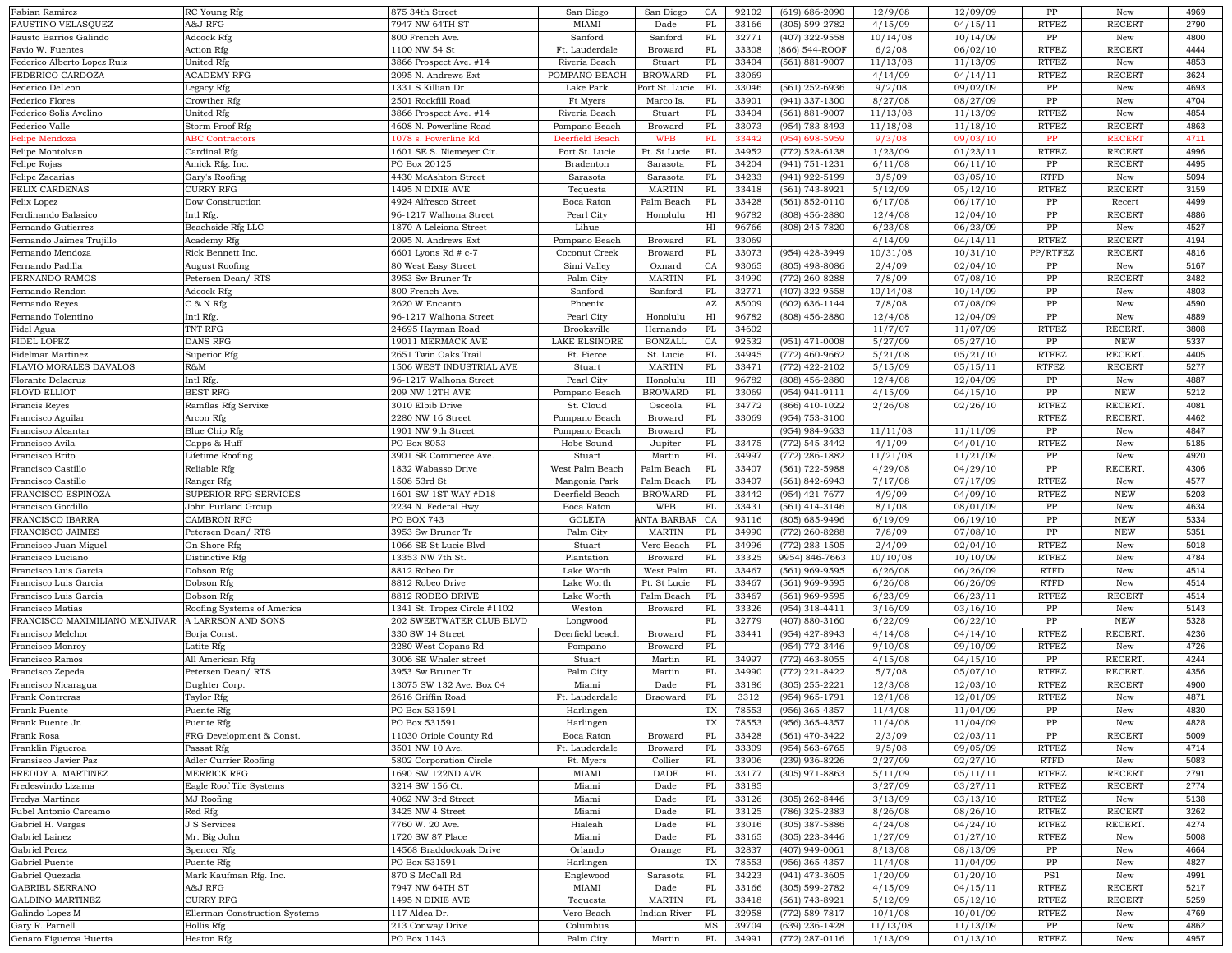| George Kekona Jr.                 | Beachside Rfg LLC             | PO Box 2079                            | Kahulul                  | Maui                | HI                         | 96733          | (808) 870-8932                   | 8/20/08            | 08/20/09             | PP            | New           | 4699         |
|-----------------------------------|-------------------------------|----------------------------------------|--------------------------|---------------------|----------------------------|----------------|----------------------------------|--------------------|----------------------|---------------|---------------|--------------|
| George Rivas                      | Mainland Construction         | 1910 SW 134 Ave.                       | Miami                    | Dade                | ${\rm FL}$                 | 33175          | (305) 225-5571                   | 7/15/08            | 07/15/10             | <b>RTFEZ</b>  | <b>RECERT</b> | 4582         |
| George White                      | Elite Rfg                     | 13963 77 Place                         | West Palm Beach          | Palm Beach          | $\rm FL$                   | 33412          | (561) 840-7663                   | 1/29/09            | 01/29/10             | <b>RTFEZ</b>  | New           | 5006         |
| Gerardo Antonio Espinoza          | Mainland Construction         | 1910 SW 134 Ave.                       | Miami                    | Dade                | ${\rm FL}$                 | 33175          | (305) 225-5571                   | 7/15/08            | 07/15/10             | <b>RTFEZ</b>  | <b>RECERT</b> | 4581         |
| GERARDO ARELLANO                  | ABC RFG                       | 3950 NW 120 Ave.                       | Coral Springs            | Broward             | $\rm FL$                   | 33065          | (954) 818-0729                   | 5/15/09            | 05/15/10             | <b>RTFD</b>   | <b>NEW</b>    | 5272         |
| Gerardo Carballal                 | Division 7 Rfg                | 507 NW 19 St                           | Homestead                | Monroe              | FL                         | 33030          | (860) 234-8366                   | 6/24/08            | 06/24/09             | <b>RTFEZ</b>  | New           | 4551         |
| Gerardo Claudio Crecensio         | Custom Roof & Exteriors       | 5061 NE 13 Ave.                        | Pompano Beach            | Broward             | $\rm FL$                   | 33064          | (954) 428-4198                   | 1/13/09            | 01/13/10             | RTFEZ/PF      | New           | 4955         |
| Gerardo Dela Cruz Poveda Zeledon  | Precision Rfg                 | 2644 W 77 Place                        | Hialeah                  | Dade                | $\rm FL$                   | 33016          | (305) 822-9969                   | 8/29/08            | 08/29/10             | <b>RTFEZ</b>  | <b>RECERT</b> | 3259         |
| Gerardo Guevara                   | John Purland Group            | 2234 N. Federal Hwy                    | Boca Raton               | <b>WPB</b>          | FL                         | 33431          | (561) 414-3146                   | 8/1/08             | 08/01/09             | PP            | New           | 4636         |
| GERARDO GUEVARA                   | UNIVERSAL RFG                 | 6396 SHADOW CREEK VILLAGE              | Lake Worth               | Palm Beach          | $\rm FL$                   | 33463          |                                  |                    | 05/07/10             | RTFEZ/PP      | <b>RECERT</b> | 4636         |
|                                   |                               |                                        |                          |                     |                            |                | (561) 807-3227                   | 5/7/09             |                      |               |               |              |
| Gerardo Lopez                     | Roofing Systems of America    | 1341 St. Tropez Circle #1102           | Weston                   | Broward             | ${\rm FL}$                 | 33326          | (954) 318-4411                   | 3/16/09            | 03/16/10             | PP            | New           | 5142         |
| Gerardo Magallon                  | Dependable Roofing            | PO Box 650721                          | Vero Beach               | Vero Beach          | $\rm FL$                   | 32965          | (772) 569-0880                   | 3/16/09            | 03/16/10             | <b>RTFD</b>   | New           | 5130         |
| Gerardo Martinez                  | Cache Co.                     | 633 West 46th Street                   | Jacksonville             | Duval               | ${\rm FL}$                 |                | 904-887-7663                     | 7/23/08            | 07/23/09             | PP            | New           | 4624         |
| German A. Cabrera                 | Caston Construction           | 12501 SW 108th Avenue                  | Miami                    | Dade                | $\rm FL$                   | 33176          | (305) 279-0475                   | 4/7/09             | 04/07/10             | <b>RTFEZ</b>  |               | 5189         |
| German Aguirre                    | <b>Julfstream Rf</b>          | PO Box 370                             | <b>Delray Beach</b>      | Palm Bea            | FL                         | 33447          | (561) 276-9500                   | 6/5/08             | 06/05/10             | <b>RTFEZ</b>  | <b>RECERT</b> | 4442         |
| German Daniel Cardona             | Passat Rfg                    | 3501 NW 10Ave                          | Ft. Lauderdale           | Broward             | $\rm FL$                   | 33309          | (954) 563-6765                   | 1/19/09            | 01/19/11             | <b>RTFEZ</b>  | <b>RECERT</b> | 4583         |
| German Garcia                     | Aleluya Roofing               | 5166 SW 5th Street                     | Miami                    | Dade                | $\rm FL$                   |                | (786) 308-9896                   | 3/17/09            | 03/17/11             | <b>RTFEZ</b>  | <b>RECERT</b> | 5136         |
| German L. Valeros                 | Intl Rfg.                     | 96-1217 Walhona Street                 | Pearl City               | Honolulu            | $\mathop{\rm HI}\nolimits$ | 96782          | (808) 456-2880                   | $\frac{12}{4}$ /08 | 12/04/09             | PP            | New           | 4888         |
| <b>GERMAN RAMOS</b>               | TILE ROOFING INC.             | 13016 EASTFIELD RD #200-239            | <b>HUNTERSVILLE</b>      |                     | $_{\mathrm{NC}}$           | 28078          | (704) 947-7660                   | 4/27/09            | 04/27/10             | PROPACK       | <b>NEW</b>    | 5232         |
| German Vazquez                    | Graziano Roofing              | 4134 Pinemont Drive                    | Houston                  |                     | TX                         | 77018          | (713) 686-9007                   | 3/11/09            | 03/11/10             | <b>RTFD</b>   | New           | 5151         |
| Gilbert Guerrero                  | August Roofing                | 80 West Easy Street                    | Simi Valley              | Oxnard              | CA                         | 93065          | (805) 498-8086                   | 2/4/09             | 02/04/10             | PP            | New           | 5169         |
|                                   |                               |                                        |                          |                     |                            |                |                                  |                    |                      | ${\rm PP}$    |               |              |
| Gilberto Garcia                   | JJ Rfg                        | 2011 Spruce Street                     | Riverside                | Riverside<br>Monroe | CA                         | 92507<br>33030 | (951) 784-7663                   | 8/5/08             | 08/05/09             | <b>RTFEZ</b>  | New<br>New    | 4670<br>4552 |
| Gilberto Lara                     | Division 7 Rfg                | 507 NW 19 St                           | Homestead                |                     | FL                         |                | (860) 234-8366                   | 6/24/08            | 06/24/09             |               |               |              |
| Gillermo Capetillo                | Morton Rfg                    | 700 NE 42nd Street                     | Oakland Park             | Broward             | $\rm FL$                   | 33334          |                                  | 9/6/07             | 09/06/09             | <b>RTFEZ</b>  | Recert        | 3617         |
| Gilma Lizeth Chavarria            | Moreno Rfg                    | 2649 Nassau Drive                      | Miami Shores             | Dade                | ${\rm FL}$                 | 33023          | (305) 407-9807                   | 7/21/08            | 07/21/09             | <b>RTFEZ</b>  | New           | 4618         |
| Gonzalo Bello                     | Latite Roofing                | 2280 W Copans Road                     | Pompano Beach            | Broward             | ${\rm FL}$                 | 33069          | (954) 772-3446                   | 3/3/09             | 03/03/11             | <b>RTFEZ</b>  | <b>RECERT</b> | 5085         |
| Gonzalo Bravo                     | Duren Rfg                     | 3210 SE Slater Street                  | Stuart                   | Palm Beach          | ${\rm FL}$                 | 34997          | (772) 546-7595                   | 7/24/08            | 07/24/09             | <b>RTFEZ</b>  | New           | 4601         |
| Gonzalo Perez Perez               | Skyhigh Rfg                   | 3874 Fiscal Ct                         | <b>WPB</b>               | Palm Beach          | $\rm FL$                   | 33404          | (561) 283-9863                   | 2/19/09            | 02/19/10             | <b>RTFEZ</b>  | New           | 5059         |
| Greg Awa-Moss                     | A-1 Master Roofing            | 905 Kalanianaole Hwy #15A              | Kailua                   |                     | HI                         | 96734          | (808) 262-8574                   | 1/3/08             | 01/03/10             | PP            | <b>RECERT</b> | 3959         |
| Greg Mikelson                     | Kohala Rfg                    | 71-1637 Puu Lani Dr 24                 | Kailua-Kona              | Kona                | HI                         | 96740          | (808) 885-7663                   | 7/30/08            | 07/30/09             | ${\rm PP}$    | New           | 4636         |
| Gregorio Ruiz Valdez              | Roofing Unlimited             | 1146 53 Ct North                       | West Palm Beach          | Palm Beach          | FL                         | 33407          | (561) 842-0119                   | 7/11/08            | 07/11/09             | <b>RTFEZ</b>  | New           | 4554         |
| Guadalupe Barrera                 | Praxis Industry Inc.          | 9221 E Bay Harbor                      | Miami Beach              | Dade                | $\rm FL$                   | 33154          | (305) 777-8922                   | $\frac{11}{15/07}$ | 11/15/09             | <b>RTFEZ</b>  | RECERT.       | 3874         |
| GUADALUPE GERVACIO                | UNITED RFG                    | 1832 Wabasso Drive                     | <b>WPB</b>               | Palm Beach          | $\rm FL$                   | 33409          | (561) 881-9007                   | 5/27/09            | 05/27/10             | <b>RTFEZ</b>  | <b>NEW</b>    | 5282         |
| Guadalupe Jaime G                 | Rainbow Rfg                   | 420 Tamiami Canal Road                 | Miami                    | Dade                | $\rm FL$                   | 33144          | (305) 262-8466                   | 1/14/09            | 01/14/11             | <b>RTFEZ</b>  | <b>RECERT</b> | 4975         |
| Guadalupe Melchor                 | Borja Const                   | 330 SW 14 Street                       | Deerfield beach          | Broward             | $\rm FL$                   | 33441          | (954) 427-8943                   | 4/14/08            | 04/14/10             | <b>RTFEZ</b>  | RECERT.       | 4235         |
| Guadalupe Reyna                   | Shewski Rfg                   | 6195 East Sawgrass Road                | Sarasota                 | Sarasota            | ${\rm FL}$                 | 34240          | (941) 377-9896                   | $\frac{1}{2}$ /08  | 01/02/10             | <b>RTFEZ</b>  | RECERT.       | 3949         |
| <b>GUILLERMO CHAVEZ</b>           | <b>IUBER AND ASSOCIATES</b>   | PO BOX 2117                            | Lake City                |                     | FL                         | 32056          | (386) 487-103                    | 6/17/09            | 06/17/10             | PROPACI       | <b>RECERT</b> | 5310         |
| Guillermo Gamino                  | Timberoof Rf                  | 4261 NW 74 Ave.                        | Lauderhill               | Broward             | ${\rm FL}$                 | 33319          | (954) 888-1804                   | 7/1/08             | 07/01/09             | PP            | New           | 4542         |
| Guillermo Gamino                  | Timber Roofing                | 4261 NW 74th Ave                       | Lauderhill               | Broward             | $\rm FL$                   | 33319          | (954) 888-1804                   | 8/5/08             | 08/05/09             | <b>RTFEZ</b>  | New           | 4542         |
| Guillermo Jose Urbina             | <b>Advanced Construction</b>  | 3503 NW 10th Ave                       | Miami                    | Dade                | ${\rm FL}$                 | 33127          | (786) 573-9090                   | 2/24/09            | 02/24/11             | <b>RTFEZ</b>  | <b>RECERT</b> | 4118         |
| GUILLERMO PANTALEON               | Royal Palm Rfg                | 2420 NW 1st Ave                        | Boca Raton               | Palm Beach          | $\rm FL$                   | 33431          | (561) 394-9764                   | 5/29/09            | 05/29/10             | <b>RTFEZ</b>  | <b>NEW</b>    | 5288         |
| <b>GUILLERMO PEREZ MIJARES</b>    | PACKARD RFG                   | 2162 RESERVE PARK TRACE                | Port St Lucie            | Martin              |                            | 34986          |                                  | 6/25/09            | 06/25/11             | <b>RTFEZ</b>  | <b>RECERT</b> | 4464         |
| Guillermo Uribe                   | Latite Rfg                    | 2280 West Copans Road                  | Pompano Beach            | Broward             | FL<br>${\rm FL}$           | 33069          | (1-800) 639-7663                 | 3/11/09            | 03/11/10             | <b>RTFEZ</b>  | New           | 5119         |
|                                   |                               |                                        |                          |                     |                            | 34952          |                                  |                    |                      |               | <b>NEW</b>    | 4997         |
| Guillermo Valle                   | Cardinal Rfg                  | 1601 SE S. Niemeyer Cir.               | Port St. Lucie           | Pt. St Lucie        | $\rm FL$                   |                | (772) 528-6138                   | 1/23/09            | 01/23/10             | <b>RTFEZ</b>  |               |              |
| Gustavo Diaz                      | Duren Rfg                     | 3210 SE Slater Street                  | Stuart                   | Palm Beach          | FL                         | 34997          | (772) 546-7595                   | 7/24/08            | 07/24/09             | <b>RTFEZ</b>  | New           | 4602         |
| Gustavo Matute                    | Gustafson Industries          | PO Box 832                             | Boynton Beach            | Boca Raton          | $\mathop{\rm FL}\nolimits$ | 33425          | (561) 732-0656                   | 9/16/08            | 09/16/09             | <b>RTFEZ</b>  | New           | 4732         |
| Gustavo Palacios                  | Avalon Rfg                    | 16828 S. Broadway                      | Gardena                  | Redonado            | CA                         | 90248          | (310) 515-9423                   | 1/30/09            | 01/30/10             | PP            | New           | 5041         |
| <b>GUSTAVO RIVERA</b>             | MIDWEST RFG                   | 1305 W 132ND ST                        | <b>GARDENA</b>           | HO PALOS V          | CA                         | 90247          | $(310) 515 - 1464$               | 5/28/09            | 05/28/10             | PP            | <b>NEW</b>    | 5341         |
| Gustavo Vargas                    | Dek Rfg.                      | 3823 NW 49 Street                      | Tamarac                  | Broward             | $\rm FL$                   | 33309          | (954) 485-9505                   | 12/10/08           | 12/10/10             | <b>RTFEZ</b>  | <b>RECERT</b> | 4897         |
| Gustavo Vilchez                   | Gomez Rfg                     | 1015 NW 31st Ave.                      | Pompano Beach            | Broward             | $\rm FL$                   | 33069          | (954) 974-4848                   | 10/6/08            | 10/06/10             | <b>RTFEZ</b>  | <b>RECERT</b> | 3656         |
| Heber Fonseca                     | Amaya Roofing                 | 14350 SW 110th Ter                     | Miami                    | Dade                | ${\rm FL}$                 | 33186          | (305) 262-5949                   | 3/17/09            | 03/17/11             | <b>RTFEZ</b>  | <b>RECERT</b> | 5133         |
| <b>Hector Bastidas</b>            | Roche Roofing                 | 995 SW 69 Ave.                         | Miami                    | Dade                | ${\rm FL}$                 | 33144          | 305) 903-1748                    | 2/24/09            | 02/24/11             | <b>RTFEZ</b>  | <b>RECERT</b> | 5065         |
| Hector Hernandez                  | Jamie carter Rfg              | PO Box 2120                            | Santa Rosa Beach         | Santa Rosa          | $\rm FL$                   | 32459          | (850) 685-4700                   | 8/15/08            | 08/15/09             | PP100         | New           | 4657         |
| Hector Lopez Diaz                 | Delfini Rfg                   | 845 Sunshine Lane                      | <b>Altamante Springs</b> | Orange              | $\rm FL$                   | 32714          | (407) 830-7447                   | 5/1/08             | 05/01/10             | <b>RTFEZ</b>  | RECERT.       | 4332         |
| <b>Hector Montes</b>              | Precision Rfg                 | 2646 W 77 Place                        | Hialeah                  | Miami               | $\rm FL$                   | 33016          | (786) 246-2016                   | 5/14/08            | 05/14/10             | <b>RTFEZ</b>  | <b>RECERT</b> | 4378         |
| Hector Moreno                     | Latite Rfg                    | 1743 Jean Street                       | Ft Myers                 | Ft Myers            | FL.                        | 33912          | (239) 985-0049                   | 8/13/08            | 08/13/09             | RTFD          | New           | 4673         |
| Hector Perez                      | Mark Kaufman Rfg. Inc.        | 870 S McCall Rd                        | Englewood                | Sarasota            | FL                         | 34223          | (941) 473-3605                   | 1/20/09            | 01/20/10             | PS1           | New           | 4992         |
| Hector R. Zuniga                  | Murton Rfg                    | 7600 NW 74 Ave.                        | Miami                    | Dade                | $\rm FL$                   | 33166          | (305) 592-5385                   | 1/16/09            | 01/16/10             | PP            | New           | 4981         |
| <b>Hector Reyes</b>               | Cedar Valley Exteriors        | 4267 Bonita Beach                      | Bonita Springs           | Lee                 | $\rm{FL}$                  | 34134          | $(1 - 800) 844 - 4115$           | 12/3/07            | 12/03/09             | <b>RTFEZ</b>  | <b>RECERT</b> | 3901         |
| HECTOR VEGA RAMIRES               | LIFETIME RFG                  | 3901 SE Commerce Ave.                  | <b>Stuart</b>            |                     | FL                         |                | (877) 284-1882                   | 4/15/09            | 04/15/11             | RTFD/PP       | <b>NEW</b>    | 5207         |
| Henri Mendeza                     | Morton Rfg                    | 700 NE 42nd Street                     | Oakland Park             | Broward             | FL                         | 33334          | (954) 567-3880                   | 10/19/07           | 10/19/09             | <b>RTFEZ</b>  | RECERT.       | 3763         |
| Henry Dagoberto Pineda            | Security Rfg                  | 4361 Peters Road                       | Plantation               | Broward             | $\rm FL$                   | 33317          | (954) 584-7849                   | 2/25/08            | 02/25/10             | <b>RTFEZ</b>  | <b>RECERT</b> | 4084         |
| Henry Otani                       | Oahu Roofing & Waterproofing  | 96-1219 Waihona Street                 | Pearl City               | Kona                | HI                         | 96782          | (808) 456-5776                   | 3/11/09            | 03/11/10             | PP            | New           | 5115         |
|                                   |                               |                                        |                          |                     |                            | 33323          |                                  | 1/21/09            | 01/21/10             |               |               | 4989         |
| Henry Perez                       |                               | 12101 NW 18 Street                     | Plantation               | Broward             | $\rm FL$                   |                |                                  |                    |                      | PP            | New           |              |
|                                   | AZ Contracting                |                                        |                          |                     |                            |                | (954) 803-2323                   |                    |                      |               |               |              |
| <b>HENRY YANEZ</b>                | Gary's Roofing                | 4430 McAshton Street                   | Sarasota                 |                     | $\rm FL$                   | 34233          | (941) 922-5199                   | 6/15/09            | 06/15/10             | <b>RTFEZ</b>  | <b>NEW</b>    | 5333         |
| Heriberto Chavez                  | Terry Mercy Rfg               |                                        | Santa Fe                 |                     | CA                         |                | (760) 712-8452                   | 10/17/08           | 10/17/09             | PP            | New           | 5043         |
| Heriberto Roblero                 | Delfini Rfg                   | 845 Sunshine Lane                      | Altamante Springs        | Orange              | $\rm FL$                   | 32714          | (407) 830-7447                   | 5/1/08             | 05/01/10             | <b>RTFEZ</b>  | <b>RECERT</b> | 4334         |
|                                   | Ellerman Construction Systems | 117 Aldea Dr.                          | Vero Beach               | Indian River        | FL                         | 32958          | (772) 589-7817                   | 10/1/08            | 10/01/09             | <b>RTFEZ</b>  | New           | 4765         |
| Hermberto Verez<br>Hilario Pizana | Blue Chip Rfg                 | 1901 NW 9th Street                     | Pompano Beach            | Broward             | $\rm FL$                   |                | (954) 984-9633                   | 11/11/08           | 11/11/09             | PP            | New           | 4848         |
|                                   | Kirkey Rfg                    | 535 Paul Morris Dr                     | Englewod                 | Sarasota            | FL                         | 34223          | (941) 474-2113                   | 6/24/08            | 06/24/10             | PP/PS1        | <b>RECERT</b> | 4547         |
| Hilario Rubio<br>Homero Montes    | Available Rfg                 | 17535 Wing Ave.                        | Port Charlotte           | Charlotte           | $\rm FL$                   | 33948          | (941) 764-7663                   | 3/7/08             | 03/07/10             | <b>RTFEZ</b>  | RECERT.       | 4110         |
| Horacio Castro                    | Elite Rfg                     | 13963 77 Place                         | West Palm Beach          | Palm Beach          | $\rm FL$                   | 33412          | (561) 840-7663                   | 12/11/08           | 12/11/09             | PP            | New           | 4904         |
| Hugo A. Cerda<br>HUGO AGUILERA    | Puente Rfg<br>S&S TILE RFG    | PO Box 531591<br>2949 SR 434 WEST #300 | Harlingen<br>Longwood    |                     | TX<br>FL                   | 78553<br>32779 | (956) 365-4357<br>(407) 696-4334 | 11/4/08<br>4/22/09 | 11/04/09<br>04/22/10 | PP<br>PROPACK | New<br>NEW    | 4829<br>5226 |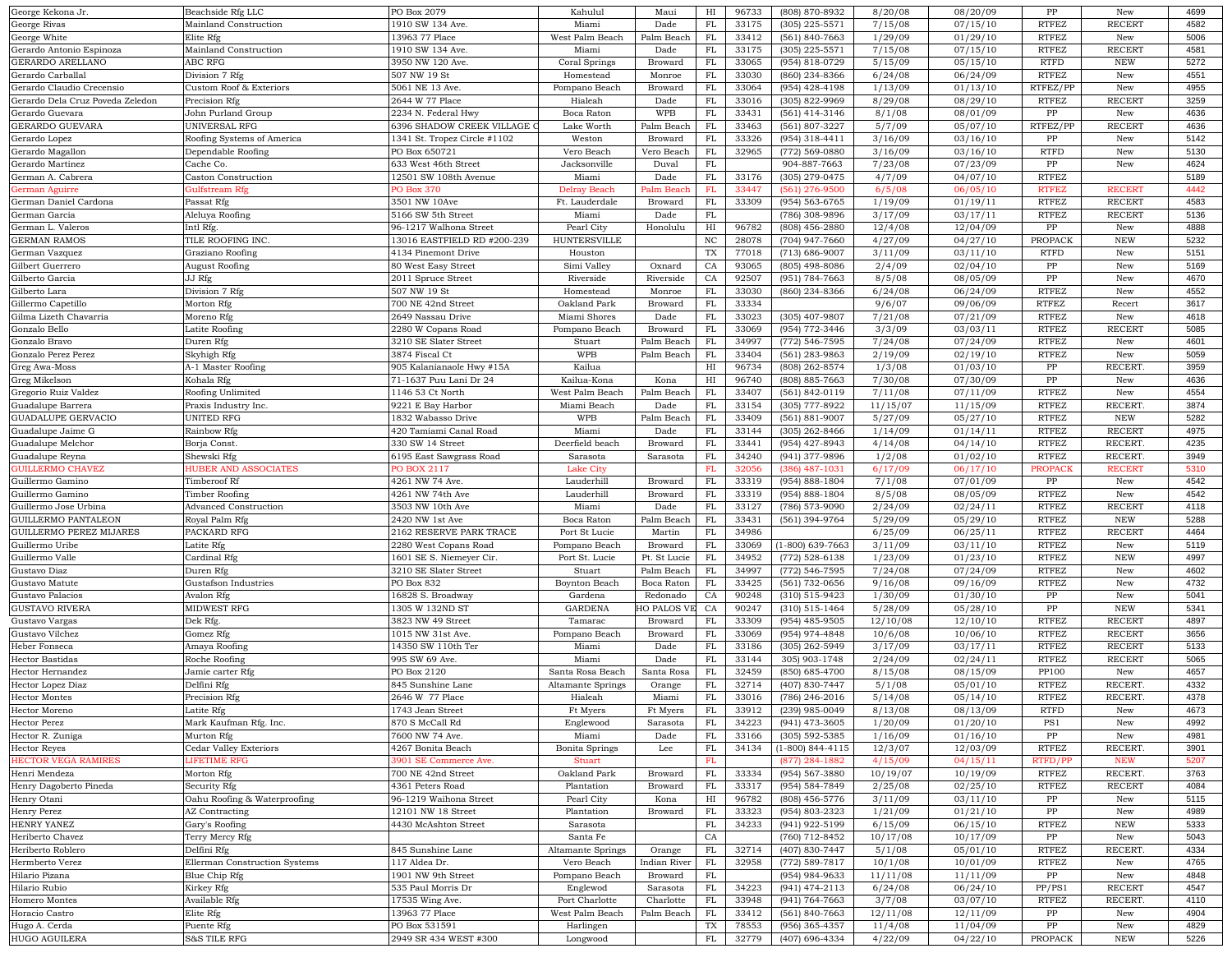| Hugo Alberto Ventura             | Gustafson Industries                                        | PO Box 8                  | Boynton Beach       | Palm Beach        | FL                     | 33425 | (561) 732-0656   | 12/18/08             | 12/18/09                     | RTFEZ        | New           | 4925 |
|----------------------------------|-------------------------------------------------------------|---------------------------|---------------------|-------------------|------------------------|-------|------------------|----------------------|------------------------------|--------------|---------------|------|
| Hugo Enrique Vargas              | Laumar Rfg                                                  | 800 SW 21 Terrace         | Ft. Lauderdale      | Broward           | FL                     | 33312 | (954) 321-8335   | 3/27/08              | 03/27/10                     | <b>RTFEZ</b> | Recert        | 4160 |
| Hugo Leonel Lopez                | White Rfg                                                   | 224 NE Dixie Hwy          | Stuart              | Martin            | $\rm FL$               | 34994 | (772) 233-7663   | 2/25/09              | 02/25/10                     | <b>RTFEZ</b> | New           | 5071 |
| Hugo Moirena                     | T & S Roofing                                               | 1465 NW 23 Street         | Miami               | Dade              | ${\rm FL}$             | 33125 | (305) 265-2654   | 8/13/07              | 08/13/09                     | <b>RTFEZ</b> | <b>RECERT</b> | 3538 |
| Hugo Mora Campos                 | Ky-Ko                                                       | 1912 West parkside Lane   | Phoenix             | Arizona           | $\mathbf{A}\mathbf{Z}$ | 85027 | (602) 944-4600   | 12/9/08              | 12/09/09                     | ${\rm PP}$   | New           | 4909 |
|                                  | Graziano Roofing                                            |                           | Houston             |                   | TX                     | 77018 | (713) 686-9007   |                      |                              | <b>RTFD</b>  | New           |      |
| Hugo Vazquez                     |                                                             | 4134 Pinemont Drive       |                     |                   |                        |       |                  | 3/11/09              | 03/11/10                     |              |               | 153  |
| Humberto Duarte                  | Advanced Rfg & Sheet Metal                                  | 2320 Bruner Lane          | Ft Myers            | Naples            | FL                     | 33912 | (239) 939-4412   | 8/29/08              | 08/29/09                     | ${\rm PP}$   | New           | 4707 |
| Humberto Peres                   | Arcon Rfg                                                   | 2280 NW 16 Street         | Pompano Beach       | Broward           | ${\rm FL}$             | 33069 | (954) 979-9400   | 10/26/07             | 10/26/09                     | <b>RTFEZ</b> | <b>RECERT</b> | 3787 |
| Ian Glad                         | D. Martin Rfg                                               | 5258 NW 15 St             | Margate             | Braoward          | $\rm FL$               | 33063 | (954) 979-7777   | 8/26/08              | 08/26/10                     | PP           | <b>RECERT</b> | 2981 |
| IGNACIO BARBOSA PARRA            | HUBER AND ASSOCIATES                                        | PO BOX 2117               | Lake City           |                   | FL                     | 32056 | (386) 487-1031   | 6/17/09              | 06/17/10                     | PROPACK      | <b>RECERT</b> | 5309 |
| Ignacio Blas Valdez              | Florida Rfg                                                 | 5871 Laurel Green Circle  | Boynton Beach       | Palm Beach        | ${\rm FL}$             | 33437 |                  | $\frac{12}{4}$ /07   | 12/04/09                     | <b>RTFEZ</b> | RECERT.       | 3907 |
| Ignacio Castro                   | Latite Roofing                                              | 2280 West Copans Road     | Pompano Beach       | Broward           | FL                     | 33069 | (954) 772-3446   | 6/16/08              | 06/16/10                     | <b>RTFD</b>  | <b>RECERT</b> | 2767 |
|                                  |                                                             |                           |                     |                   |                        |       |                  |                      |                              |              |               |      |
| Ignacio Chavez                   | Decktight                                                   | 6680 NW 17 Ave.           | Ft. Lauderdale      | Broward           | FL                     | 33309 | (954) 970-8565   | 3/10/09              | 03/10/11                     | <b>RTFEZ</b> | <b>RECERT</b> | 5107 |
| IGNACIO GARDUNO                  | Arcon Rfg                                                   |                           |                     | Broward           | ${\rm FL}$             |       |                  | 6/9/09               | 06/09/11                     | <b>RTFEZ</b> | <b>RECERT</b> | 4461 |
| Imez Vargas                      | Gulfstream Rfg                                              | PO Box 370                | Delray Beach        | Palm Beach        | ${\rm FL}$             | 33447 | (561) 276-9500   | 6/5/08               | 06/05/10                     | <b>RTFEZ</b> | <b>RECERT</b> | 4443 |
| Inmer Lopez                      | Legacy Rfg                                                  | 1331 S Killian Dr         | Lake Park           | Port St. Lucie    | $\rm FL$               | 33046 | (561) 252-6936   | 9/2/08               | 09/02/09                     | PP           | New           | 4694 |
| Inmer Lopez                      | Lagacy Rfg                                                  | 1309 S. Killianor Dr      | Kevin               | Palm Beach        | FL                     | 33403 | (561) 844-4910   | 10/21/08             | 10/21/09                     | <b>RTFEZ</b> | New           | 4787 |
| <b>ISAAC GOMEZ</b>               | PROFESSIONAL SUNSHINE RFG                                   | 1642 N. VOLUSIA AVE       | ORANGE CITY         | ST JOHNS          | ${\rm FL}$             | 32763 | (386) 469-8433   | $\frac{1}{7}$ /14/09 | 07/14/10                     | PP           | <b>NEW</b>    | 5364 |
| <b>ISAIAS CARDENAS</b>           | URRY RFG                                                    | 495 N DIXIE AVE           |                     | <b>MARTIN</b>     | <b>FL</b>              | 33418 | (561) 743-8921   |                      | 05/12/10                     | <b>RTFEZ</b> | <b>NEW</b>    | 5257 |
|                                  |                                                             |                           | Tequesta            |                   |                        |       |                  | 5/12/09              |                              |              |               |      |
| Isaias Perez                     | Dobson Rfg                                                  | 8812 Robeo Dr             | Lake Worth          | West Palm         | FL                     | 33467 | (561) 969-9595   | 6/26/08              | 06/26/09                     | <b>RTFD</b>  | New           | 4513 |
| Isaias Perez                     | Dobson Rfg                                                  | 8812 Robeo Drive          | Lake Worth          | Pt. St Lucie      | ${\rm FL}$             | 33467 | (561) 969-9595   | 6/26/08              | 06/26/09                     | <b>RTFD</b>  | New           | 4812 |
| <b>ISAIAS PEREZ</b>              | Dobson Rfg                                                  | 8812 RODEO DRIVE          | Lake Worth          | Palm Beach        | ${\rm FL}$             | 33467 | (561) 969-9595   | 6/23/09              | 06/23/11                     | <b>RTFEZ</b> | <b>RECERT</b> | 4812 |
| Isauro Rubio                     | Providence Rfg                                              | 10767 Palm Springs Drive  | Boca Raton          | Palm Beach        | FL                     | 33428 | (954) 317-8560   | 12/29/08             | 12/29/10                     | <b>RTFEZ</b> | <b>RECERT</b> | 4939 |
| ISIBRO LEONEL CRUZ               | Mainland Construction                                       | 3740 NW 80TH ST           | MIAMI               | <b>DADE</b>       | $\rm FL$               | 33147 | (305) 225-5571   | 4/20/09              | 04/20/10                     | ${\rm PP}$   | <b>RECERT</b> | 3792 |
| Isidoro Espinoza Jr.             | Reliable Rfg                                                | 1832 Wabasso Drive        | West Palm Beach     | Palm Beach        | $\rm FL$               | 33407 | (561) 722-5988   | 4/29/08              | 04/29/10                     | ${\rm PP}$   | RECERT.       | 4294 |
|                                  |                                                             |                           |                     |                   |                        |       |                  |                      |                              |              |               |      |
| ismael Jeronimo Calmo            | Stirling Ins. Serv. Inc.                                    | 1687 S State Rd 7         | N. Lauderdale       | Broward           | ${\rm FL}$             | 33068 | (954) 977-4855   | 11/17/08             | 11/17/10                     | <b>RTFEZ</b> | <b>RECERT</b> | 3563 |
| <b>Israel Aguirre</b>            | <b>Gulfstream Rfg</b>                                       | <b>PO Box 370</b>         | <b>Delray Beach</b> | <b>Palm Beach</b> | FL                     | 33447 | (561) 276-9500   | 6/5/08               | 06/05/10                     | <b>RTFEZ</b> | <b>RECERT</b> | 4441 |
| ISRAEL GARCIA                    | TROPICAL RFG SYSTEMS                                        | 1440 SE DIXIE HWY         | Stuart              | Palm Beach        | $\rm FL$               | 34994 | (772) 287-1433   | 5/7/09               | 05/07/10                     | <b>RTFD</b>  | <b>NEW</b>    | 5246 |
| Israel Hernandez                 | Ky-Ko                                                       | 1912 West parkside Lane   | Phoenix             | Arizona           | AZ                     | 85027 | (602) 944-4600   | 12/9/08              | 12/09/09                     | PP           | New           | 4911 |
| Israel Jimenez                   | <b>TNT Roofing</b>                                          | 24695 Hayman Road         | Brooksville         | Hernando          | FL                     | 34602 |                  | 11/7/07              | 11/07/09                     | <b>RTFEZ</b> | RECERT.       | 3806 |
| Israel Maldonado                 | Security Roofing                                            | 4361 Peters Road          | Plantation          | Broward           | FL                     | 3317  | (954) 584-7849   | 11/24/08             | 11/24/10                     | <b>RTFEZ</b> | <b>RECERT</b> | 3410 |
|                                  |                                                             |                           |                     |                   |                        | 33063 |                  |                      |                              | <b>RTFEZ</b> |               | 4362 |
| Israel Morales Valle             | <b>Tornado Roofing</b>                                      | 1905 Mears Pkwy           | Margate             | Broward           | FL                     |       | (561) 968-1183   | 5/9/08               | 05/09/10                     |              | <b>RECERT</b> |      |
| <b>Israel Ramirez</b>            | Altec Rfg                                                   | 150 Tony Pena Dr          | Jupiter             | Palm Beach        | ${\rm FL}$             | 33458 | (561) 747-1990   | 9/12/08              | 09/12/09                     | <b>RTFEZ</b> | New           | 4731 |
| <b>Israel Vargas</b>             | Dragen Supply                                               | 3531 NW 10 Ave            | Ft Lauderdale       | Broward           | FL                     | 33309 | (954) 205-5359   | 4/22/08              | 04/22/10                     | <b>RTFEZ</b> | Recert        | 4266 |
| Ivan D. Monsalvo                 | J S Services                                                | 7760 W. 20 Ave.           | Hialeah             | Dade              | FL                     | 33016 | (305) 387-5886   | 4/24/08              | 04/24/10                     | <b>RTFEZ</b> | RECERT.       | 4275 |
| Jesus Guzman                     | Ky-Ko                                                       | 1912 West parkside Lane   | Phoenix             | Arizona           | AZ                     | 85027 | (602) 944-4600   | 12/9/08              | 12/09/09                     | PP           | New           | 4908 |
| . Felix Loredo                   | Collis Rfg                                                  | 3970 Dow Road             | Melbourne           | Brevard           | FL                     | 32934 | ((866) 636-1695  | 4/15/08              | 04/15/10                     | <b>RTFEZ</b> | RECERT        | 4261 |
| . MERCED HERNANDEZ               | CARRILLO RFG                                                | 2803 7TH ST W             | LEHIGH ACRES        | <b>NAPLES</b>     | $\rm FL$               | 33971 | (239) 368-1064   | 7/13/09              | 07/13/09                     | PS ONE       | <b>NEW</b>    | 5361 |
|                                  |                                                             |                           |                     |                   |                        |       |                  |                      |                              |              |               |      |
| <b>JACK PORTER</b>               | A LARRSON AND SONS                                          | 202 SWEETWATER CLUB BLVD  | Longwood            |                   | FL                     | 32779 | (407) 880-3160   | 6/22/09              | 06/22/10                     | PP           | <b>NEW</b>    | 5326 |
| Jacob Bello                      | Latite Rfg                                                  | 2280 West Copans Road     | Pompano Beach       | Broward           | ${\rm FL}$             | 33088 | (954) 772-3446   | 8/22/08              | 08/22/09                     | <b>RTFD</b>  | New           | 4676 |
| Jaidi Lopez                      | J S Services                                                | 7760 W. 20 Ave.           | Hialeah             | Dade              | $\rm FL$               | 33016 | (305) 387-5886   | 4/24/08              | 04/24/10                     | <b>RTFEZ</b> | RECERT.       | 4270 |
| Jaime Acosta Castro              | Latite Rfg                                                  | 2280 West Copans Road     | Pompano Beach       | Broward           | FL                     | 33069 | (954) 772-3446   | 8/23/07              | 08/23/09                     | <b>RTFEZ</b> | RECERT.       | 3568 |
| Jaime David Rubio                | Providence Rfg                                              | 10767 Palm Springs Drive  | Boca Raton          | Palm Beach        | ${\rm FL}$             | 33428 | (954) 317-8560   | 12/29/08             | 12/29/10                     | <b>RTFEZ</b> | <b>RECERT</b> | 4940 |
| <b>JAIME FLORES</b>              | UNIVERSAL RFG                                               | 5396 SHADOW CREEK VILLAGE | Lake Worth          | Palm Beach        | $\rm FL$               | 33463 | (561) 807-3227   | 5/7/09               | 05/07/10                     | <b>RTFEZ</b> | <b>NEW</b>    | 5241 |
|                                  |                                                             |                           |                     |                   |                        |       |                  |                      |                              |              |               |      |
| Jaime Guerrero                   | California Roof Mgmt                                        | 5115 East 8th Street      | Oakland             | Mill Valley       | CA                     | 94601 | $(510)$ 261-4626 | 9/3/08               | 09/03/09                     | <b>RTFD</b>  | New           | 4715 |
| Jaime Mijares                    | Duren Rfg                                                   | PO Box 969                | Hobe Sound          | St. Lucie         | FL                     | 33475 | (772) 546-7595   | 7/18/08              | 07/18/09                     | <b>RTFEZ</b> | New           | 4595 |
| JAIME ORROSTIETA                 | <b>CURRY RFG</b>                                            | 1495 N DIXIE AVE          | Tequesta            | <b>MARTIN</b>     | ${\rm FL}$             | 33418 | (561) 743-8921   | 5/12/09              | 05/12/10                     | <b>RTFEZ</b> | <b>NEW</b>    | 5262 |
| Jaime Silva                      | Petersen Dean/RTS                                           | 9187 Boggy Creek Rd       | Orlando             | Orlando           | FL                     | 32824 | (407) 857-1757   | 3/19/09              | 03/19/11                     | <b>RTFD</b>  | <b>RECERT</b> | 3913 |
| Jaime Vilchiz                    | Caldwell Roofing                                            | 103 NW 43rd Street        | Boca Raton          | Palm Beach        | $\rm FL$               | 33401 | (561) 392-0971   | 12/2/08              | 12/02/09                     | <b>RTFD</b>  | New           | 4874 |
| Jairo Blandon                    | Tiger & Son Rfg                                             | 501 NW 20th Ave.          | Miami               | Dade              | ${\rm FL}$             |       |                  | 8/13/07              | 08/13/09                     | <b>RTFEZ</b> | Recert        | 3536 |
|                                  |                                                             |                           |                     |                   |                        |       |                  |                      |                              |              |               |      |
| Jairo Rodriguez                  | Passat Roofing                                              | 3501 NW 10th Avneue       | Ft. Lauderdale      | Broward           | ${\rm FL}$             | 33309 | (954) 563-6795   | 6/30/08              | 06/30/10                     | <b>RTFEZ</b> | RECERT.       | 4529 |
| <b>JAMES LOFTUS</b>              | Ranger Rfg                                                  | 1508 53rd St              | Mangonia Park       | Palm Beach        | ${\rm FL}$             |       | (561) 842-6944   | 7/9/09               | $\frac{07}{07}$ / 09 / 10    | <b>RTFEZ</b> | <b>RECERT</b> | 4579 |
| James Parker                     | Rowe Roofing                                                | 1430 E. Piedmont Drive    | Tallahasse          | Tallahassee       | $\rm FL$               | 32308 | (850) 251-3081   | 12/15/08             | 12/15/09                     | Tite-Set RTE | New           | 4930 |
| Jamie Carter                     | Jamie carter Rfg                                            | PO Box 2120               | Santa Rosa Beach    | Santa Rosa        | ${\rm FL}$             | 32459 | (850) 685-4700   | 8/15/08              | 08/15/09                     | PP100        | New           | 4660 |
| Jason Beecher                    | A-1 Master Roofing                                          | 905 Kalanianole Hwy #15A  | Kailua              |                   | HI                     | 96734 | (808) 262-8574   | 1/3/08               | 01/03/10                     | PP           | <b>RECERT</b> | 3958 |
| Jason Reis                       | Oahu Roofing & Waterproofing                                | 96-1219 Waihona Street    | Pearl City          | Kona              | HI                     | 96782 | (808) 456-5776   | 3/11/09              | 03/11/10                     | PP           | New           | 5116 |
| Javier Carrillo                  | August Roofing                                              | 80 West Easy Street       | Simi Valley         | Oxnard            | CA                     | 93065 | (805) 498-8086   | 2/4/09               | 02/04/10                     | PP           | New           | 5172 |
|                                  |                                                             |                           |                     |                   |                        |       |                  |                      |                              |              |               |      |
| Javier Castain Gonzalez          |                                                             |                           |                     |                   |                        |       |                  |                      |                              |              |               |      |
|                                  | Delfini Rfg                                                 | 845 Sunshine Lane         | Altamante Springs   | Orange            | $\rm FL$               | 32714 | (407) 830-7447   | 5/1/08               | 05/01/10                     | <b>RTFEZ</b> | RECERT.       | 4333 |
| Javier Chimal                    | Shewski Rfg                                                 | 6195 East Sawgrass Road   | Sarasota            | Sarasota          | $\rm FL$               | 34240 | (941) 377-9896   | 1/2/08               | 01/02/10                     | <b>RTFEZ</b> | RECERT.       | 3952 |
| Javier E. Ramirez                | Murton Rfg                                                  | 7600 NW 74 Ave.           | Miami               | Dade              | $\rm FL$               | 33166 | (305) 592-5385   | 1/16/09              | 01/16/10                     | PP           | New           | 4979 |
| Javier Lago                      | City Roofing                                                | 22700 SW 172 Ct           | Miami               | Dade              | $\rm FL$               | 33170 | (305) 218-7901   | 1/28/09              | 01/28/10                     | PP           | New           | 5002 |
|                                  |                                                             |                           |                     |                   |                        |       |                  |                      |                              |              |               |      |
| Javier Maldonado Garcia          | Graboski Rfg                                                | 151 NW 18th Avenue        | Delray Beach        | West Palm         | FL                     | 33444 | (561) 276-8252   | 11/11/08             | $\frac{1}{11}/\frac{11}{09}$ | PP           | New           | 4843 |
| Javier Maldonado Saucedo         | Storm Proof Rfg                                             | 4608 N. powerline Road    | Pompano Beach       | Palm Beach        | $\rm FL$               | 33073 | (954) 783-8493   | 7/29/08              | 07/29/10                     | <b>RTFEZ</b> | <b>RECERT</b> | 3463 |
| Javier Mar                       | SkyHigh Rfg                                                 | 3874 Fiscal Ct. #150      | West Palm beach     | Palm Beach        | $\rm FL$               | 33404 | (561) 848-3053   | 11/3/08              | 11/03/10                     | <b>RTFEZ</b> | <b>RECERT</b> | 3745 |
| Javier Mijares                   | All American Rfg                                            | 3006 SE Whaler street     | Stuart              | Martin            | FL                     | 34997 | (772) 463-8055   | 4/15/08              | 04/15/10                     | PP           | RECERT.       | 4239 |
| Javier Mijares                   | ALL AMERICAN RFG OF THE TREASURE COAS 3006 SE Whaler street |                           | Stuart              | <b>MARTIN</b>     | FL                     | 34997 | $(772)$ 463-8055 | 6/29/09              | 06/29/10                     | PP           | <b>RECERT</b> | 4239 |
| Javier Peralta                   | Istuela Rfg                                                 | 7501 NW 7 Street          | Miami               | Dade              | $\rm FL$               | 33126 | $(305)$ 266-1011 | 8/21/08              | 08/21/10                     | <b>RTFEZ</b> | <b>RECERT</b> | 4682 |
| Javier Vilchis Bello             |                                                             | 13696 SW 139Ct            | Miami               | Dade              | $\rm FL$               | 33106 | (305) 331-0659   |                      | 11/14/10                     | <b>RTFEZ</b> | <b>RECERT</b> | 4865 |
|                                  | <b>Built Tops</b>                                           |                           |                     |                   |                        |       |                  | 11/14/08             |                              |              |               |      |
| Jay Stappenbeck                  | Ryskon Construction                                         | 2 Market Place Unit D     | Palm Boast          | Palm Coast        | $\rm FL$               | 32137 | (386) 445-7945   | 3/2/09               | 03/02/11                     | PS1/PP       | <b>RECERT</b> | 5111 |
| Jean Paul Vargas                 | Florida Class Rfg                                           | 2881 NE 185 Street        | Aventura            | Dade              | FL                     | 33180 | (305) 792-5805   |                      |                              | PP           | New           | 3264 |
| Jeff Finear                      | Motta Enterprises                                           | 2475 Kincaid Road         | Williams            |                   | OR                     | 97544 | (541) 846-9507   | 7/30/08              | 07/30/09                     | PP           | New           | 4641 |
| Jeff Herrick                     | Duren Rfg                                                   | PO Box 969                | Hobe Sound          | St. Lucie         | $\rm FL$               | 33475 | (772) 546-7595   | 7/18/08              | 07/18/09                     | <b>RTFEZ</b> | New           | 4596 |
| <b>Jeff Rusnak</b><br>Jeffrey Ai | Ram Rfg                                                     | 5712 NE 4th Ave.          | Miami               | Dade              | FL                     | 33137 | (305) 305-0855   | 10/31/08             | 10/31/09                     | <b>RTFEZ</b> | New           | 4822 |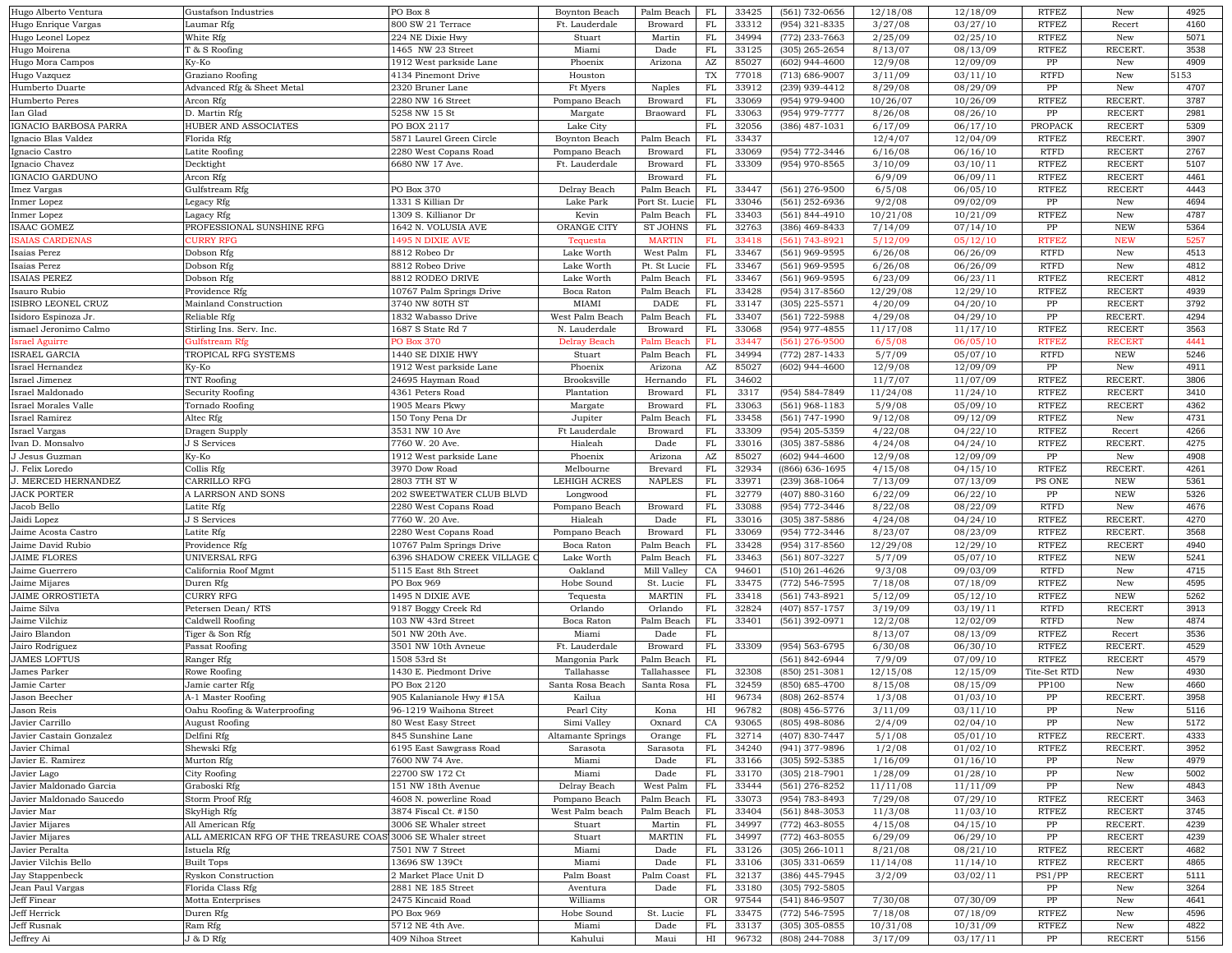| Jemy Sabillon                    | Ramflas Rfg                          | 3010 Elbib Drive                       | St. Cloud            | Orlando             | FL               | 34772          | 407-892-5201                     | 6/18/08                      | 06/18/10            | <b>RTFEZ</b>               | <b>RECERT</b>  | 4503 |
|----------------------------------|--------------------------------------|----------------------------------------|----------------------|---------------------|------------------|----------------|----------------------------------|------------------------------|---------------------|----------------------------|----------------|------|
| Jeremias Ramirez                 | <b>Ellerman Construction Systems</b> | 117 Aldea Dr.                          | Vero Beach           | <b>Indian River</b> | FL               | 32958          | (772) 589-7817                   | 10/1/08                      | 10/01/09            | <b>RTFEZ</b>               | New            | 4767 |
| Jeremy Burrey                    | Home Roofing                         | 4900 Hollister Ave.                    | Santa Barbara        |                     | CA               | 93111          |                                  | 3/10/09                      | 03/10/10            | PP                         | New            | 5166 |
| Jeremy McAdams                   | Crown Rfg. LLC                       | 12244 Treeline Ave. #5                 | Fort Meyers          | Naples              | FL               | 33913          | (239) 989-0371                   | 8/1/08                       | 08/01/09            | <b>RTFD</b>                | New            | 4631 |
| Jesus A. Fernandez               | Coda Rfg                             | 4678 East 10th Lane                    | Hialeah              | Dade                | FL               | 33013          | $(305) 681 - 1060$               | 11/14/08                     | 11/14/10            | <b>RTFEZ</b>               | <b>RECERT</b>  | 4867 |
| <b>JESUS BELLO</b>               | <b>GOMEZ RFG</b>                     | 1015 NW 31st Ave.                      | Pompano Beach        | Broward             | FL               | 33069          | (954) 974-4848                   | 4/27/09                      | 04/27/10            | <b>RTFEZ</b>               | <b>NEW</b>     | 5228 |
| <b>JESUS BELLO DIAZ</b>          | <b>MRI RFG</b>                       | 295 W 22ND ST                          | HIALEAH              | Dade                | FL               | 33010          | (305) 986-9775                   | 6/12/09                      | 06/12/11            | RTFEZ/PP                   | <b>RECERT</b>  | 4371 |
| <b>Tesus Escalera</b>            | lampany Rfg                          | 917 28th St                            | West Pal Beach       | Pt. St. Luci        | FL               | 33407          | (561) 863-6550                   | 7/2/08                       | 07/02/10            | RTFEZ/pp                   | <b>RECER</b>   | 4540 |
| Jesus Felix                      | RC Young Rfg                         | 875 34th Street                        | San Diego            | San Diego           | CA               | 92102          | $(619) 686 - 2090$               | 12/9/08                      | 12/09/09            | PP                         | New            | 4970 |
| Jesus Guadalupe Rosa de Blas     |                                      | 1120 Normandy Dr.                      | Miami Beach          | Dade                | FL               | 33141          | (786) 253-9865                   | 10/16/08                     | 10/16/09            | <b>RTFEZ</b>               | New            | 4790 |
|                                  | Weatherguard Rfg                     |                                        |                      |                     |                  |                |                                  |                              |                     |                            |                |      |
| <b>JESUS HERNANDES</b>           | UNITED RFG                           | 3866 PROSPECT AVE                      | Riveria Beach        | Palm Beach          | ${\rm FL}$       | 33404          | (561) 881-9007                   | 6/4/09                       | 06/04/10            | <b>RTFEZ</b>               | New            | 5292 |
| <b>JESUS MENDOZA</b>             | UNITED RFG                           | 3866 PROSPECT AVE                      | Riveria Beach        | Palm Beach          | FL               | 33404          | (561) 881-9007                   | 6/4/09                       | 06/04/10            | <b>RTFEZ</b>               | <b>RECERT</b>  | 3465 |
| Jesus Mor                        | EARL JOHNSTON RFG                    | 5721 DEWEY ST                          | HOLLYWOOD            | Broward             | FL               | 33023          | (954) 989-7794                   | 5/29/09                      | 05/29/11            | <b>RTFEZ</b>               | <b>RECERT</b>  | 3223 |
| Jesus R. Castillo                | Lifetime Roofing                     | 3901 SE Commerce Ave.                  | Stuart               | Martin              | FL               | 34997          | (772) 286-1882                   | 11/21/08                     | 11/21/09            | PP                         | New            | 4922 |
| Jesus Rubio                      | CDN Const                            | 1952 NW 55th Ave                       | Margate              | Broward             | FL               | 33063          | (954) 935-9744                   | 1/7/09                       | 01/07/10            | <b>RTFEZ</b>               | New            | 4945 |
| <b>JESUS SANTANA</b>             | Gary's Roofing                       | 4430 McAshton Street                   | Sarasota             |                     | FL               | 34233          | (941) 922-5199                   | 6/15/09                      | 06/15/10            | <b>RTFEZ</b>               | ${\tt NEW}$    | 5333 |
| <b>JESUS VIDAL</b>               | WEATHER GUARD RFG                    | 13105 LEJEUNE RD                       | MIAMI                | DADE                | FL               | 33056          | (305) 789-3800                   | 5/12/09                      | 05/12/11            | <b>RTFEZ</b>               | <b>RECERT</b>  | 5255 |
| <b>JESUSU MORENO</b>             | <b>GULFSTAR RFG</b>                  | 1613 ELM VIEW                          | <b>HOUSTON</b>       |                     | <b>TX</b>        | 77080          | (713) 464-2266                   | 4/9/09                       | 04/09/11            | ${\rm PP}$                 | ${\tt NEW}$    | 5193 |
| Jim Luftus                       | Ranger Rfg                           | 1508 53rd St                           | Mangonia Park        | Palm Beach          | FL               | 33407          | (561) 842-6943                   | 7/17/08                      | 07/17/09            | <b>RTFEZ</b>               | New            | 4579 |
| Jimmie Cooper                    | Rowe Roofing                         | 1430 E. Piedmont Drive                 | Tallahasse           | Tallahassee         | FL               | 32308          | (850) 251-3081                   | 12/15/08                     | 12/15/09            | Tite-Set RTD               | New            | 4932 |
| Joaquin Galindo                  | Adcock Rfg                           | 800 French Ave.                        | Sanford              | Sanford             | FL               | 32771          | (407) 322-9558                   | 10/14/08                     | 10/14/09            | ${\rm PP}$                 | New            | 4802 |
| JOAQUIN GUZMAN                   | <b>DANS RFG</b>                      | 19011 MERMACK AVE                      | <b>LAKE ELSINORE</b> | <b>BONZALL</b>      | CA               | 92532          | (951) 471-0008                   | 5/27/09                      | 05/27/10            | PP                         | <b>NEW</b>     | 5338 |
| Joaquin Reyes Hernandez          | Ellderman Rfg                        | 117 Aldea Dr                           | Sebastian            | Indian River        | FL               | 32958          | (772) 473-1193                   | 6/23/08                      | 06/23/10            | <b>RTFEZ</b>               | <b>RECERT</b>  | 4511 |
| Joel Jimenez                     | Dockside Rfg                         | 8812 Venture Cove- Suite B             | Tampa                | Hillsborough        | ${\rm FL}$       | 33637          | (813) 983-9099                   | 11/27/08                     | 11/27/09            | <b>RTFEZ</b>               | New            | 4915 |
| John Hoapili                     | Beachside Rfg LLC                    | 1870-A Leleiona Street                 | Lihue                | Lihue               | HI               | 96766          | (808) 245-7820                   | 7/7/08                       | 07/07/09            | PP                         | New            | 4558 |
| John Philpsborn                  | Rocio Rfg                            | 4450 NW 126 Ave                        | Coral Springs        | Broward             | ${\rm FL}$       | 33309          | (954) 255-7955                   | 7/7/08                       | 07/07/09            | ${\rm PP}$                 | RECERT/1YR     | 4555 |
| John White                       | Elite Rfg                            | 13963 77 Place                         | West Palm Beach      | Palm Beach          | FL               | 33412          | (561) 840-7663                   | 1/29/09                      | 01/29/10            | <b>RTFEZ</b>               | New            | 5007 |
| Johner Dugay                     | Leeward Rfg                          | 86-138 Kuwale Rd- Apt 1                | Waianae              |                     | HI               | 96792          | (808) 696-7660                   | 10/2/08                      | 10/02/10            | ${\rm PP}$                 | <b>RECERT</b>  | 3546 |
| Johnny Edilberto Mendoza Sanchez | Grupo Vela                           | Col. Palmira #2170                     | Tegucigalpa          | Honduras            |                  |                | (504) 263-0706                   | 9/4/08                       | $\frac{09}{04}$ /09 | PP                         | New            | 4723 |
| <b>JONATHAN AMENDOLA</b>         | <b>ABC RFG</b>                       | 1078 s. Powerline Rd                   | Deerfield Beach      | <b>Broward</b>      | FL               | 33442          | (954) 698-5959                   | 5/5/09                       | 05/05/10            | <b>RTFEZ</b>               | <b>NEW</b>     | 5236 |
| Jonathan Guevara                 | Rapid Rfg                            | 1262 NW 3rd Ave                        | Florida City         | Dade                | FL               | 33034          | (305) 245-2244                   | 8/22/07                      | 08/22/09            | <b>RTFEZ</b>               | <b>RECERT</b>  | 3565 |
| Jonathan Paz                     | Adler Currier Roofing                | 5802 Corporation Circle                | Ft. Myers            | Collier             | FL               | 33906          | (239) 936-8226                   | 2/27/09                      | 02/27/10            | <b>RTFD</b>                | New            | 5082 |
| Jorge A. Amaya                   | Amaya Rfg Corp                       | 14350 Sw 110 Terrace                   | Miami                | Dade                | FL               | 33186          | (305) 406-9828                   | 2/27/08                      | 02/27/10            | <b>RTFEZ</b>               | <b>RECERT</b>  | 4102 |
| Jorge A. Pena                    | Chandlers Rfg                        | 403 West 21 St                         | San Pedro            | San Pedro           | CA               | 90731          | (310) 528-7800                   | 7/22/08                      | 07/22/09            | ${\rm PP}$                 | New            | 4612 |
| Jorge Alberto Butillo Gutierrez  | Grupo Vela                           | Col. Palmira #2170                     | Tegucigalpa          | Honduras            |                  |                | (504) 263-0706                   | 9/4/08                       | 09/04/09            | PP                         | New            | 4720 |
| Jorge Arias                      | Amaya Roofing                        | 14350 SW 110th Ter                     | Miami                | Dade                | FL               | 33186          | (305) 262-5949                   | 3/17/09                      | 03/17/11            | <b>RTFEZ</b>               | <b>RECERT</b>  | 5132 |
| Jorge Carrion                    | <b>ABC</b> Contractors               | 1078 s. Powerline Rd                   | Deerfield Beach      | <b>WPB</b>          | FL               | 33442          | (954) 698-5959                   | 9/3/08                       |                     | PP                         | <b>NEW</b>     | 4712 |
| Jorge Centeno                    | Z Roofing                            | 2524 W 3rd Ave.                        | Hialeah              | Dade                | FL               | 33010          | (305) 885-9166                   | 6/2/08                       | 06/02/10            | <b>RTFEZ</b>               | <b>RECERT</b>  | 2763 |
| JORGE CHUC HUCHIN                | <b>RAYMAN RFG</b>                    | 825-33RD CT SW                         | Vero Beach           |                     | FL               | 32968          | (772) 564-8531                   | 6/16/09                      | 06/19/10            | <b>RTFEZ</b>               | <b>RECERT</b>  | 5316 |
| Jorge Cruz                       | Latite Roofing                       | 2280 W Copans Road                     | Pompano Beach        | Broward             | FL               | 33069          | (954) 772-3446                   | 3/3/09                       | 03/03/11            | <b>RTFEZ</b>               | <b>RECERT</b>  | 3320 |
| <b>JORGE FUENTES</b>             | R&R RFG                              | 500 CARSWELL RD                        | HOLLYHILL            | <b>DAYTONA</b>      | FL               | 32117          | (386) 253-7627                   |                              | 05/04/10            | PP                         | ${\tt NEW}$    | 5248 |
|                                  |                                      |                                        |                      |                     |                  |                |                                  | 5/4/09<br>7/22/08            | 07/22/09            |                            |                | 4614 |
| Jorge Gomez<br>Jorge H. Martinez | Chandlers Rfg<br>S & J Rfg           | 403 West 21 St<br>173 West 22nd Street | San Pedro<br>Hialeah | San Pedro<br>Dade   | CA<br>${\rm FL}$ | 90731<br>33010 | (310) 528-7800<br>(305) 887-7779 |                              | 04/28/10            | ${\rm PP}$<br><b>RTFEZ</b> | New<br>RECERT. | 4327 |
|                                  |                                      |                                        |                      |                     | ${\rm FL}$       | 33955          |                                  | 4/28/08                      | 02/04/10            | PP                         |                | 5025 |
| Jorge Hernandez                  | Dr. Goodroof Inc.                    | 11461 Tamiami Trail                    | Punta Gorda          | Lee                 |                  |                | (239) 225-5292                   | 2/4/09                       |                     |                            | New            |      |
| Jorge Luis Sosa                  | Graboski Rfg                         | 151 NW 18th Ave.                       | Delray Beach         | West Palm           | FL               | 33444          | (551) 276-8252                   | 2/10/09                      | 02/10/11            | PP                         | <b>RECERT</b>  | 5029 |
| Jorge Martinez                   | California Roof Mgmt                 | 5115 East 8th Street                   | Oakland              | Mill Valley         | CA               | 94601          | (510) 261-4626                   | 9/3/08                       | 09/03/09            | <b>RTFD</b>                | New            | 4718 |
| <b>JORGE MESA</b>                | WEATHER GUARD RFG                    | 13105 LEJEUNE RD                       | MIAMI                | DADE                | FL               | 33056          | (305) 789-3800                   | 5/12/09                      | 05/12/11            | <b>RTFEZ</b>               | <b>RECERT</b>  | 5256 |
| Jorge Ortega Cardona             | Benny's Rfg Service                  | 700 NE 42nd Street                     | Pompano Beach        | Broward             | FL               | 33064          | (954) 822-8940                   | 10/7/08                      | 10/07/10            | <b>RTFEZ</b>               | <b>RECERT</b>  | 3657 |
| Jorge Palacios                   | Altec Rfg                            | 150 Tony Pena Dr                       | Jupiter              | Vero Beach          | FL               | 33458          | (561) 722-2746                   | 9/19/08                      | 09/19/09            | RTFEZ/PP                   | New            | 4763 |
| Jorge Pena                       | Chandlers Roofing                    |                                        | Rancho Palos Verdes  |                     | CA               |                |                                  | 3/10/09                      | 03/10/10            | PP                         | New            | 5162 |
| Jorge Resendiz Paso              | Storm Proof Rfg                      | 4608 N. Powerline Road                 | Pompano Beach        | Palm Beach          | FL               | 33073          | (954) 783-8473                   | 7/29/08                      | 07/29/10            | <b>RTFEZ</b>               | <b>RECERT</b>  | 4606 |
| Jorge Rocha                      | Collis Rfg                           | 3970 Dow Road                          | Melbourne            | Brevard             | FL               | 32934          | (866) 636-1695                   | 4/15/08                      | 04/15/10            | <b>RTFEZ</b>               | <b>RECERT</b>  | 4262 |
| Jorge Solis                      | PIMA Corp.                           | 2001 S. Barrington Ave                 | Los Angeles          | Placentia           | CA               | 90025          | (310) 420-4527                   | 2/3/09                       | 02/03/10            | ${\rm PP}$                 | New            | 5039 |
| Jorge Trujillo                   | Wormley Rfg. Inc.                    | PO Box 521061                          | Longwood             | Orlando             | FL               | 32752          | (407) 310-6318                   | 2/10/09                      | 02/10/10            | PP                         | New            | 5047 |
| Jorge V. Guadamuz                | JVG Service Corp.                    | 30 SW 66 Ave.                          | Miami                | Dade                | FL               | 33144          | (305) 218-2615                   | 3/10/09                      | 03/10/11            | <b>RTFEZ</b>               | <b>RECERT</b>  | 5101 |
| Jose Guadalupe Ramirez Garcia    | Heaton Rfg                           | PO Box 1143                            | Palm City            | Martin              | FL               | 34991          | (772) 287-0116                   | 1/13/09                      | 01/13/10            | RTFEZ                      | New            | 4960 |
| Jose A. Angel                    | Superior Rfg                         | 2651 Twin Oaks Trail                   | Ft. Pierce           | St. Lucie           | ${\rm FL}$       | 34945          | (772) 460-9662                   | 5/21/08                      | 05/21/10            | <b>RTFEZ</b>               | RECERT.        | 4404 |
| Jose A. Mendoza                  | Roche Roofing                        | 7570 NW 14th Street                    | Miami                | Dade                | FL               | 33126          | (305) 220-7663                   | 7/21/08                      | 07/21/10            | <b>RTFEZ</b>               | <b>RECERT</b>  | 4620 |
| JOSE A. MONTES                   | <b>SOLEIL RFG</b>                    | 630 SW 4TH AVE                         | <b>HALLANDALE</b>    | Broward             | FL               | 33009          | (954) 226-7846                   | 6/17/09                      | 06/17/10            | <b>RTFEZ</b>               | <b>NEW</b>     | 5304 |
| Jose A. Rodriguez                | Altec Rfg                            | 150 Tony Pena Dr                       | Jupiter              | Vero Beach          | FL               | 33458          | (561) 722-2746                   | 9/19/08                      | 09/19/09            | RTFEZ/PP                   | New            | 4759 |
| Jose Aguilar                     | Latite Rfg                           | 2280 West Copans Rd                    | Pompano              | Broward             | FL               |                | (954) 772-3446                   | 9/10/08                      | 09/10/09            | <b>RTFEZ</b>               | New            | 4725 |
| Jose Andino                      | Advance Contractors                  | 8004 NW 154 #260                       | Miami                | Dade                | FL               | 33016          |                                  | 5/6/08                       | 05/06/10            | <b>RTFEZ</b>               | <b>RECERT</b>  | 4352 |
| Jose Angel                       | RINO RFG                             | 1201 N FED HWY                         | Stuart               | Martin              | FL               | 33401          | (772) 442-2058                   | 5/22/09                      | 5/22/11             | <b>RTFEZ</b>               | <b>RECERT</b>  | 2878 |
| Jose Anselmo Sorto Amaya         | Grupo Vela                           | Col. Palmira #2170                     | Tegucigalpa          | Honduras            |                  |                | (504) 263-0706                   | 9/4/08                       | 09/04/09            | PP                         | New            | 4721 |
| Jose Antonio Gonzalez            | Gary's Roofing                       | 4430 McAshton Street                   | Sarasota             | Sarasota            | FL               | 34233          | (941) 922-5199                   | 3/5/09                       | 03/05/10            | <b>RTFD</b>                | New            | 5095 |
| Jose Antonio Hernandez           | Mastercraft Rfg                      | 121 Triple Diamond Blvd                | Venice               | Englewood           | FL               | 34275          | (941) 480-9700                   | 8/15/08                      | 08/15/09            | Titeset PP10               | New            | 4684 |
| Jose Antonio Mar                 | Tile Pro of WPB Inc.                 | 3285 Lake Worth Road                   | Palm Springs         | WPB                 | FL               | 33461          | (561) 964-3707                   | 2/3/09                       | 02/03/11            | <b>RTFEZ</b>               | <b>RECERT</b>  | 5015 |
| Jose Antonio Vanegas             | Conveico Inc.                        | 951 NW 26 Ave.                         | Miami                | Dade                | ${\rm FL}$       | 33125          | (786) 234-6529                   | $\frac{1}{11}/\frac{20}{07}$ | 11/20/09            | <b>RTFEZ</b>               | RECERT.        | 3878 |
| Jose Antunez                     | Ramflas RFG                          | 3010 Elbib Drive                       | ST. Cloud            | Osceola             | FL               | 34772          | (301) 717-3274                   | 2/28/08                      | 02/28/10            | <b>RTFEZ</b>               | <b>RECERT</b>  | 2846 |
| <b>JOSE APLICANO</b>             | CONSTRUCTION MASTERS OF SO FL        | 12253 SW 132ND COURT                   | MIAMI                | Dade                | FL               | 33186          | (305) 612-6270                   | 6/18/09                      | 06/18/10            | <b>RTFEZ</b>               | <b>NEW</b>     | 5320 |
| Jose Arroyo Rmz                  | Adcock Rfg                           | 800 French Ave.                        | Sanford              | Sanford             | FL               | 32771          | (407) 322-9558                   | 10/14/08                     | 10/14/09            | ${\rm PP}$                 | ${\hbox{New}}$ | 4801 |
|                                  |                                      |                                        |                      |                     |                  |                |                                  |                              |                     |                            |                |      |
| Jose Bello                       | Storm Rfg                            | 552 Santa Fe Road                      | West Palm Beach      | Palm Beach          | FL               | 33406          | (561) 689-0268                   | 8/29/08                      | 08/29/10            | <b>RTFEZ</b>               | <b>RECERT</b>  | 4689 |
| Jose Bello                       | Decktight                            | 6680 NW 17 Ave.                        | Ft. Lauderdale       | Broward             | FL               | 33309          | (954) 970-8565                   | 3/10/09                      | 03/10/11            | <b>RTFEZ</b>               | <b>RECERT</b>  | 2717 |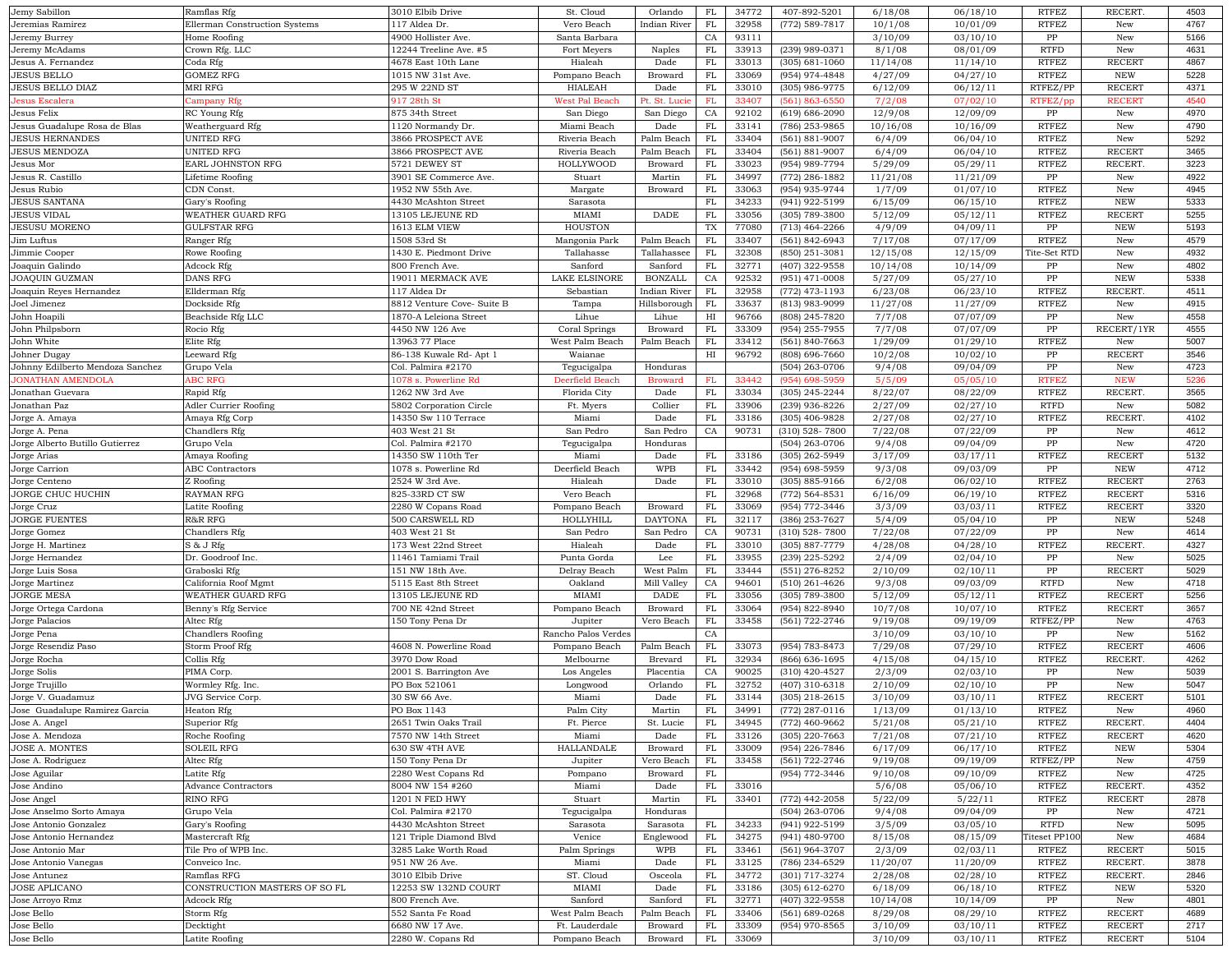| Jose Cedillo                                 | Graboski Rfg                                                | 151 NW 18th Avenue          | Delray Beach       | West Palm           | FL         | 33444 | (561) 276-8252     | 11/11/08            | 11/11/09          | PP           | New           | 4841 |
|----------------------------------------------|-------------------------------------------------------------|-----------------------------|--------------------|---------------------|------------|-------|--------------------|---------------------|-------------------|--------------|---------------|------|
| <b>JOSE CRUZ</b>                             | <b>MERRICK RFG</b>                                          | 1690 SW 122ND AVE           | MIAMI              | <b>DADE</b>         | FL         | 33177 | (305) 971-8863     | 5/11/09             | 05/11/10          | <b>RTFEZ</b> | <b>NEW</b>    | 5254 |
| <b>JOSE CRUZ</b>                             | MIDWEST RFG                                                 | 1305 W 132ND ST             | <b>GARDENA</b>     | HO PALOS VE         | CA         | 90247 | $(310) 515 - 1464$ | 5/28/09             | 05/28/10          | PP           | <b>NEW</b>    | 5340 |
| Jose D. Salazar                              | Ryskon Construction                                         | Market Place Unit D         | Palm Boast         | Palm Coast          | ${\rm FL}$ | 32137 | (386) 445-7945     | 3/2/09              | 03/02/11          | PS1/PP       | <b>RECERT</b> | 5112 |
| Jose DeLuna                                  | Lifetime Rfg                                                | 3901 SE. Commerce Ave.      | Stuart             | Martin              | FL         | 34997 | (772) 286-1882     | 9/26/08             | 09/26/09          | ${\rm PP}$   | New           | 4764 |
| Jose Duarte                                  | Advanced Rfg & Sheet Metal                                  | 2320 Bruner Lane            | Ft Myers           | Naples              | FL         | 33912 | (239) 939-4412     | 8/29/08             | 08/29/09          | PP           | New           | 4708 |
| Jose Duarte                                  | Adler Currier Roofing                                       | 5802 Corporation Circle     | Ft. Myers          | Collier             | FL         | 33906 | (239) 936-8226     | 2/27/09             | 02/27/10          | <b>RTFD</b>  | New           | 5084 |
| Jose Elias Santana                           | Lifetime Roofing                                            | 3901 SE Commerce Ave.       | Stuart             | Martin              | ${\rm FL}$ | 34997 | (772) 286-1882     | 11/21/08            | 11/21/09          | ${\rm PP}$   | New           | 4917 |
| Jose Estrada                                 | Security Rfg                                                | 4361 Peters Road            | Plantation         | Broward             | FL         | 33317 | (954) 584-7849     | 2/25/08             | 02/25/10          | <b>RTFEZ</b> | <b>RECERT</b> | 4083 |
| Jose Estrada                                 | Fox Rfg                                                     | 5388 NE 13th Way            | Pompano Beach      | Broward             | FL         | 33064 | 954-426-1606       | 7/26/08             | 07/25/10          | <b>RTFEZ</b> | <b>RECERT</b> | 4604 |
| <b>JOSE FELIPE TUMAX</b>                     | ALL AMERICAN RFG OF THE TREASURE COAS 3006 SE Whaler street |                             | Stuart             | <b>MARTIN</b>       | ${\rm FL}$ | 34997 | (772) 463-8055     | $\frac{6}{29}$ /09  | 06/29/10          | PP           | <b>RECERT</b> | 4237 |
| <b>JOSE GALVAN</b>                           | <b>JQR RFG</b>                                              | 7570 NW 14th Street         | <b>MIAMI</b>       | Dade                | FL         | 33126 | (305) 265-9226     | 4/21/09             | 04/21/11          | <b>RTFEZ</b> | <b>RECERT</b> | 3048 |
| Jose Garcia Moreno                           | Decktight                                                   | 6680 NW 17 Ave.             | Ft. Lauderdale     | Broward             | FL         | 33309 | (954) 970-8565     | 3/10/09             | 03/10/11          | <b>RTFEZ</b> | <b>RECERT</b> | 5105 |
| Jose Gomes                                   | Lifetime Roofing                                            | 3901 SE Commerce Ave.       | Stuart             | Martin              | FL         | 34994 | (877) 284-1882     | 2/26/09             | 02/26/10          | PP           | New           | 5077 |
| Jose Gonzales                                | DCI DiPasqua Const. Inc.                                    | 20724 Waters Edge Ct.       | Boca Raton         | Broward             | FL         | 33498 | (561) 400-3577     | 2/24/09             | 02/24/11          | ${\rm PP}$   | <b>RECERT</b> | 5064 |
| Jose Granda                                  | Ram Rfg                                                     | 5712 NE 4th Ave.            | Miami              | Dade                | FL         | 33137 | (305) 305-0855     | 10/31/08            | 10/31/09          | <b>RTFEZ</b> | New           | 4821 |
| JOSE GUADALUPE GONZALEZ                      | HEIGHTS RFG                                                 | 414 NW 9th Ave.             | Homestead          | Dade                | FL         | 33030 | (305) 247-7663     | 4/21/09             | 04/21/11          | <b>RTFEZ</b> | <b>RECERT</b> | 2718 |
| Jose Guadalupe Lopez                         | Sky High Roofing                                            | 3874 Fiscal Ct              | Palm Beach Gardens | Palm Beach          | ${\rm FL}$ | 33404 | (561) 848-3053     | 6/6/08              | 06/06/10          | ${\rm PP}$   | <b>RECERT</b> | 3218 |
| Jose Hernandez                               | Home Roofing                                                | 4900 Hollister Ave.         | Santa Barbara      |                     | CA         | 93111 |                    | $\frac{1}{3}/10/09$ | 03/10/10          | PP           | New           | 5165 |
| <b>JOSE HORACIO</b>                          | HUBER AND ASSOCIATES                                        | PO BOX 2117                 | Lake City          |                     | FL         | 32056 | (386) 487-1031     | 6/17/09             | 06/17/10          | PROPACK      | <b>RECERT</b> | 5308 |
| Jose I. Figueroa                             | Murton Rfg                                                  | 7600 NW 74 Ave.             | Miami              | Dade                | ${\rm FL}$ | 33166 | (305) 592-5385     | 1/16/09             | 01/16/10          | PP           | New           | 4980 |
| JOSE J. MORALES                              | CAMBRON RFG                                                 | PO BOX 743                  | <b>GOLETA</b>      | <b>NTA BARBA</b>    | CA         | 93116 | (805) 685-9496     | 6/19/09             | 06/19/10          | ${\rm PP}$   | <b>NEW</b>    | 5336 |
| Jose Jerez                                   | Coda Rfg                                                    | 4678 East 10 Lane           | Hialeah Gdns       | Dade                | FL         | 33013 | $(305) 681 - 1060$ | 3/14/08             | 03/14/10          | <b>RTFEZ</b> | <b>RECERT</b> | 4106 |
| Jose L. Cabral                               | Heaton Rfg                                                  | PO Box 1143                 | Palm City          | Martin              | $\rm FL$   | 34991 | (772) 287-0116     | 1/13/09             | 01/13/10          | <b>RTFEZ</b> | New           | 4964 |
| JOSE LEANDRO FLORES                          |                                                             | 1613 ELM VIEW               |                    |                     |            | 77080 |                    |                     |                   |              | <b>NEW</b>    | 5197 |
|                                              | GULFSTAR RFG                                                |                             | <b>HOUSTON</b>     |                     | TX         |       | $(713)$ 464-2266   | 4/9/09              | 04/09/11          | PP           |               |      |
| Jose Lopez                                   | Taylor Rfg                                                  | 2616 Griffin Road           | Ft. Lauderdale     | Broward             | ${\rm FL}$ | 33312 | (954) 965-1791     | 9/21/07             | 09/21/09          | <b>RTFEZ</b> | <b>RECERT</b> | 3667 |
| Jose Luis                                    | Sharman Services                                            | 1316 Ovid                   | Houston            |                     | TX         | 77007 | (713) 222-7565     | 3/25/09             | 03/25/10          | PP100        | New           | 5178 |
| JOSE LUIS ALFARO                             | GULFSTAR RFG                                                | 1613 ELM VIEW               | <b>HOUSTON</b>     |                     | TX         | 77080 | $(713)$ 464-2266   | 4/9/09              | 04/09/11          | PP           | <b>NEW</b>    | 5194 |
| Jose Luis Maldonado                          | FB Rfg & Const.                                             | 4650 SW 51 Street           | Davie              | Broward             | ${\rm FL}$ | 33314 | (954) 316-7996     | 5/28/08             | 05/28/10          | <b>RTFEZ</b> | RECERT.       | 4424 |
| Jose Luis Rodriguez                          | Grupo Vela                                                  | Col. Palmira #2170          | Tegucigalpa        | Honduras            |            |       | (504) 263-0706     | 9/4/08              | 09/04/09          | PP           | New           | 4722 |
| Jose M. Gutiererz                            | Coastal Roofing                                             | 899 NE 42nd Street          | Oakland Park       | Broward             | FL         | 33334 | (954) 563-7193     | 4/3/08              | 04/03/10          | <b>RTFEZ</b> | RECERT.       | 4191 |
| Jose Macedo                                  | SkyHigh Rfg                                                 | 3874 Fiscal Ct. #150        | West Palm beach    | Palm Beach          | ${\rm FL}$ | 33404 | (561) 848-3053     | 11/3/08             | 11/03/10          | <b>RTFEZ</b> | <b>RECERT</b> | 3744 |
| Jose Maldonado                               | Affordable Rfg                                              | 2117 SW 57 Ave              | Hollywod           | Davie               | FL         | 33023 | (954) 962-9670     | 9/19/08             | 09/19/10          | <b>RTFEZ</b> | <b>RECERT</b> | 4749 |
| Jose Manuel De La Torre                      | JJ Rfg                                                      | 2011 Spruce Street          | Riverside          | Riverside           | CA         | 92507 | (951) 784-7663     | 8/5/08              | 08/05/09          | PP           | New           | 4671 |
| Jose Manuel Garcia                           | Dependable Roofing                                          | PO Box 650721               | Vero Beach         | Vero Beach          | $\rm FL$   | 32965 | (772) 569-0880     | 3/16/09             | 03/16/10          | <b>RTFD</b>  | New           | 5131 |
| Jose Manuel Martinez                         | Sub Contractor                                              |                             |                    |                     | ${\rm FL}$ |       |                    | $\frac{1}{14/08}$   | 01/14/10          | <b>RTFEZ</b> | Recert        | 3975 |
| Jose Manuel Rodriguez                        | Custom Roof & Exteriors                                     | 5061 NE 13 Ave.             | Pompano Beach      | Broward             | FL         | 33064 | (954) 428-4198     | 1/13/09             | 01/13/10          | RTFEZ/PP     | New           | 4954 |
| <b>JOSE MAR</b>                              | ASSOCIATED RFG                                              | 10232 CAYMAN                | COOPER CITY        | Broward             | ${\rm FL}$ | 33314 | (954) 394-6103     | 6/9/09              | 06/09/11          | <b>RTFEZ</b> | <b>RECERT</b> | 3241 |
| <b>JOSE MARTINEZ</b>                         | RAYMAN RFG                                                  | 825-33RD CT SW              | Vero Beach         |                     | FL         | 32968 | (772) 564-8531     | 6/16/09             | 06/19/10          | <b>RTFEZ</b> | <b>RECERT</b> | 5314 |
| JOSE MARTINEZ JR.                            | VERO BEACH RFG                                              | 835 10TH AVE SW             | <b>VERO BEACH</b>  |                     | ${\rm FL}$ | 32962 | (772) 770-3782     | 4/20/09             | 04/20/10          | <b>RTFEZ</b> | <b>NEW</b>    | 5221 |
| Jose Montriel                                | Amick Rfg. Inc.                                             | PO Box 20125                | Bradenton          | Sarasota            | FL         | 34204 | (941) 751-1231     | 6/11/08             | 06/11/10          | PP           | <b>RECERT</b> | 4494 |
| Jose Morales                                 | Pace Rfg                                                    | 4447 Broadway Street        | Lake Worth         | Palm Beach          | FL         | 33461 | (561) 642-8840     | 10/15/07            | 10/15/09          | <b>RTFEZ</b> | RECERT.       | 3737 |
| Jose Octavio Maldonado                       | <b>MJE</b> Construction                                     | 19865 NW 78 Path            | Miami              | Dade                | ${\rm FL}$ | 33015 | (305) 439-4517     | 9/18/08             | 09/18/09          | <b>RTFEZ</b> | New           | 4748 |
| Jose R Perez                                 | Spencer Rfg                                                 | 14568 Braddockoak Drive     | Orlando            | Orange              | ${\rm FL}$ | 32837 | (407) 949-0061     | 8/13/08             | 08/13/09          | PP           | New           | 4665 |
| Jose R. Alvarado                             | Josmar Roofing                                              | 9750 Sw 16 Street           | Miami              | Dade                | FL         | 33165 | (305)632-9644      | 4/16/08             | 04/16/10          | <b>RTFEZ</b> | <b>RECERT</b> | 2985 |
| JOSE R. MARTINEZ                             | Vero Beach Rfg                                              | 835 10TH AVE SW             | Vero Beach         |                     | ${\rm FL}$ | 32962 | (772) 770-3782     | 4/20/09             | 04/20/11          | <b>RTFEZ</b> | <b>RECERT</b> | 3870 |
| JOSE RAFAEL CALLEJAS                         | GULFSTAR RFG                                                | 1613 ELM VIEW               | <b>HOUSTON</b>     |                     | TX         | 77080 | $(713)$ 464-2266   | 4/9/09              | 04/09/11          | PP           | <b>NEW</b>    | 5192 |
| Jose Ramaldo Casteneda                       | Cardinal Rfg                                                | 1601 SE S. Niemeyer Cir.    | Pt. st Lucie       | Pt. St Lucie        | FL         | 34952 | (772) 528-6138     | 8/12/08             | 08/12/09          | PP           | New           | 4655 |
| Jose Ramierez Martinez                       | Coastal Roofing                                             | 899 NE 42nd Street          | Oakland Park       | Broward             | ${\rm FL}$ | 33334 | (954) 563-7193     | 4/3/08              | 04/03/10          | <b>RTFEZ</b> | RECERT.       | 4192 |
| Jose Ramon Aguilar                           | Vero Beach Rfg                                              | 835 10 Ave. SW              | Vero Beach         | Vero Beach          | ${\rm FL}$ | 32962 | (772) 770-3782     | 2/19/09             | 02/19/10          | <b>RTFEZ</b> | New           | 5061 |
| Jose Ramon Icabalzeta                        | Aries Rfg Service                                           | 1421 Sw107 Ave. #200        | Miami              | Dade                | FL         | 33174 | (305) 303-9607     | 11/7/08             | 11/07/10          | <b>RTFEZ</b> | <b>RECERT</b> | 4846 |
| Jose Ramos                                   | Roofing Remodeling                                          |                             |                    | Broward             | $\rm FL$   | 33324 | (800) 258-4503     | 3/3/09              | 03/03/11          | <b>RTFD</b>  |               | 5089 |
|                                              |                                                             | 1532 Whitehall Dr. #104     | Davie              |                     |            |       |                    |                     |                   |              |               |      |
| Jose Reyes<br>Jose Reynaldo Bermudez Ayzate  |                                                             |                             |                    |                     |            |       |                    |                     |                   |              | <b>RECERT</b> |      |
|                                              | Greg Valencia Inc.                                          | 350 NW 55th St              | Ft. lauderdale     | Broward             | FL         | 33309 | (954) 942-5010     | 10/1/08             | 10/01/09          | <b>RTFEZ</b> | New           | 4771 |
|                                              | Cardinal Rfg                                                | 1601 SE S. Niemeyer Cir.    | Port St Lucie      | Port St Lucie       | FL         | 34952 | 772-528-6138       | 1/23/09             | 01/23/11          | <b>RTFD</b>  | <b>RECERT</b> | 4652 |
|                                              | Eagle Roof Tile Systems                                     | 3214 SW 156 Ct.             | Miami              | Dade                | FL         | 33185 |                    | 3/27/09             | 03/27/11          | <b>RTFEZ</b> | New           | 5174 |
|                                              | WSS Waterproofing Syst.                                     | 1500 Weston Rd.             | Weston             | Broward             | FL.        | 33326 | (786) 316-5710     | 2/13/09             | 02/13/10          | $_{\rm PP}$  | New           | 5052 |
| Jose Rivero<br>Jose Rodriguez<br>Jose Romero | Latite Roofing                                              | 2280 West Copans Road       | Pompano Beach      | Broward             | $\rm FL$   | 33069 | (954) 772-3446     | 6/17/08             | 06/17/10          | <b>RTFEZ</b> | <b>RECERT</b> | 4502 |
| Jose Ruiz Salazar                            | Dr. Goodroof Inc.                                           | 11461 Tamiami Trail         | Punta Gorda        | Lee                 | FL         | 33955 | (239) 225-5292     | 2/4/09              | 02/04/10          | PP           | New           | 5024 |
| <b>JOSE SALUD MARTINEZ</b>                   | <b>RAYMAN RFG</b>                                           | 825-33RD CT SW              | Vero Beach         |                     | FL         | 32968 | (772) 564-8531     | 6/16/09             | 06/19/10          | <b>RTFEZ</b> | <b>RECERT</b> | 5315 |
| Jose Solis                                   | <b>Action Rfg</b>                                           | 22801 Lockness Ave.         | Torrance           | Westwood            | CA         | 90501 | $(310)$ 326-5678   | 1/20/09             | 01/20/10          | PP           | New           | 5035 |
| Jose Torres                                  | Sun Sky Rfg                                                 | 3885 41 Street              | Vero Beach         | <b>Indian River</b> | $\rm FL$   | 32967 |                    | 3/6/09              | 03/06/11          | <b>RTFEZ</b> | <b>RECERT</b> | 5108 |
| Jose Trinidad Sanchez                        | Greenwise Const. & Rfg                                      | 7022 W. Broward Blvd. # 299 | Plantation         | Broward             | FL         | 33317 | (954) 864-6165     | 5/23/08             | 05/23/10          | <b>RTFEZ</b> | RECERT.       | 4408 |
| Jose Tumax                                   | All American Rfg                                            | 3006 SE Whaler street       | Stuart             | Martin              | $\rm FL$   | 34997 | (772) 463-8055     | 4/15/08             |                   | PP           | New           | 4237 |
| Jose Valerio                                 | Latite Roofing                                              | 2280 W Copans Road          | Pompano Beach      | Broward             | $\rm FL$   | 33069 | (954) 772-3446     | 3/3/09              | 03/03/11          | <b>RTFEZ</b> | <b>RECERT</b> | 3865 |
|                                              | Tony O'bier Rfg                                             | 6211 Johnson Street         | Hollywood          | Broward             | $\rm FL$   |       | (954) 983-2943     | 11/16/07            | 11/16/09          | <b>RTFEZ</b> | RECERT.       | 3873 |
| Jose Vargas<br>Jose Vega                     | On Shore Rfg                                                | 1066 SE St Lucie Blvd       | Stuart             | Vero Beach          | $\rm FL$   | 34996 | (772) 283-1505     | 2/4/09              | 02/04/10          | <b>RTFEZ</b> | New           | 5017 |
| Jose Vilches                                 | Gomez Rfg                                                   | 1015 NW 31st Ave.           | Pompano Beach      | Broward             | FL         | 33069 | (954) 974-4848     | 9/10/07             | 09/10/09          | <b>RTFEZ</b> | RECERT.       | 3658 |
| Jose Vilchiz                                 | Borja Const.                                                | 330 SW 14 Street            | Deerfield beach    | Broward             | $\rm FL$   | 33441 | (954) 427-8943     | 4/14/08             | $\sqrt{04}/14/10$ | <b>RTFEZ</b> | RECERT.       | 4234 |
| Jose Vilchiz                                 | Blue Chip Rfg                                               | 1901 NW 9th Street          | Pompano Beach      | Broward             | $\rm FL$   |       | (954) 984-9633     | 11/11/08            | 11/11/09          | PP           | New           | 4234 |
| Jose Villa                                   | Altec Rfg                                                   | 150 Tony Pena Dr            | Jupiter            | Vero Beach          | FL         | 33458 | (561) 722-2746     | 9/19/08             | 09/19/09          | RTFEZ/PP     | New           | 4762 |
| Jose Vinicio Chojolan                        | SkyHigh Rfg                                                 | 4101 Ravenswood Ct          | Ft. Lauderdale     | Broward             | $\rm FL$   | 33312 | (954) 747-0012     | 6/18/08             | 06/18/09          | PP           | New           | 4506 |
| Joseph B. Turcotte                           | Available Rfg                                               | 17535 Wing Ave.             | Port Charlotte     | Charlotte           | $\rm FL$   | 33948 | (941) 764-7663     | 3/7/08              | 03/07/10          | <b>RTFEZ</b> | RECERT.       | 4111 |
| Joseph Famularo                              | <b>ABC Roofing</b>                                          | 3660 NW 126 Ave.            | Coral Springs      | Broward             | $\rm FL$   | 33065 | (954) 344-4622     | 3/18/08             | 03/18/10          | <b>RTFEZ</b> | RECERT.       | 2839 |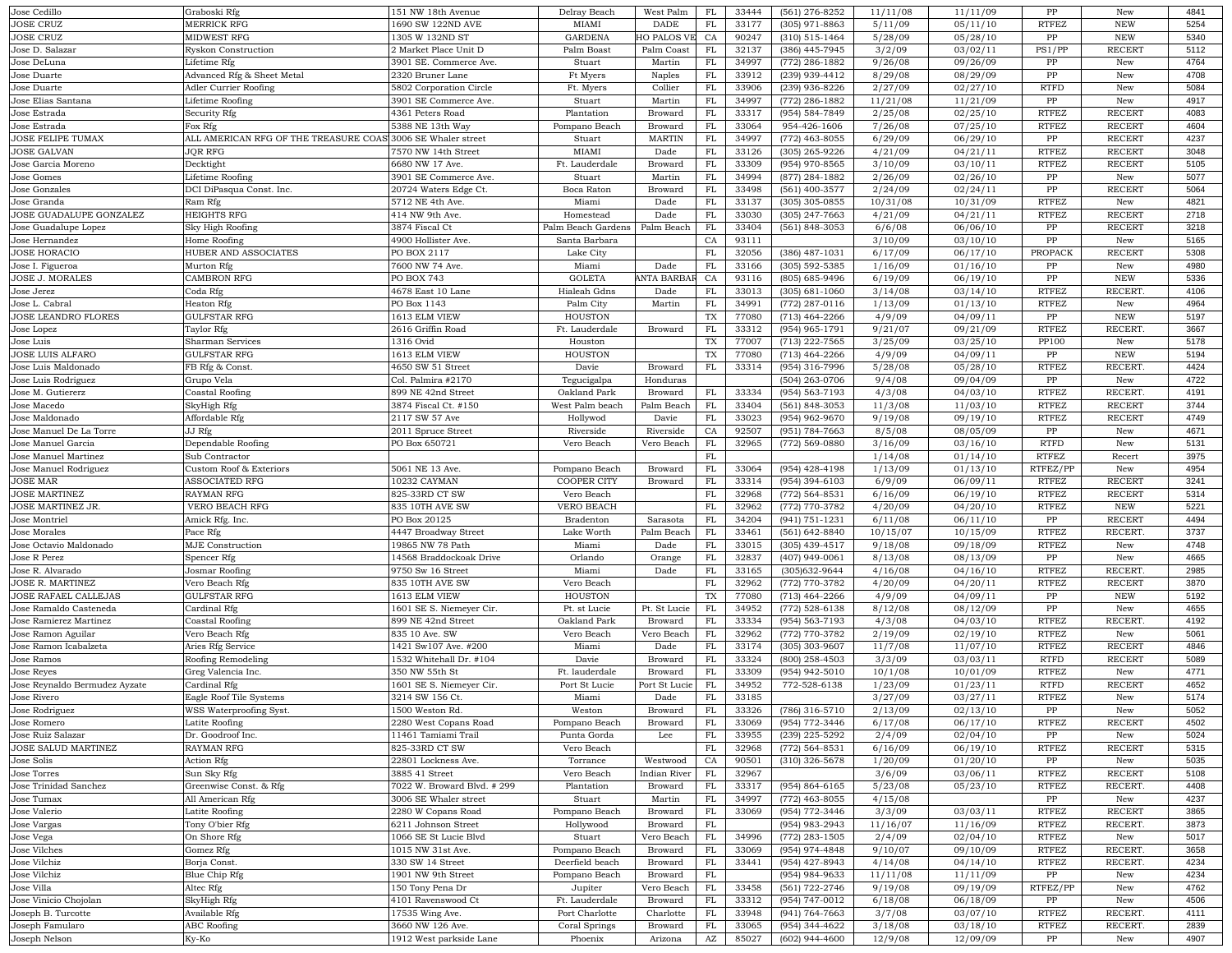| Joseph Padilla                                 | Chadwell Group Inc.             | 908 Darby Lakes Street                    | Seffner                      | Pinellas             | FL                     | 33584          | (813) 413-4155                     | 10/23/08           | 10/23/09               | PS1                          | New                      | 4796         |
|------------------------------------------------|---------------------------------|-------------------------------------------|------------------------------|----------------------|------------------------|----------------|------------------------------------|--------------------|------------------------|------------------------------|--------------------------|--------------|
| Josue Alvarado                                 | Arpaico Rfg. Inc.               | 3078 NW 13 Street                         | Miami                        | Dade                 | FL                     | 33125          | (305) 634-8144                     | 11/26/08           | 11/26/09               | <b>RTFEZ</b>                 | New                      | 4870         |
| <b>JOSUE TRINIDAD</b>                          | TERRY MERCY RFG                 | 4865 BAJA MISSION RD                      | <b>FALLBROOK</b>             |                      | CA                     |                | (858) 350-9991                     | 5/15/09            | 05/15/10               | PP                           | <b>NEW</b>               | 5269         |
| <b>JOVANI HERNANDEZ</b>                        | TROPICAL RFG SYSTEMS            | 1440 SE DIXIE HWY                         | Stuart                       | Palm Beach           | ${\rm FL}$             | 34994          | (772) 287-1433                     | 5/7/09             | 05/07/10               | <b>RTFD</b>                  | <b>NEW</b>               | 5245         |
| Juan Andres Diaz                               | Reliable Rfg                    | 1832 Wabasso Drive                        | West Palm Beach              | Palm Beach           | $\rm FL$               | 33407          | (561) 722-5988                     | 4/29/08            | 04/29/10               | ${\rm PP}$                   | <b>RECERT</b>            | 4310         |
| Juan Angel                                     | Red Roofing                     | 2468 West 25th Ave                        | West palm Beach              |                      | FL                     | 33405          | (561) 318-1425                     | 4/1/09             | 04/01/11               | <b>RTFEZ</b>                 | <b>RECERT</b>            | 2812         |
| Juan Antonio Avila                             | Colonial Rfg                    | 5601 2nd Street West                      | Leigh Acres                  | Naples               | $\rm FL$               | 33971          | (239) 458-1000                     | 7/14/08            | 07/14/09               | PS1                          | New                      | 4570         |
| Juan Antonio Cruz Bautista                     | Adcock Rfg                      | 800 French Ave.                           | Sanford                      | Sanford              | ${\rm FL}$             | 32771          | (407) 322-9558                     | 10/14/08           | 10/14/09               | ${\rm PP}$                   | New                      | 4799         |
| Juan Barrientos                                | Greggs Rfg                      | 545 Parque Dr                             | Ormond Beach                 | Volusia              | $\rm FL$               | 32174          | (386) 672-2822                     | 5/8/08             | 05/08/10               | <b>RTFEZ</b>                 | <b>RECERT</b>            | 4379         |
| Juan Cabral Barajas                            | Sun Sky Rfg                     | 3885 41 Street                            | Vero Beach                   | Indian River         | $\rm FL$               | 32967          |                                    | 3/6/09             | 03/06/10               | <b>RTFEZ</b>                 | New                      | 5109         |
| Juan Carlos Alcantar                           | Borja Const                     | 330 SW 14 Street                          | Deerfield beach              | Broward              | $\rm FL$               | 33441          | (954) 427-8943                     | 4/14/08            | 04/14/10               | <b>RTFEZ</b>                 | <b>RECERT</b>            | 4233         |
| Juan Carlos Alcantar                           | Blue Chip Rfg                   | 1901 NW 9th Street                        | Pompano Beach                | Broward              | FL                     |                | (954) 984-9633                     | 11/11/08           | 11/11/09               | PP                           | New                      | 4233         |
| <b>JUAN CARLOS OLVERA</b>                      | <b>JOR RFG</b>                  | 570 NW 14th Street                        | <b>MIAMI</b>                 | Dade                 | FL                     | 33126          | (305) 265-9226                     | 4/21/09            | 04/21/1                | <b>RTFEZ</b>                 | <b>RECERT</b>            | 4354         |
| Juan Cruz Reyes                                | Colonial Rfg                    | 5601 2nd Street West                      | Leigh Acres                  | Lee                  | $\rm FL$               | 33971          | (239) 458-1000                     | 1/8/09             | 01/08/10               | PS1                          | New                      | 4949         |
| JUAN DOMINGO RAMOS                             | Petersen Dean/RTS               | 3953 Sw Bruner Tr                         | Palm City                    | <b>MARTIN</b>        | ${\rm FL}$             | 34990          | (772) 260-8288                     | 7/8/09             | 07/08/11               | RTFEZ/PP                     | <b>RECERT</b>            | 3201         |
| Juan Espinoza                                  | Allied Rfg                      | 2801 Nw 55 Ct                             | Ft. Lauderdale               | Broward              | $\rm FL$               | 33069          | (954) 485-5922                     | 5/28/08            | 05/28/10               | <b>RTFEZ</b>                 | Recert                   | 2994         |
| Juan Gamez                                     | Dependable Rfg                  | 1060 Old Dixie Hwy SW                     | Vero Beach                   | Vero Beach           | FL                     | 32962          |                                    | 12/15/08           | 12/15/09               | <b>RTFEZ</b>                 | New                      | 4906         |
| Juan Garcia Estudillo                          | Heaton Rfg                      | <b>O</b> Box 1143                         | Palm City                    | Martin               | $\rm FL$               | 34991          | (772) 287-0116                     | 1/13/09            | 01/13/10               | <b>RTFEZ</b>                 | New                      | 4963         |
| Juan Gonzalez Martinez                         | Cache Co.                       | 533 West 46th Street                      | Jacksonville                 | Duval                | ${\rm FL}$             |                | 904-887-7663                       | 7/23/08            | 07/23/09               | PP                           | New                      | 4626         |
| Juan Hernandez                                 | Dockside Rfg                    | 8812 Venture Cove- Suite B                | Tampa                        | Hillsborough         | FL                     | 33637          | (813) 983-9099                     | 11/27/08           | 11/27/09               | <b>RTFEZ</b>                 | New                      | 4916         |
| Juan Jose Sosa Mondragon                       | Dobson Rfg                      | 8812 Robeo Dr                             | Lake Worth                   | West Palm            | $\rm FL$               | 33467          | (561) 969-9595                     | 6/26/08            | 06/26/09               | <b>RTFD</b>                  | New                      | 4516         |
| Juan Jose Sosa Mondragon                       | Dobson Rfg                      | 3812 Robeo Drive                          | Lake Worth                   | West Palm            | ${\rm FL}$             | 33467          | (561) 969-9595                     | 6/26/08            | 06/26/09               | <b>RTFD</b>                  | New                      | 4811         |
| Juan Lara                                      | Division 7 Rfg                  | 507 NW 19 St                              | Homestead                    | Monroe               | ${\rm FL}$             | 33030          | (860) 234-8366                     | 6/24/08            | 06/24/09               | <b>RTFEZ</b>                 | New                      | 4549         |
| Juan Lopez                                     | Storm Proof Rfg                 | 4608 N. Powerline Road                    | Pompano Beach                | Palm Beach           | FL                     | 33073          | (954) 783-8473                     | 7/29/08            | 07/29/10               | <b>RTFEZ</b>                 | <b>RECERT</b>            | 4607         |
| Juan Lopez                                     | Crown Rfg. LLC                  | 2244 Treeline Ave. #5                     | Fort Meyers                  | Naples               | $\rm FL$               | 33913          | (239) 989-0371                     | 8/1/08             | 08/01/09               | <b>RTFD</b>                  | New                      | 4633         |
| Juan Lorenzo Gregorio                          | <b>Baker Roofing</b>            | 517 Mercury Street                        | Raleigh                      |                      | NC                     | 27603          | (919) 828-2975                     | 3/28/08            | 03/28/10               | <b>RTFEZ</b>                 | <b>RECERT</b>            | 4189<br>3853 |
| Juan M Resendiz - Sanchez                      | Latite Rfg                      | 2280 West Copans Road                     | Pompano Beach                | Broward              | $\rm FL$               | 33069          | (954) 772-3446                     | 11/14/07           | 11/14/09               | <b>RTFEZ</b>                 | RECERT.                  |              |
| Juan Martinez Deblas<br>Juan Mejia             | Storm Proof Rfg<br>Colonial Rfg | 4608 N. Powerline Road<br>5601 1st Street | Pompano Beach<br>Leigh Acres | Palm Beach<br>Lee    | $\rm FL$<br>${\rm FL}$ | 33073<br>33923 | (954) 783-8473<br>$(239)$ 458-1600 | 7/29/08<br>4/15/08 | 07/29/10<br>04/15/10   | <b>RTFEZ</b><br><b>RTFEZ</b> | <b>RECERT</b><br>RECERT. | 4608<br>4263 |
|                                                |                                 |                                           | Leigh Acres                  |                      |                        |                |                                    |                    |                        |                              |                          | 4569         |
| Juan Mejia                                     | Colonial Rfg                    | 5601 2nd Street West                      |                              | Naples<br>Vero Beach | $\rm FL$               | 33971<br>33458 | (239) 458-1000<br>(561) 722-2746   | 7/14/08            | 07/14/09               | PS1<br>RTFEZ/PP              | New<br>New               | 4758         |
| Juan Nieves<br>Juan Resendiz                   | Altec Rfg<br>Latite Roofing     | 150 Tony Pena Dr<br>2280 W Copans Road    | Jupiter<br>Pompano Beach     | Broward              | FL<br>$\rm FL$         | 33069          | (954) 772-3446                     | 9/19/08            | 09/19/09<br>03/03/11   | <b>RTFEZ</b>                 | <b>RECERT</b>            | 5088         |
| Juan Sanchez                                   | Reliable Roofing                | 1410 Wabasso Drive                        | <b>WPB</b>                   | Palm Beach           | ${\rm FL}$             | 33405          | (561) 722-5988                     | 3/3/09<br>4/29/08  | 04/29/10               | PP                           | <b>RECERT</b>            | 4298         |
| Juan Sanchez                                   | Cardinal Rfg                    | 1601 SE S. Niemeyer Cir.                  | Port St Lucie                | Port St Lucie        | $\rm FL$               | 34952          | 772-528-6138                       | 8/15/08            | 08/15/09               | <b>RTFD</b>                  | New                      | 4649         |
| Juan Torres                                    | Duren Rfg                       | PO Box 969                                | Hobe Sound                   | St. Lucie            | FL                     | 33475          | (772) 546-7595                     | 7/18/08            | 07/18/09               | <b>RTFEZ</b>                 | New                      | 4593         |
| Juan Uribe                                     | Latite Roofing                  | 2280 West Copans Road                     | Pompano Beach                | Broward              | $\rm FL$               | 33069          | (954) 772-3446                     | 6/17/08            | $06/17/\overline{10}$  | <b>RTFEZ</b>                 | <b>RECERT</b>            | 3850         |
| Juan Valverde                                  | D & D Builders Group            | 4762 SW 127 Ct                            | Miami                        | Dade                 | FL                     | 33175          | (305) 227-1006                     | 12/18/08           | 12/18/09               | <b>RTFEZ</b>                 | New                      | 4936         |
| Juan Vilchiz                                   | Latite Roofing                  | 2280 W. Copans Rd                         | Pompano Beach                | Broward              | $\rm FL$               | 33069          |                                    | 3/10/09            | 03/10/11               | <b>RTFEZ</b>                 | <b>RECERT</b>            | 5103         |
| <b>JUANOCP GOMEZ</b>                           | <b>W&amp;R CONST GRP</b>        | 11369 SW 238TH ST                         | Homestead                    | Dade                 | FL                     | 33032          | (305) 257-5317                     | 5/19/09            | 05/19/10               | <b>RTFEZ</b>                 | <b>NEW</b>               | 5280         |
| Juaquin Gomez                                  | FRG Development & Const         | 11030 Oriole County Rd                    | Boca Raton                   | Broward              | ${\rm FL}$             | 33428          | (561) 470-3422                     | 2/3/09             | 02/03/11               | ${\rm PP}$                   | <b>RECERT</b>            | 5010         |
| Julian Salazar                                 | J S Services                    | 7760 W. 20 Ave.                           | Hialeah                      | Dade                 | FL                     | 33016          | (305) 387-5886                     | 4/24/08            | 04/24/10               | <b>RTFEZ</b>                 | <b>RECERT</b>            | 4276         |
| Julio A. Lago                                  | City Roofing                    | 22700 SW 172 Ct                           | Miami                        | Dade                 | FL                     | 33170          | (305) 218-7901                     | 1/28/09            | 01/28/10               | PP                           | New                      | 5003         |
| Julio C. Rincon                                | Istuela Rfg                     | 7501 NW 7 Street                          | Miami                        | Dade                 | ${\rm FL}$             | 33126          | (305) 266-1011                     | 8/21/08            | 08/21/10               | <b>RTFEZ</b>                 | <b>RECERT</b>            | 4677         |
| Julio Cardenas                                 | Fox Rfg                         | 5388 NE 13th Way                          | Pompano Beach                | Broward              | ${\rm FL}$             | 33064          | 954-426-1606                       | 7/26/08            | 07/26/10               | <b>RTFEZ</b>                 | <b>RECERT</b>            | 4605         |
| Julio Galicia                                  | Reliable Rfg                    | 1832 Wabasso Drive                        | West Palm Beach              | Palm Beach           | FL                     | 33407          | (561) 722-5988                     | 4/29/08            | 04/29/10               | PP                           | <b>RECERT</b>            | 4307         |
| <b>JULIO LOPEZ</b>                             | JOHN FEENEY RFGG                | 980 CATTLEMEN RD                          | Sarasota                     | Sarasota             | $\rm FL$               | 34232          | (941) 379-3111                     | 5/12/09            | 05/12/10               | PS1                          | <b>NEW</b>               | 5267         |
| Julio Martinez Perez                           | DK Roofing                      | 974 SE 9th Ave.                           | Pompano Beach                | Broward              | $\rm FL$               | 33060          | (954) 444-3441                     | 11/24/08           | 11/24/10               | <b>RTFEZ</b>                 | <b>RECERT</b>            | 3240         |
| Julio Ruiz                                     | Borga Construction              | 330 SW 14 Street                          | Deerfield beach              | Broward              | ${\rm FL}$             | 33441          | (954) 427-8943                     | 11/8/07            | $\frac{11}{11}$ /08/09 | <b>RTFEZ</b>                 | <b>RECERT</b>            | 3810         |
| Justin Sudtelgte                               | Rick's Roofing                  | PO Box 140                                | Kilauea                      | Kauai                | HI                     | 96754          | (808) 635-3644                     | 9/10/08            | 09/10/09               | ${\rm PP}$                   | New                      | 4743         |
| Kaena Mayer                                    | Gregs Rfg                       | O Box 573                                 | Kapaa                        | Kilauea              | HI                     | 96746          | (808) 822-3398                     | 12/2/08            | 12/02/09               | PP                           | New                      | 4895         |
| Kanaloa Hermosura                              | Gregs Rfg                       | PO Box 573                                | Kapaa                        | Kilauea              | HI                     | 96746          | (808) 822-3398                     | 12/2/08            | 12/02/09               | ${\rm PP}$                   | New                      | 4893         |
| Keith Kratcer                                  | Spencer Rfg                     | 14568 Braddockoak Drive                   | Orlando                      | Orange               | FL                     | 32837          | (407) 949-0061                     | 8/13/08            | 08/13/09               | PP                           | New                      | 4663         |
| Kekal Kuehu                                    | Gregs Rfg                       | PO Box 573                                | Kapaa                        | Kilauea              | HI                     | 96746          | (808) 822-3398                     | 12/2/08            | 12/02/10               | ${\rm PP}$                   | <b>RECERT</b>            | 4891         |
| Kekoa Hermosura                                | Fregs Rf                        | <b>O Box 573</b>                          | Kapaa                        | Kilauea              | н                      | 96746          | (808) 822-339                      | 12/2/08            | 12/02/09               | $_{\rm PP}$                  | New                      | 4892         |
| Kelly Shumaker                                 | Wormley Rfg. Inc.               | PO Box 521061                             | Longwood                     | Orlando              | $\rm FL$               | 32752          | (407) 310-6318                     | 2/10/09            | 02/10/10               | ${\rm PP}$                   | New                      | 5046         |
| Ken Koeller                                    | Rick's Roofing                  | PO Box 140                                | Kilauea                      | Kauai                | HI                     | 96754          | (808) 635-3644                     | 9/10/08            | 09/10/09               | PP                           | New                      | 4742         |
| Kennedy Tubon                                  | Beachside Rfg LLC               | 1870-A Leleiona Street                    | Lihue                        |                      | HI                     | 96766          | (808) 245-7820                     | 6/23/08            | 06/23/09               | ${\rm PP}$                   | New                      | 4524         |
| Kenneth Harp                                   | <b>Imperial Rfg</b>             | 5596 Commercial Blvd                      | Winter Haven                 | Polk                 | $\rm FL$               | 33880          | (863) 967-9244                     | 11/4/08            | 11/04/09               | ${\rm PP}$                   | New                      | 4837         |
| Kenny Quintero                                 | Miami Rfg                       | 667 NW 101 St                             | Miami                        | Dade                 | FL                     | 33150          | (305) 754-5554                     | 7/10/08            | 07/10/10               | <b>RTFEZ</b>                 | <b>RECERT</b>            | 4565         |
| KRIS BLALOCK                                   | STUART LYONS RFG                | 2393 BELLVUE AVE                          | DAYTONA BEACH                | FLAGLER              | FL                     | 32114          | (386) 257-1007                     | 4/7/09             | 04/07/10               | ${\rm PP}$                   | <b>NEW</b>               | 5219         |
| Kristian Emery Irr                             | PMS Rfg                         | 1110 2nd Ave.                             | Lake Worth                   | Broward              | ${\rm FL}$             | 33460          | (561) 586-5655                     | 9/16/08            | 09/16/10               | PP                           | <b>RECERT</b>            | 4746         |
| LANCE LARSSON                                  | A LARRSON AND SONS              | 202 SWEETWATER CLUB BLVD                  | Longwood                     |                      | $\rm FL$               | 32779          | (407) 880-3160                     | 6/22/09            | 06/22/10               | ${\rm PP}$                   | <b>NEW</b>               | 5327         |
| Laureano Martinez                              | All American Roofing            | 944 W Prospect Road                       | Oakland Park                 | Broward              | FL                     | 33309          | (954) 772-7663                     | 7/7/08             | 07/07/10               | <b>RTFEZ</b>                 | <b>RECERT</b>            | 3037         |
| LAURO GONZALEZ                                 | IBS CONSTRUCTION GRP            | 16375 NE 18TH AVE                         | MIAMI                        | Dade                 | $\rm FL$               | 33162          | (305) 945-5995                     | 5/22/09            | 05/22/10               | ${\rm PP}$                   | <b>NEW</b>               | 5284         |
| Lazaro Briceno                                 | Capps & Huff Rfg                | PO Box 8053                               | Hobe Sound                   | Palm Beach           | $\rm FL$               | 33475          | (772) 545-3442                     | 2/18/09            | 02/18/11               | RTFEZ/PP                     | New                      | 5056         |
| Lee Brensan Park                               | Beachside Rfg LLC               | PO Box 3020                               | Kahului                      | Maui                 | HI                     | 96732          | (808) 357-0004                     | 1/13/09            | 01/13/11               | Titeset PP10                 | <b>RECERT</b>            | 4609         |
| Lenin E. Brizoela                              | Available Rfg Inc               | 5659 Funston St                           | Hollywood                    | Broward              | FL                     | 33025          | (941) 764-7663                     | 10/25/07           | 10/25/09               | RTFEZ                        | RECERT.                  | 3790         |
| Lenin Rodriguez                                | Passat Roofing                  | 3501 NW 10th Avneue                       | Ft. Lauderdale               | Broward              | FL                     | 33309          | (954) 563-6795                     | 6/30/08            | 06/30/10               | <b>RTFEZ</b>                 | RECERT.                  | 4530         |
| Leobardo Esquirel                              | JA Taylor Rfg                   | 302 Melton Drive                          | Ft. Pierce                   | Vero Beach           | $\rm FL$               | 34982          | (772) 466-4040                     | 5/29/09            | $\frac{0.5}{29}$ /11   | <b>RTFEZ</b>                 | <b>RECERT</b>            | 4383         |
| Leodegario Lara Maldonado                      | Andersen South                  | 851 S. Deerfield Ave.                     | Deerfield Beach              | Port St. Lucie       | FL                     | 33441          | (954) 480-8771                     | 9/16/08            | 09/16/10               | <b>RTFEZ</b>                 | <b>RECERT</b>            | 4738         |
| Leodegario Lara Maldonado                      | UNITED RFG                      | 3866 PROSPECT AVE                         | Riveria Beach                | Palm Beach           | FL                     | 33404          | (561) 881-9007                     | 6/4/09             | 06/04/10               | <b>RTFEZ</b>                 | <b>NEW</b>               | 5289         |
| Leodegario Peneloza                            | Cardinal Rfg                    | 1601 SE S. Niemeyer Cir.                  | Port St. Lucie               | Pt. St Lucie         | ${\rm FL}$             | 34952          | (772) 528-6138                     | 1/23/09            | 01/23/10               | <b>RTFEZ</b>                 | New                      | 4995         |
|                                                |                                 |                                           |                              |                      |                        |                |                                    |                    |                        |                              |                          |              |
| Leonard Turnsplenty<br>Leonardo Morales Valdez | Pro-Roof<br>Greg Valencia Inc.  | 507 W Duval Street<br>350 NW 55th St      | Lake City<br>Ft. lauderdale  | Broward              | $\rm FL$<br>FL         | 33025<br>33309 | 386-867-1323<br>(954) 942-5010     | 1/23/08<br>10/1/08 | 01/23/10<br>10/01/09   | ${\rm PP}$<br><b>RTFEZ</b>   | Recert<br>New            | 3246<br>4770 |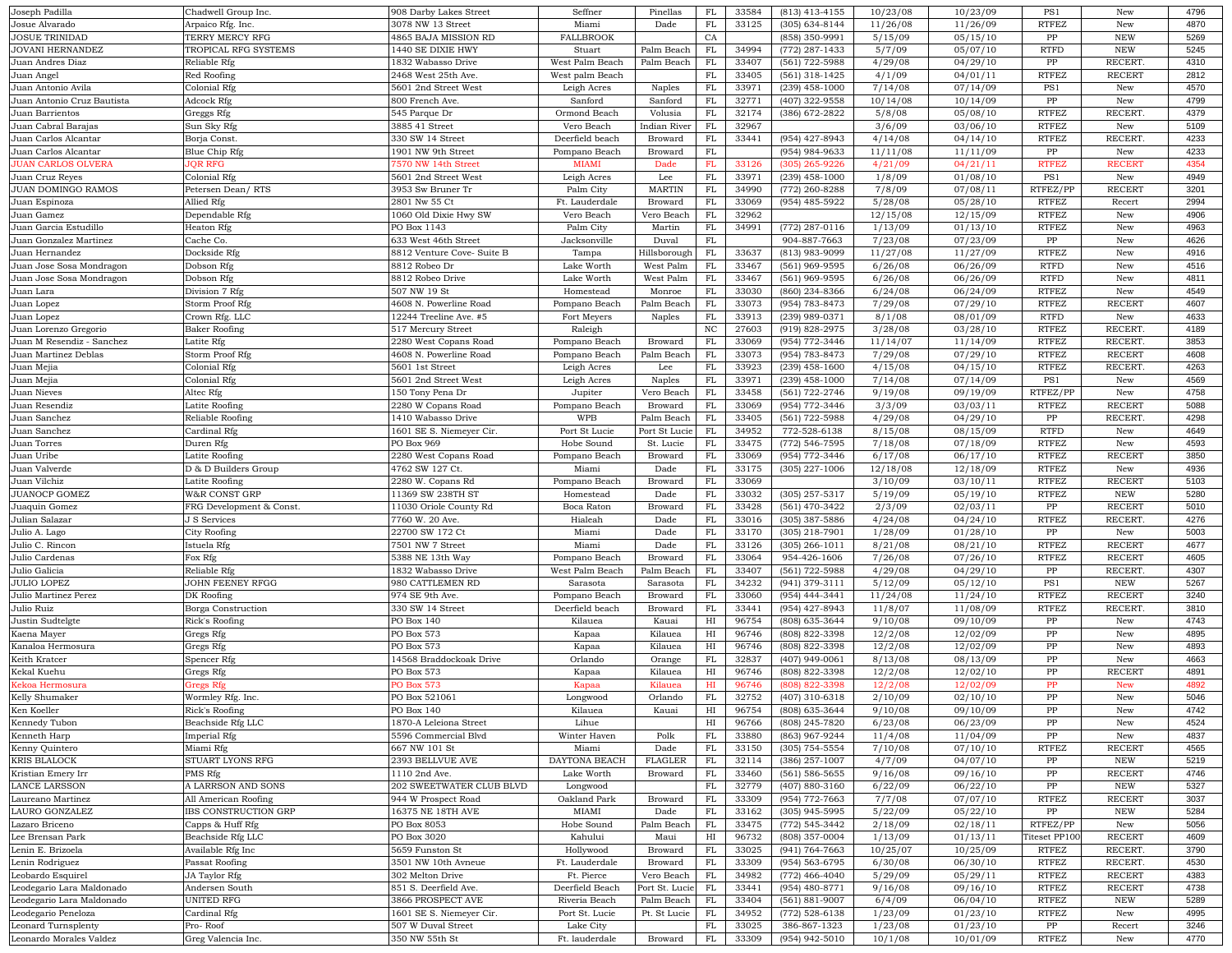| Leonel Gonzales Lucas         | Campany Rfg                     | 917 28th St               | West Pal Beach         | Pt. St. Lucie  | FL                     | 33407 | (561) 863-6550   | 7/2/08               | 07/02/09                      | RTFEZ        | New           | 4538 |
|-------------------------------|---------------------------------|---------------------------|------------------------|----------------|------------------------|-------|------------------|----------------------|-------------------------------|--------------|---------------|------|
| Leonel Martinez               | Rainbow Roofing                 | 420 Tamiami Canal Rd      | Miami                  | Dade           | FL                     | 33144 | $(305)$ 262-8466 | 3/10/09              | 03/10/11                      | <b>RTFEZ</b> | <b>RECERT</b> | 5097 |
| Leonel Monsalve               | JS Services                     | 7760 W 20th Ave           | Hialeah                | Dade           | $\rm FL$               | 33016 | (305) 610-6599   | 2/10/09              | 02/10/11                      | <b>RTFEZ</b> | <b>RECERT</b> | 5031 |
| Leonel Vilchis                | Dek Rfg.                        | 3823 NW 49 Street         | Tamarac                | Broward        | ${\rm FL}$             | 33309 | (954) 485-9505   | 12/10/08             | 12/10/10                      | <b>RTFEZ</b> | <b>RECERT</b> | 4898 |
| Leonzo Vail Lopez             | Elite Roofing                   | 13963 77th Place N        | West Palm Beach        | Palm Beach     | FL                     | 33412 | (561) 840-7663   | 2/25/09              | 02/25/10                      | <b>RTFEZ</b> | New           | 5066 |
| Leopoldo Gutierrez            |                                 | 6680 NW 17 Ave.           | Ft. Lauderdale         | Broward        | FL                     | 33309 | (954) 970-8565   | 3/10/09              | 03/10/11                      | <b>RTFEZ</b> | <b>RECERT</b> | 5106 |
|                               | Decktight                       |                           |                        |                |                        |       |                  |                      |                               |              |               |      |
| Leopoldo Salas                | Bear Rfg                        | 5334 SE Celestial Circle  | Stuart                 | Palm Beach     | FL                     | 34997 | (561) 662-8017   | 2/9/09               | 02/09/10                      | PP           | New           | 5027 |
| Lester Javier Lacayo          | JS Services                     | 7760 W 20th Ave           | Hialeah                | Dade           | FL                     | 33016 | (305) 610-6599   | 2/10/09              | 02/10/11                      | <b>RTFEZ</b> | <b>RECERT</b> | 5032 |
| Leszeck Rybski                | Ryskon Construction             | 2 Market Place Unit D     | Palm Boast             | Palm Coast     | FL                     | 32137 | (386) 445-7945   | 3/2/09               | 03/02/11                      | PS1/PP       | <b>RECERT</b> | 5113 |
| Lorenzo Galvan                | Paul Bange Rfg                  | 7000 SW 21 Place          | Davie                  | Broward        | FL                     | 33317 | (954) 981-ROOF   | 3/31/08              | 03/31/10                      | <b>RTFEZ</b> | <b>RECERT</b> | 4188 |
| Lorenzo Jeronimio Jimenez     | Stirling Ins. Serv. Inc.        | 1687 S State Rd 7         | N. Lauderdale          | Broward        | ${\rm FL}$             | 33068 | (954) 977-4855   | 11/17/08             | 11/17/10                      | <b>RTFEZ</b> | <b>RECERT</b> | 3562 |
| Lorenzo Mar                   | Arcon Roofing                   | 2280 Nw 16th Street       | Pompano Beach          | Broward        | FL                     | 33069 |                  | $\frac{1}{4}$ /14/09 | $\sqrt{04}/14/11$             | <b>RTFEZ</b> | <b>RECERT</b> | 2990 |
|                               |                                 |                           |                        |                |                        |       |                  |                      |                               |              |               |      |
| Lorenzo Martinez              | Tim Graboski Roofing            | 151 NW 18th Avenue        | Delray Beach           | Palm Beach     | FL                     | 33444 | (561) 276-8252   | 7/7/08               | 07/07/10                      | <b>RTFEZ</b> | <b>RECERT</b> | 3403 |
| Lorenzo Rubio                 | Pace Rfg                        | 4447 Broadway Street      | Lake Worth             | Palm Beach     | FL                     | 33461 | (561) 642-8840   | 9/30/08              | 09/30/10                      | <b>RTFEZ</b> | <b>RECERT</b> | 4780 |
| Louie Pira                    | <b>Buck Rfg</b>                 | PO Box 1850               | Honokaa                |                | HI                     | 96727 | (808) 775-7496   | 3/18/08              | 03/18/10                      | <b>RTFD</b>  | RECERT.       | 4143 |
| Louis Labidou                 | Impact Rfg Inc.                 | 1826 Wisteria ST          | Wellington             | St Lucie       | FL                     | 33414 | (561) 688-5833   | 7/13/08              | 07/13/10                      | PS1/PP       | <b>RECERT</b> | 4556 |
| LUCAS VENTURA                 | <b>GULFSTAR RFG</b>             | 1613 ELM VIEW             | <b>HOUSTON</b>         |                | TX                     | 77080 | (713) 464-2266   | 4/9/09               | 04/09/11                      | PP           | <b>NEW</b>    | 5191 |
| Lucio Bello                   | National Rfg                    | 4491 NE 6th Terr          | Oakland Park           | Broward        | ${\rm FL}$             | 33334 | 288-4450         | 10/21/08             | 10/21/10                      | <b>RTFEZ</b> | <b>RECERT</b> | 3793 |
|                               | RM Roofing                      | 1260 Coral Lane           | Hollywood              |                | ${\rm FL}$             | 33019 | (954) 588-0528   |                      | 03/10/11                      | <b>RTFEZ</b> | <b>RECERT</b> | 5098 |
| Lucius Margelu                |                                 |                           |                        | Broward        |                        |       |                  | 3/10/09              |                               |              |               |      |
| Ludwig Lacayo                 | J S Services                    | 7760 W. 20 Ave.           | Hialeah                | Dade           | FL                     | 33016 | (305) 387-5886   | 4/24/08              | 04/24/10                      | <b>RTFEZ</b> | RECERT.       | 4271 |
| Lui Pere                      | SkyHigh Rfg                     | 3874 Fiscal Ct            | West Palm Peach        | Palm Beach     | ${\rm FL}$             | 33404 | (561) 848-3053   | 9/24/08              | 09/24/10                      | <b>RTFEZ</b> | <b>RECERT</b> | 3679 |
| Luis A. Garzon                | Istuela Rfg                     | 7501 NW 7 Street          | Miami                  | Dade           | FL                     | 33126 | $(305)$ 266-1011 | 8/21/08              | 08/21/10                      | <b>RTFEZ</b> | <b>RECERT</b> | 4678 |
| Luis Alberto Iturbero Cano    | Tile Pro                        | 1865 Sw 4th Ave. D-8      | Delray Beach           | Palm Beach     | FL                     | 33444 | (561) 276-5189   | 11/8/07              | $\frac{11}{11}$ /08/09        | <b>RTFD</b>  | <b>RECERT</b> | 3846 |
| Luis Armando Lorez Cifuentes  | C & N Rfg                       | 2620 W Encanto            | Phoenix                |                | $\mathbf{A}\mathbf{Z}$ | 85009 | (602) 636-1144   | 7/8/08               | 07/08/09                      | PP           | New           | 4591 |
| Luis B. Zelava                | Roche Roofing                   | 7570 NW 14th Street       | Miami                  | Dade           | FL                     | 33126 | (305) 220-7663   | 7/21/08              | 07/21/10                      | <b>RTFEZ</b> | <b>RECERT</b> | 4623 |
|                               |                                 |                           |                        |                |                        |       |                  |                      |                               |              |               |      |
| <b>LUIS CONTRERAS</b>         | CAMBRON RFG                     | PO BOX 743                | <b>GOLETA</b>          | NTA BARBA      | CA                     | 93116 | (805) 685-9496   | 6/19/09              | 06/19/10                      | ${\rm PP}$   | <b>NEW</b>    | 5335 |
| LUIS F. AYALA                 | FLORIDA MYTECH RFG              | 9807 NW 80TH AVE          | <b>HIALEAH GARDENS</b> | Dade           | ${\rm FL}$             | 33016 | (305) 820-4222   | 6/12/09              | 06/12/10                      | <b>RTFEZ</b> | <b>NEW</b>    | 5301 |
| <b>LUIS FLORES</b>            | TROPICAL RFG SYSTEMS            | 1440 SE DIXIE HWY         | Stuart                 | Palm Beach     | FL                     | 34994 | (772) 287-1433   | 5/7/09               | 05/07/10                      | <b>RTFD</b>  | <b>NEW</b>    | 5244 |
| Luis Guerrero                 | California Roof Mgmt            | 5115 East 8th Street      | Oakland                | Mill Valley    | CA                     | 94601 | $(510)$ 261-4626 | 9/3/08               | 09/03/09                      | <b>RTFD</b>  | New           | 4717 |
| Luis Gutierrez Perez          | Petersen Dean/RTS               | 3953 Sw Bruner Tr         | Palm City              | Martin         | FL                     | 34990 | (772) 221-8442   | 5/7/08               | 05/07/10                      | <b>RTFEZ</b> | <b>RECERT</b> | 4357 |
| Luis Hernandez                | <b>JM</b> Properties            | 10606 Versailles Blvd     | Wellington             | <b>WPB</b>     | FL                     | 33467 | (561) 804-1248   | 11/25/08             | 11/25/09                      | PP           | New           | 4872 |
|                               |                                 | 9750 Sw 16 Street         | Miami                  |                |                        |       |                  |                      |                               |              |               | 2987 |
| Luis Javier                   | Josmar Roofing                  |                           |                        | Dade           | FL                     | 33165 | (305) 632-9644   | 4/16/08              | 04/16/10                      | <b>RTFEZ</b> | <b>RECERT</b> |      |
| Luis Octavio Cruz             | JS Services                     | 7760 West 20th Avenue #10 | Hialeah                | Dade           | FL                     | 33016 | (305) 387-5886   | 4/24/08              | 04/24/10                      | <b>RTFEZ</b> | <b>RECERT</b> | 4272 |
| Luis Pum Estrada              | SkyHigh Rfg                     | 4101 Ravenswood Ct        | Ft. Lauderdale         | Broward        | FL                     | 33312 | (954) 747-0012   | 6/18/08              | 06/18/09                      | PP           | New           | 4504 |
| Luis Sandoval                 | Legacy Rfg                      | 1331 S Killian Dr         | Lake Park              | Port St. Lucie | FL                     | 33046 | (561) 252-6936   | 9/2/08               | 09/02/09                      | PP           | New           | 4695 |
| Luis Sandoval                 | Lagacy Rfg                      | 1309 S. Killianor Dr      | Kevin                  | Palm Beach     | ${\rm FL}$             | 33403 | (561) 844-4910   | 10/21/08             | 10/21/09                      | <b>RTFEZ</b> | New           | 4788 |
| Luis Velez                    | <b>JM</b> Properties            | 10606 Versailles Blvd     | Wellington             | <b>WPB</b>     | FL                     | 33467 | (561) 804-1248   | 11/25/08             | 11/25/09                      | ${\rm PP}$   | New           | 4873 |
| M ohamed S. Kamoo             | MK Rfg                          | 621 SW 98 Terrace         | Pembroke Pines         | Broward        | FL                     | 33025 | (954) 529-4009   | 12/16/08             | 12/16/09                      | PP           | New           | 4924 |
|                               |                                 |                           |                        |                |                        |       |                  |                      |                               |              |               |      |
| manuel Dominguez              | Dow Construction                | 4924 Alfresco Street      | Boca Raton             | Palm Beach     | FL                     | 33428 | (561) 852-0110   | 6/17/08              | 06/17/10                      | PP           | <b>RECERT</b> | 4500 |
| Manuel Gonzalez               | Colonial Rfg                    | 5601 2nd Street West      | Leigh Acres            | Lee            | $\rm FL$               | 33971 | $(239)$ 458-1000 | 1/8/09               | 01/08/10                      | PS1          | New           | 4950 |
| Manuel Gonzalez               | Sharman Services                | 1316 Ovid                 | Houston                |                | TX                     | 77007 | (713) 222-7565   | $\frac{1}{3}/25/09$  | 03/25/10                      | PP100        | New           | 5179 |
| Manuel Lopez                  | P & R Rfg                       | 1305 Sw 21 Street         | Miami                  | Dade           | FL                     | 33145 | (786) 287-5288   | 9/27/08              | 09/27/09                      | <b>RTFEZ</b> | New           | 3722 |
| Manuel Martinez               | All American Rfg                | 944 W. Prospect Rd        | Oakland Park           | Broward        | ${\rm FL}$             | 33309 | (954) 772-7663   | 7/7/08               | 07/07/10                      | <b>RTFEZ</b> | <b>RECERT</b> | 3407 |
| Manuel Olvera Moreno          | Bel-Mac Rfg                     | 1996 S. Hwy 1             | Rockledge              | Brevard        | $\rm FL$               | 32955 | (321) 639-5940   | 4/2/08               | 04/02/10                      | <b>RTFEZ</b> | RECERT.       | 4195 |
|                               |                                 |                           |                        |                |                        | 33444 |                  | 5/28/09              |                               |              |               |      |
| MANUEL PONCE                  | <b>ROZZO RFG</b>                | 226 N SWINTON AVE         | Delray Beach           | Palm Beach     | FL                     |       |                  |                      |                               |              |               |      |
| Manuel Saballos               |                                 |                           |                        |                |                        |       | (561) 278-6079   |                      | 05/28/11                      | <b>RTFEZ</b> | <b>RECERT</b> | 3207 |
| MANUEL VARGAS                 | Murton Rfg                      | 7600 NW 74 Ave.           | Miami                  | Dade           | FL                     | 33166 | (305) 592-5385   | 1/16/09              | 01/16/10                      | PP           | New           | 4982 |
|                               | A&F ENGINEERING                 | 3340 FAIRLANE FARMS RD    | Wellington             | Palm Beach     | FL                     | 33414 | (561) 790-3116   | 6/17/09              | 06/17/10                      | <b>RTFEZ</b> | <b>NEW</b>    | 5311 |
| Marcelo Gonzalez Garcia       | Arcon Rfg                       | 2280 NW 16 Street         | Pompano Beach          | Broward        | FL                     | 33069 | (954) 979-9400   | 11/26/07             | 11/26/09                      | <b>RTFEZ</b> | <b>RECERT</b> | 3887 |
|                               |                                 |                           |                        |                |                        |       |                  |                      |                               |              |               |      |
| Marciano Zepeda               | <b>Joward Rfg</b>               | 39 E. Commercial Street   | Pomona                 | Newport Bcl    | CA                     | 91767 | (909) 622-5598   | 8/5/08               | 08/05/09                      | PP           | <b>New</b>    | 4647 |
| Marco A Magallon              | Dependable Roofing              | PO Box 650721             | Vero Beach             | Vero Beach     | FL                     | 32965 | (772) 569-0880   | 3/16/09              | 03/16/10                      | <b>RTFD</b>  | New           | 5129 |
| Marco A. Esteban Maximo       | <b>Built Tops</b>               | 13696 SW 139Ct            | Miami                  | Dade           | FL                     | 33106 | (305) 331-0659   | 11/14/08             | 11/14/10                      | <b>RTFEZ</b> | <b>RECERT</b> | 4864 |
| Marco Antonio Lopez           | Reliable Rfg                    | 1832 Wabasso Drive        | West Palm Beach        | Palm Beach     | $\rm FL$               | 33407 | (561) 722-5988   | 4/29/08              | 04/29/10                      | PP           | <b>RECERT</b> | 4302 |
| Marco Garcia Castillo         | SkyHigh Rfg                     | 4101 Ravenswood Ct        | Ft. Lauderdale         | Broward        | FL                     | 33312 | (954) 747-0012   | 6/18/08              | 06/18/09                      | PP           | New           | 4507 |
| <b>MARCO GOMEZ</b>            | <b>ROFESSIONAL SUNSHINE RFG</b> | 1642 N. VOLUSIA AVE       | <b>ORANGE CITY</b>     | <b>ST JOHN</b> | FL                     | 32763 | (386) 469-8433   | 7/14/09              | 07/14/10                      | PP           | <b>NEW</b>    | 5366 |
| Marco Guitiverez              | Security Rfg                    | 4361 Peters Rd            | Plantation             | Broward        | FL                     | 33317 | (954) 252-9010   | 2/25/08              | 02/25/10                      | <b>RTFEZ</b> | <b>RECERT</b> | 2958 |
|                               |                                 | 414 NW 9th Ave.           |                        |                |                        |       |                  |                      |                               |              |               |      |
| Marcos Antonio Banegas        | Heights Rfg, Inc.               |                           | Homestead              | Dade           | FL.                    | 33060 |                  | 2/6/08               | 02/06/10                      | RTFEZ        | RECERT.       | 4039 |
| MARCOS FENATE                 | GULFSTAR RFG                    | 1613 ELM VIEW             | <b>HOUSTON</b>         |                | TX                     | 77080 | $(713)$ 464-2266 | 4/9/09               | 04/09/11                      | PP           | <b>NEW</b>    | 5195 |
| Marcos Rabanales              | Leo Development                 | 15634 98th Trail North    | Jupiter                | W.P.B.         | $\rm FL$               | 33478 | (561) 601-0224   | 11/7/08              | 11/07/09                      | <b>RTFEZ</b> | New           | 4832 |
| MARCUS THOMAS                 | <b>BEST RFG</b>                 | 209 NW 12TH AVE           | Pompano Beach          | <b>BROWARD</b> | ${\rm FL}$             | 33069 | (954) 941-9111   | 4/15/09              | 04/15/10                      | PP           | <b>NEW</b>    | 5215 |
| Margarito Morales             | Morton Rfg                      | 5000 NW 12th Ave          | Pompano Beach          | Broward        | $\rm FL$               | 33069 | (954) 783-5883   | 6/19/08              | 06/19/10                      | <b>RTFEZ</b> | <b>RECERT</b> | 4509 |
| margarito Perez Ramirez       | Ranger Rfg                      | 1508 53rd St              | Mangonia Park          | Palm Beach     | $\rm FL$               | 33407 | (561) 842-6943   | 7/17/08              | 07/17/09                      | <b>RTFEZ</b> | New           | 4576 |
|                               |                                 |                           |                        |                | FL                     | 33406 |                  |                      |                               |              | <b>RECERT</b> | 3282 |
| Mario Arista                  | Storm Rfg                       | 552 Santa Fe Road         | West Palm Beach        | Palm Beach     |                        |       | (561) 689-0268   | 8/29/08              | $\frac{0.8}{29}$ /10          | <b>RTFEZ</b> |               |      |
| Mario Avellaneda              | Nec Thec                        | 730 NW 39th Street        | Oakland Park           | Broward        | $\rm FL$               | 33309 | (954) 899-6247   | 1/28/09              | 01/28/11                      |              | <b>RECERT</b> | 5004 |
| Mario Avila                   | Capps & Huff                    | PO Box 8053               | Hobe Sound             | Jupiter        | $\rm FL$               | 33475 | (772) 545-3442   | 4/1/09               | 04/01/10                      | <b>RTFEZ</b> | New           | 5184 |
| Mario Barco                   | Latite Roofing                  | 2280 W. Copans Rd         | Pompano Beach          | Broward        | $\rm FL$               | 33069 |                  | 3/10/09              | 03/10/11                      | <b>RTFEZ</b> | <b>RECERT</b> | 5102 |
| Mario Cesar Escalonte         | J S Services                    | 7760 W. 20 Ave.           | Hialeah                | Dade           | $\rm FL$               | 33016 | (305) 387-5886   | 4/24/08              | 04/24/10                      | <b>RTFEZ</b> | RECERT.       | 4277 |
| MARIO CONTRERAS               | JOHN FEENEY RFGG                | 980 CATTLEMEN RD          | Sarasota               | Sarasota       | $\rm FL$               | 34232 | (941) 379-3111   | 5/12/09              | 05/12/10                      | PS1          | <b>NEW</b>    | 5268 |
| Mario Contreras Vega          | Mastercraft Rfg                 | 121 Triple Diamond Blvd   | Venice                 | Englewood      | ${\rm FL}$             | 34275 | (941) 480-9700   | 8/15/08              | $\frac{0.8}{15}$ /09          | Titeset PP10 | New           | 4687 |
|                               |                                 |                           |                        |                |                        |       |                  |                      |                               |              |               |      |
| Mario Cruz                    | Gary's Roofing                  | 4430 McAshton Street      | Sarasota               | Sarasota       | FL                     | 34233 | (941) 922-5199   | 3/5/09               | $\frac{0.3}{0.3}$ / 0.5 / 1.0 | <b>RTFD</b>  | New           | 5091 |
| Mario Dominquez Lima          | Meyer's pride Const.            | 3952 NW 89 Ave            | Coral Springs          | Broward        | FL                     | 33065 | (954) 796-1255   | 4/18/08              | 04/18/10                      | <b>RTFEZ</b> | Recert        | 4182 |
| Mario Hernandez               | Red Rfg                         | 3425 NW 4 Street          | Miami                  | Dade           | FL                     | 33125 | (786) 325-2383   | 8/26/08              | 08/26/10                      | <b>RTFEZ</b> | <b>RECERT</b> | 3258 |
| Mario Hinojosa                | Crowther Rfg                    | 2501 Rockfill Road        | Ft Myers               | Marco Is       | FL                     | 33901 | (941) 337-1300   | 8/27/08              | 08/27/09                      | PP           | New           | 4701 |
| Mario Lopez<br>Mario o Chavez | <b>Advanced Contractors</b>     | 7525 West 34 Ave.         | Hialeah                | Dade           | FL                     | 33016 | (305) 364-0006   | 11/17/08             | 11/17/09                      | <b>RTFEZ</b> | New           | 4868 |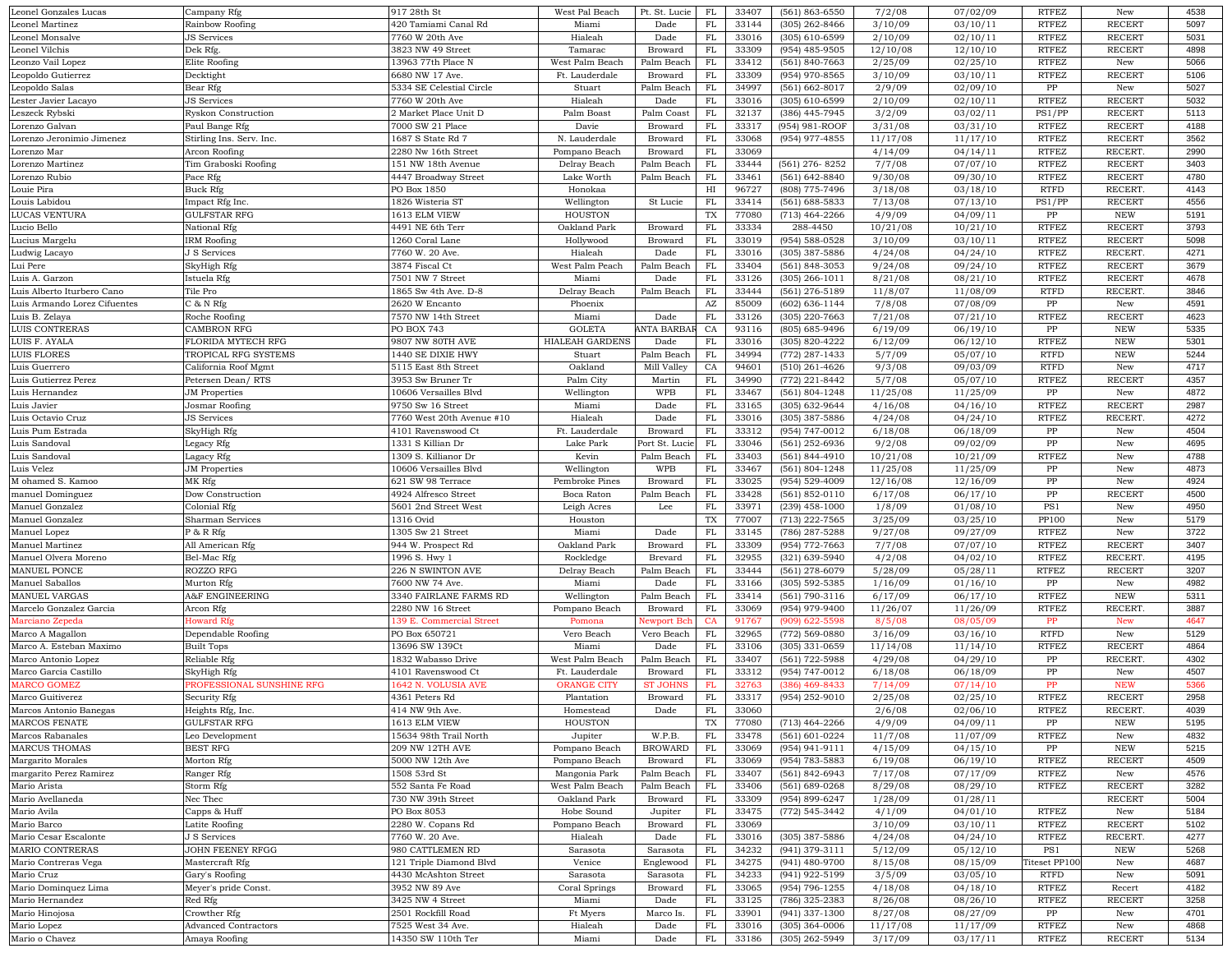| Mario Ramirez                       | DK Roofing                                                  | 974 SE 9th Ave.                           | Pompano Beach                     | Broward             | FL             | 33060          | (954) 444-3441                   | 11/24/08            | 11/24/10               | RTFEZ           | <b>RECERT</b>  | 3866         |
|-------------------------------------|-------------------------------------------------------------|-------------------------------------------|-----------------------------------|---------------------|----------------|----------------|----------------------------------|---------------------|------------------------|-----------------|----------------|--------------|
| Mario Rubio                         | Rfg Concepts Unlimited                                      | 11820 NW 41 Street                        | Coral Springs                     | Broward             | F1             | 33065          | (954) 341-6777                   | 10/25/07            | 10/25/09               | <b>RTFEZ</b>    | RECERT.        | 3789         |
| Mario Rubio Mendez                  | CDN Const.                                                  | 1952 NW 55th Ave.                         | Margate                           | Broward             | FL             | 33063          | (954) 935-9744                   | 12/22/08            | 12/22/10               | <b>RTFEZ</b>    | <b>RECERT</b>  | 4938         |
| Mario Vallecillo                    | Suncoast Builders & Rfg                                     | 5519 SW 21 Street                         | Miramar                           | Dade                | FL             | 33023          | (888) 512-6411                   | 1/8/09              | 01/08/10               | <b>RTFEZ</b>    | New            | 4946         |
| Mark Kreutzniann                    | Beachside Rfg LLC                                           | PO Box 3020                               | Kahului                           | Maui                | HI             | 96732          | (808) 357-0004                   | 7/22/08             | 07/22/10               | PP              | <b>RECERT</b>  | 4610         |
| Marlin Garinger                     | Kohala Rfg                                                  | 71-1637 Puu Lani Dr 24                    | Kailua-Kona                       | Kona                | HI             | 96740          | (808) 885-7663                   | 7/30/08             | 07/30/09               | PP              | New            | 4638         |
| Marlin Knable                       |                                                             | PO Box 1729                               | Stuart                            | Martin              | FL             | 34995          | (772) 287-2118                   | 5/19/08             | 05/19/10               | ${\rm PP}$      | <b>RECERT</b>  | 3162         |
|                                     | Coastal Rfg & Waterproofing                                 |                                           |                                   |                     |                |                |                                  |                     |                        |                 |                |              |
| Marlon Lopez                        | eo Development                                              | 15634 98th Trail North                    | Jupiter                           | W.P.B               | FL             | 33478          | (561) 601-0224                   | 11/7/08             | 11/07/09               | <b>RTFEZ</b>    | New            | 4831         |
| Marshall Ah-Loo                     | Beachside Rfg LLC                                           | 1870-A Leleiona Street                    | Lihue                             |                     | HI             | 96766          | (808) 245-7820                   | 6/23/08             | 06/23/09               | PP              | New            | 4528         |
| Martin Arellano                     | Security Rfg                                                | 4361 Peters Road                          | Plantation                        | Broward             | FL             | 33317          | (954) 584-7849                   | 2/25/08             | 02/25/10               | <b>RTFEZ</b>    | <b>RECERT</b>  | 4082         |
| Martin Arellano                     | Royal Palm Rfg                                              | 2420 NW 1st Ave                           | Boca Raton                        | Palm Beach          | FL             | 33431          | (561) 719-9708                   | 5/12/09             | 05/12/11               | <b>RTFEZ</b>    | <b>RECERT</b>  | 3108         |
| Martin Bello                        | Latite Roofing                                              | 2280 West Copans Road                     | Pompano Beach                     | Broward             | FL             | 33069          | (954) 772-3446                   | 3/18/09             | 03/18/10               | <b>RTFEZ</b>    | New            | 5146         |
| <b>MARTIN DURON</b>                 | GULFSTAR RFG                                                | 1613 ELM VIEW                             | <b>HOUSTON</b>                    |                     | TX             | 77080          | $(713)$ 464-2266                 | 4/9/09              | 04/09/11               | ${\rm PP}$      | <b>NEW</b>     | 5200         |
|                                     |                                                             | 11101 S Crown Way # 6                     |                                   | Palm Beach          | FL             | 33414          |                                  |                     |                        | <b>RTFEZ</b>    | <b>RECERT</b>  | 4156         |
| Martin Espinoza                     | deal Roofing Systems inc                                    |                                           | Wellington                        |                     |                |                |                                  | 3/26/08             | 03/26/10               |                 |                |              |
| Martin Flores                       | <b>Caston Contracting</b>                                   | 12501 SW 108th Avenue                     | Miami                             | Dade                | FL             | 33176          | (954) 444-9801                   | 8/29/07             | 08/29/09               | <b>RTFEZ</b>    | <b>RECERT</b>  | 3606         |
| Martin Garcia                       | Elite Rfg                                                   | 13963 77 Place                            | West Palm Beach                   | Palm Beach          | FL             | 33412          | (561) 840-7663                   | 12/11/08            | 12/11/09               | PP              | New            | 4902         |
| Martin Garcia                       | White Rfg                                                   | 224 NE Dixie Hwy                          | Stuart                            | Martin              | ${\rm FL}$     | 34994          | (772) 233-7663                   | 2/25/09             | 02/25/10               | <b>RTFEZ</b>    | New            | 5072         |
| Martin Lozano                       | Colonial Rfg                                                | 5601 2nd Street West                      | Leigh Acres                       | Naples              | FL             | 33971          | $(239)$ 458-1000                 | 7/14/08             | 07/14/09               | PS1             | New            | 4574         |
| Martin Perez                        | Code Red Roofing                                            | 3341 SE Slater St                         | Stuart                            | Martin              | FL             | 34997          | (772) 370-0572                   | 3/28/08             | 03/28/10               | <b>RTFEZ</b>    | <b>RECERT</b>  | 4162         |
| Marty Wells                         | Dependable Rfg                                              |                                           |                                   | Broward             | FL             |                |                                  |                     |                        |                 |                | 4628         |
|                                     |                                                             |                                           |                                   |                     |                | 39704          |                                  |                     |                        |                 |                | 4861         |
| Marvin Pittman                      | Hollis Rfg                                                  | 213 Conway Drive                          | Columbus                          |                     | $_{\rm MS}$    |                | (639) 236-1428                   | 11/13/08            | 11/13/09               | PP              | New            |              |
| Marvin Rodriguez                    | Passat Rfg                                                  | 3501 NW 10 Ave.                           | Ft. Lauderdale                    | Broward             | FL             | 33309          | (954) 563-6765                   | 9/5/08              | $\frac{09}{09}$ /05/09 | <b>RTFEZ</b>    | New            | 4713         |
| Mateo H Pina                        | Advantage Roofing                                           | 1495 Addison Ave.                         | Boca Raton                        | Palm Beach          | FL             | 33486          | (561) 716-0163                   | 8/22/07             | 08/22/09               | <b>RTFEZ</b>    | <b>RECERT</b>  | 3564         |
| Mateo Mercado Salvador              | Graziano Roofing                                            | 4134 Pinemont Drive                       | Houston                           |                     | TX             | 77018          | (713) 686-9007                   | 3/11/09             | 03/11/10               | <b>RTFD</b>     | New            | 5154         |
| <b>MATEO RENTERIA</b>               | CURRY RFG                                                   | 1495 N DIXIE AVE                          | Tequesta                          | <b>MARTIN</b>       | FL             | 33418          | (561) 743-8921                   | 5/12/09             | 05/12/10               | <b>RTFEZ</b>    | <b>NEW</b>     | 5263         |
| <b>MATT LACKEY</b>                  | LACKEY RFG                                                  | 30 SOUTH MANGO                            | ENGLEWOOD                         | Sarasota            | FL             | 34223          | (941) 650-7879                   | 6/30/09             | 06/30/10               | PS <sub>1</sub> | new            | 5348         |
| Mauricio Baquedano                  | Mauricio Baquedano                                          | 6822 SW 13 Terr                           | Miami                             | Dade                | ${\rm FL}$     | 33144          | (305) 776-2038                   | 10/27/08            | 10/27/10               | <b>RTFEZ</b>    | <b>RECERT</b>  | 4791         |
|                                     |                                                             |                                           |                                   |                     |                |                |                                  |                     |                        |                 |                |              |
| Mauricio Penagos                    | Mark Kaufman Rfg. Inc.                                      | 370 S McCall Rd                           | Englewood                         | Sarasota            | ${\rm FL}$     | 34223          | (941) 473-3605                   | 1/20/09             | 01/20/10               | PS1             | New            | 4994         |
| Mauricio Rangel                     | Secure Roof                                                 | 5341 Derry Ave, Ste F                     | Agoura Hills                      | Malibu              | CA             | 91301          | (818) 355-0536                   | 8/14/08             | 08/14/09               | ${\rm PP}$      | New            | 4757         |
| Mauricio Vargas                     | <b>JS Services</b>                                          | 7760 W 20th Ave                           | Hialeah                           | Dade                | FL             | 33016          | (305) 610-6599                   | 2/10/09             | 02/10/11               | <b>RTFEZ</b>    | <b>RECERT</b>  | 5033         |
| Mauricio Vilchiz                    | Fast Dry Rfg                                                | 1029 Tyler Street                         | Hollywood                         | Broward             | FL             | 33019          | (954) 868-6304                   | 12/18/08            | 12/18/10               | <b>RTFEZ</b>    | <b>RECERT</b>  | 4933         |
| MAXIMILIANO MENJIVAR                | <b>A LARRSON AND SONS</b>                                   | 202 SWEETWATER CLUB BLVD                  | Longwood                          |                     | FL             | 32779          | (407) 880-3160                   | 6/22/09             | 06/22/10               | PP              | <b>NEW</b>     | 5329         |
| Maximo Ramirez Salazar              | Latite Rfg                                                  | 2280 West Copans Road                     | Pompano Beach                     | Broward             | FL             | 33069          | (1-800) 639-7663                 | 3/11/09             | 03/11/10               | <b>RTFEZ</b>    | New            | 5118         |
|                                     |                                                             |                                           |                                   |                     |                |                |                                  |                     |                        |                 |                |              |
| Maynor Carrillo                     | Reliable Rfg                                                | 1832 Wabasso Drive                        | West Palm Beach                   | Palm Beach          | FL             | 33407          | (561) 722-5988                   | 4/29/08             | 04/29/10               | PP              | <b>RECERT</b>  | 4300         |
| Maynor Carrillo LOPEZ               | Ranger Rfg                                                  | 1508 53rd St                              | Mangonia Park                     | Palm Beach          | $\rm FL$       |                | (561) 842-6944                   | 7/9/09              | 07/09/10               | <b>RTFD</b>     | <b>NEW</b>     | 5353         |
| Melchor Borja                       | Apex Rfg & Maint, inc.                                      | 4624 Ceder Hill Rd                        | Coconut Creek                     | Broward             | FL             | 33066          | (954) 971-3032                   | 7/30/08             | 07/30/09               | <b>RTFEZ</b>    | New            | 4616         |
| Melquiades Pineda                   | Apex Rfg & Maint, inc                                       | 4624 Ceder Hill Rd                        | Coconut Creek                     | Broward             | FL             | 33066          | (954) 971-3032                   | 7/30/08             | 07/30/09               | <b>RTFEZ</b>    | New            | 4617         |
| Melvin Flores                       | AZ Contracting                                              | 12101 NW 18 Street                        | Plantation                        | Broward             | FL             | 33323          | (954) 803-2323                   | 1/21/09             | 01/21/10               | ${\rm PP}$      | ${\hbox{New}}$ | 4990         |
| Melvin Jimenez                      | Dockside Rfg                                                | 3812 Venture Cove- Suite B                | Tampa                             | Tampa               | ${\rm FL}$     | 33637          | (813) 839-9099                   | 7/11/08             | 07/11/10               | <b>RTFEZ</b>    | <b>RECERT</b>  | 4568         |
| Menard Balasico                     | Intl rfg & Bldg Const                                       | 96-1217 Waikaua Street                    | Pearl City                        |                     | HI             | 96782          | (808) 456-2880                   | 12/4/08             | 12/04/10               | PP              | <b>RECERT</b>  | 3877         |
|                                     |                                                             |                                           |                                   |                     |                |                |                                  |                     |                        |                 |                |              |
| Michael Berkemeyer                  | Rick's Roofing                                              | PO Box 140                                | Kilauea                           | Kauai               | HI             | 96754          | (808) 635-3644                   | 9/10/08             | 09/10/09               | ${\rm PP}$      | New            | 4741         |
| Michael Burm                        | Graboski Rfg                                                | 151 NW 18th Ave.                          | Delray Beach                      | West Palm           | ${\rm FL}$     | 33444          | (551) 276-8252                   | 2/10/09             | 02/10/11               | PP              | <b>RECERT</b>  | 5030         |
| Miguel Andrade                      | Cardinal Rfg                                                | 1601 SE S. Niemeyer Cir.                  | Pt. st Lucie                      | Pt. St Lucie        | FL             | 34952          | (772) 528-6138                   | 8/12/08             | 08/12/09               | ${\rm PP}$      | New            | 4656         |
| Miguel Angel Del Cid                | Pasat Rfg                                                   | 3535 NW 10th Ave                          | Ft. Lauderdale                    | Broward             | FL             | 33309          |                                  | 6/30/08             | 06/30/10               | <b>RTFEZ</b>    | <b>RECERT</b>  | 3299         |
| Miguel Chavez                       | Professional Roofing                                        | 10402 SW 186 Terr                         | Miami                             | Dade                | FL             | 33157          | (305) 235-5133                   | 3/17/09             | 03/17/11               | <b>RTFEZ</b>    | <b>RECERT</b>  | 5135         |
| Miguel E. Alfaro                    | All American Roofing                                        | 944 W Prospect Road                       | Oakland Park                      | Broward             | FL             | 33309          | (954) 772-7663                   | 7/7/08              | 07/07/10               | <b>RTFEZ</b>    | <b>RECERT</b>  | 3033         |
| Miguel Fuentes                      | All American Rfg                                            | 3006 SE Whaler street                     | Stuart                            | Martin              | FL             | 34997          | (772) 463-8055                   | 4/15/08             | 04/15/10               | PP              | <b>RECERT</b>  | 4241         |
|                                     |                                                             |                                           |                                   |                     |                |                |                                  |                     |                        |                 |                | 4241         |
| <b>MIGUEL FUENTES</b>               | ALL AMERICAN RFG OF THE TREASURE COAS                       | 3006 SE Whaler street                     | Stuart                            | <b>MARTIN</b>       | FL             | 34997          | (772) 463-8055                   | 6/29/09             | 06/29/10               | ${\rm PP}$      | <b>RECERT</b>  |              |
| MIGUEL GARCIA TORRES                | WELL RFG                                                    | <b>9 CARTER LANE BOX 10</b>               | LAKE PLACID                       |                     | FL             | 33852          | (863) 441-4480                   | 6/12/09             | 06/12/10               | RTFEZ/PP        | <b>NEW</b>     | 5306         |
| Miguel Hernandez                    | Avalon Rfg                                                  | 16828 S. Broadway                         | Gardena                           | Redonado            | CA             | 90248          | (310) 515-9423                   | 1/30/09             | 01/30/10               | PP              | New            | 5042         |
| <b>Miguel Larios</b>                | Eagle Roof Tile Systems                                     | 3214 SW 156 Ct                            | Miami                             | Dade                | FL             | 33185          |                                  | 3/27/09             | 03/27/10               | <b>RTFEZ</b>    | New            | 5175         |
| MIGUEL MARTINEZ                     | ALL AMERICAN RFG OF THE TREASURE COAS 3006 SE Whaler street |                                           | Stuart                            | <b>MARTIN</b>       | FL             | 34997          | $(772)$ 463-8055                 | 6/29/09             | 06/29/10               | ${\rm PP}$      | <b>NEW</b>     | 5345         |
| Miguel Melchor                      | Tornado Rfg                                                 | 1905 Mears Pkwy                           | Margate                           | Broward             | FL             | 33063          | $(561)$ 968-1183                 | 5/9/08              | 05/09/10               | <b>RTFEZ</b>    | <b>RECERT</b>  | 4361         |
| Miguel Perez                        | Greg Valencia Inc.                                          | 350 NW 55th St                            | Ft. lauderdale                    | Broward             | FL             | 33309          | (954) 942-5010                   | 10/1/08             | 10/01/09               | <b>RTFEZ</b>    | New            | 4772         |
|                                     |                                                             |                                           |                                   |                     |                |                |                                  |                     |                        |                 |                |              |
| <b>Miguel Perez</b>                 | Sun Sky Rfg                                                 | 3885 41 Street                            | Vero Beach                        | <b>Indian River</b> | FL             | 32967          |                                  | 3/6/09              | 03/06/11               | <b>RTFEZ</b>    | <b>RECERT</b>  | 5110         |
| Miguel Rivera                       | Advanced Rig & Sheet Metal                                  | 2320 Bruner Lane                          | Ft Myers                          | Naples              | F.F            | 33912          | (239) 939-4412                   | 8/29/08             | 08/29/09               | ₽P              | New            | 4705         |
| Miguel Rubio                        | Eurotech Rfg                                                | 12635 Sw 20th St                          | Davie                             | Broward             | ${\rm FL}$     | 33325          | (954) 682-8162                   | 7/15/08             | 07/15/10               | RTFEZ           | <b>RECERT</b>  | 4567         |
| <b>Miguel Salinas</b>               | Suncoast Builders & Rfg.                                    | 5519 SW 21 Street                         | Miramar                           | Dade                | ${\rm FL}$     | 33023          | $(888) 512 - 6411$               | 1/8/09              | 01/08/10               | <b>RTFEZ</b>    | New            | 4947         |
| MIGUEL SAUCEDA                      | Petersen Dean/RTS                                           | 3953 Sw Bruner Tr                         | Palm City                         | <b>MARTIN</b>       | FL             | 34990          | (772) 260-8288                   | 7/8/09              | 07/08/11               | <b>RTFEZ</b>    | <b>RECERT</b>  | 4430         |
| Miguel Sepeda                       | Howard Rfg                                                  | 139 E. Commercial Street                  | Pomona                            | Newport Bch         | CA             | 91767          | (909) 622-5598                   | 8/5/08              | 08/05/09               | PP              | New            | 4648         |
| Miguel Solgado                      |                                                             | 150 Tony Pena Dr                          |                                   | Palm Beach          |                |                |                                  |                     |                        |                 |                | 4730         |
|                                     | Altec Rfg                                                   |                                           | Jupiter                           |                     | ${\rm FL}$     | 33458          | (561) 747-1990                   | 9/12/08             | 09/12/09               | <b>RTFEZ</b>    | New            |              |
| Miguel Velasquez Mendez             | Dobson Rfg                                                  | 8812 Robeo Dr                             | Lake Worth                        | West Palm           | FL             | 33467          | (561) 969-9595                   | 6/26/08             | 06/26/09               | <b>RTFD</b>     | New            | 4515         |
| Miguel Velasquez Mendez             | Dobson Rfg                                                  | 8812 Robeo Drive                          | Lake Worth                        | Pt. St Lucie        | ${\rm FL}$     | 33467          | (561) 969-9595                   | 6/26/08             | 06/26/09               | <b>RTFD</b>     | New            | 4809         |
| Miguel Velasquez Mendez             | Dobson Rfg                                                  | 8812 RODEO DRIVE                          | Lake Worth                        | Palm Beach          | ${\rm FL}$     | 33467          | (561) 969-9595                   | 6/23/09             | 06/23/11               | <b>RTFEZ</b>    | <b>RECERT</b>  | 5318         |
| Mike Rasch                          | Weatherseal Inc.                                            | 3082 Enterprise Road                      | Ft Pierce                         | St. Lucie           | ${\rm FL}$     | 34982          | (772) 466 - 9777                 | 2/21/08             | 02/21/10               | PP              | <b>RECERT</b>  | 4069         |
| <b>MIKE WAGNER</b>                  | CONSTRUCT RIGHT GC                                          | 2068 NW 100TH WAY                         | Coral Springs                     | Broward             | ${\rm FL}$     | 33071          | (954) 275-0582                   | 5/18/09             | 05/18/10               | PP              | New            | 5275         |
| Mircea Badau                        | RM Roofing                                                  | 1260 Coral Lane                           | Hollywood                         | Broward             | FL             | 33019          | (954) 588-0528                   | 3/10/09             | 03/10/11               | <b>RTFEZ</b>    | <b>RECERT</b>  | 5099         |
|                                     |                                                             |                                           |                                   |                     |                |                |                                  |                     |                        |                 |                |              |
| <b>MISAEL CASTRO</b>                | <b>Blue Print Rfg</b>                                       | 300 Oakwood Lane/ Suite 5                 | Hollywood                         | Broward             | ${\rm FL}$     | 33020          | (954) 923-3443                   | 6/9/09              | 06/09/11               | <b>RTFD</b>     | <b>RECERT</b>  | 2857         |
|                                     |                                                             |                                           |                                   |                     | TX             | 78521          | (956) 266-2890                   | 12/3/08             | 12/03/09               | PP              |                | 4876         |
| Misael De Cuesta                    | Owens Roofing                                               | 1905 N. Illinois Ave.                     | Brownville                        |                     |                |                |                                  |                     |                        |                 | New            |              |
| MISAEL VIVAS                        | ROOFING BY CURRY                                            | 6245 CLARK CENTER AVE                     | Sarasota                          |                     | FL             | 34238          | (941) 921-9111                   | 7/9/09              | 07/09/10               | PS ONE          | <b>NEW</b>     | 5358         |
| <b>MITCH ROBERTS</b>                | MCMURDY WALDEN INDUSTRIES                                   | 5267 COMMONWEALTH AVE                     | Jacksonville                      | Duval               | ${\rm FL}$     | 32254          | (904) 789-9000                   | 4/13/09             | 04/13/10               | PP              | <b>NEW</b>     | 5218         |
|                                     |                                                             |                                           |                                   |                     |                |                |                                  |                     |                        |                 |                |              |
| Modesto A. Carcamo Lorio            | Dughter Corp.                                               | 13075 SW 132 Ave. Box 04                  | Miami                             | Dade                | ${\rm FL}$     | 33186          | (305) 255-2221                   | 12/3/08             | 12/03/10               | <b>RTFEZ</b>    | <b>RECERT</b>  | 4899         |
| Mohamed Sanjay Kamoo<br>Moises Ruiz | MK Rfg<br>A.A.M. Development                                | 621 SW 98 Terrace<br>9661 154th Rd. North | Pembroke Pines<br>West Palm Beach | Broward<br>Jupiter  | FL<br>$\rm FL$ | 33025<br>33478 | (954) 529-4009<br>(561) 870-6059 | 12/16/08<br>6/26/08 | 12/16/09<br>06/26/09   | PP<br>RTFEZ     | New<br>New     | 4923<br>4523 |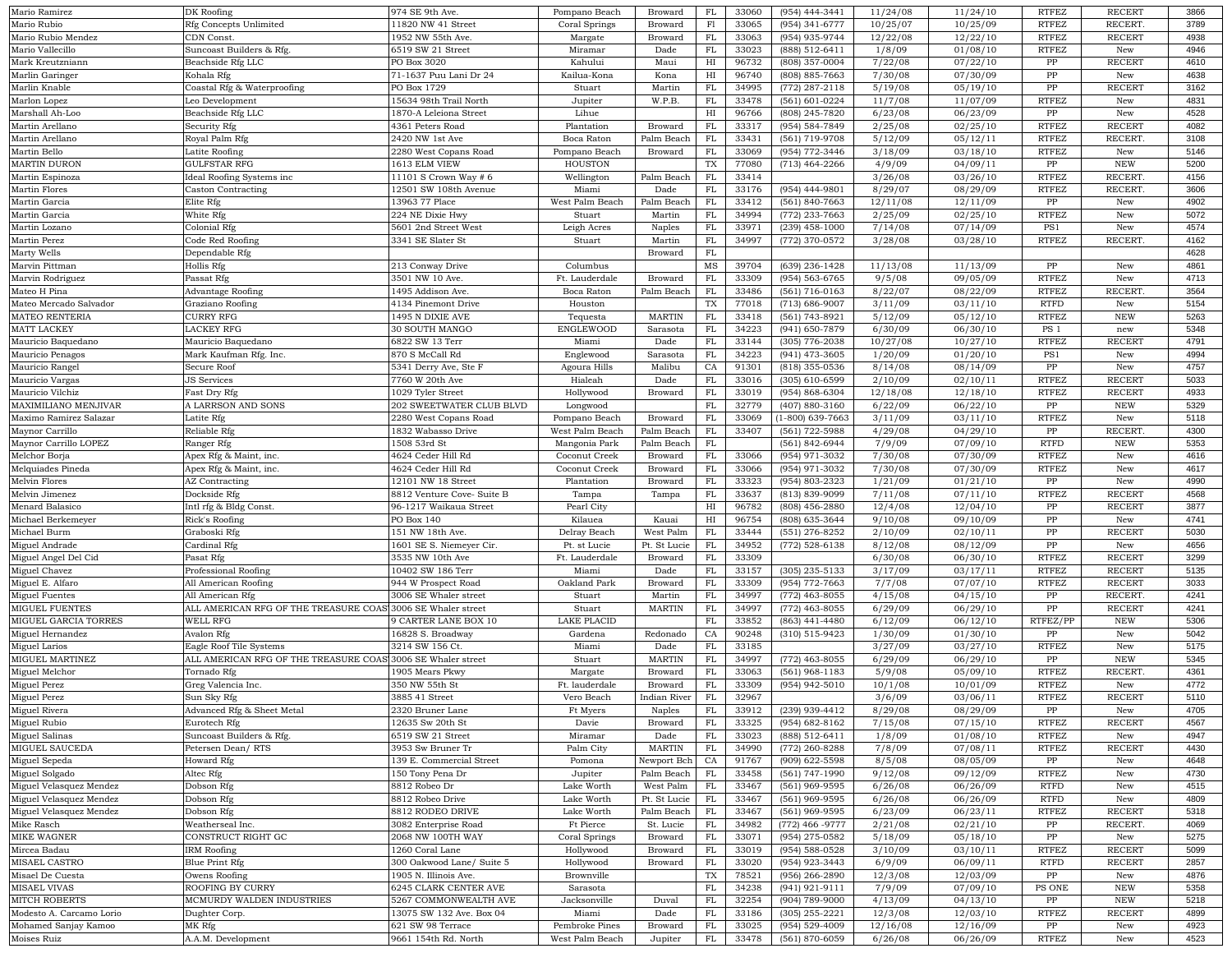| MOISES TORRES                | WELL RFG                     | 9 CARTER LANE BOX 10        | LAKE PLACID         |                | FL               | 33852 | (863) 441-4480   | 6/12/09           | 06/12/10               | RTFEZ/PP     | <b>NEW</b>     | 5305         |
|------------------------------|------------------------------|-----------------------------|---------------------|----------------|------------------|-------|------------------|-------------------|------------------------|--------------|----------------|--------------|
| Moises Vigil                 | Oney Rfg. Inc                | 29219 Juba Road Suite C     | Valley Center       | San Diego      | CA               | 92082 | (760) 751-2150   | 8/4/08            | 08/04/09               | PP           | New            | 4645         |
| Nahum Aviedo                 | Pasat Rfg                    | 3501 NW 10 Ave              | Ft. Lauderdale      | Broward        | FL               | 33309 | (954) 563-6765   | 6/30/08           | 06/30/10               | <b>RTFEZ</b> | <b>RECERT</b>  | 3300         |
| Nahum Fernandes              | Owens Roofing                | 1905 N. Illinois Ave.       | Brownville          |                | TX               | 78521 | (956) 266-2890   | 12/3/08           | 12/03/09               | PP           | New            | 4878         |
| Nancy Enid Riveria           | LC Improvements              | 8001 SW 3rd Street          | North Lauderdale    | Broward        | FL               | 33068 | (954) 234-7680   | 10/9/07           | 10/09/09               | <b>RTFEZ</b> | <b>RECERT</b>  | 3755         |
| Natalio M. Maldonado         | Roof Masters                 | 1757 Banks Road             | Margate             | Broward        | FL               | 33063 | (954) 333-8512   | 1/21/09           | 01/21/11               | <b>RTFEZ</b> | <b>RECERT</b>  | 4983         |
|                              |                              |                             |                     |                |                  |       |                  |                   |                        |              |                |              |
| Natividad Aguirre            | Paul Bange Rfg               | 7000 SW 21st Place          | Davie               | Broward        | FL               | 33317 | (954) 981-7663   | 3/23/09           | 03/23/10               | ${\rm PP}$   | New            | 5149         |
| Navir Haddad                 | Premier Rfg                  | 437 West Crystal Drive      | Sanford             | Seminole       | FL               | 32773 | (407) 323-1649   | 1/12/09           | 01/12/11               | RTFEZ/PP     | <b>RECERT</b>  | 3608         |
| Nelson Dela O Mezu           | J Lynn Construction, Inc.    | 1475 Banks Road             | Margate             | Broward        | FL               | 33063 | (954) 806-1156   | 11/26/07          | 11/26/09               | <b>RTFEZ</b> | <b>RECERT</b>  | 3886         |
| Nelson G Alfaro              | J. Quintero Rfg              | 7570 NW 14th Street         | Miami               | Dade           | FL               | 33126 | (305) 265-9226   | 8/22/07           | 08/22/09               | <b>RTFEZ</b> | RECERT.        | 3567         |
| Nelson Guadamuz              | Heights Rfg, Inc.            | 414 NW 9th Ave.             | Homestead           | Dade           | ${\rm FL}$       | 33060 |                  | 2/6/08            | 02/06/10               | <b>RTFEZ</b> | RECERT.        | 4038         |
| Nemecio Garcia Carvajal      | Veteran Roofing              | 4911 Lyons Tech Pkwy -12    | Coconut Creek       | Broward        | FL               | 33073 | (954) 429-9949   | 5/27/08           | 05/27/10               | ${\rm PP}$   | <b>RECERT</b>  | 2924         |
| Nestor Hernandez             | Superior Rfg                 | PO Box 2635                 | San Marcos          | Santa Fe       | CA               | 92709 | (760) 802-1216   | 12/4/08           | 12/04/09               | ${\rm PP}$   | New            | 4967         |
| NESTOR MERCADO               | R&R RFG                      | 500 CARSWELL RD             | HOLLYHILL           | <b>DAYTONA</b> | FL               | 32117 | (386) 253-7627   |                   | 05/04/10               | ${\rm PP}$   | <b>NEW</b>     | 5251         |
|                              |                              |                             |                     |                |                  |       |                  | 5/4/09            |                        |              |                |              |
| Nestor Soto                  | Capps & Huff Rfg             | PO Box 8053                 | Hobe Sound          | Palm Beach     | FL               | 33475 | (772) 545-3442   | 2/18/09           | 02/18/11               | RTFEZ/PP     | New            | 5055         |
| Nicolas Bravo                | Lifetime Roofing             | 3901 SE Commerce Ave.       | Stuart              | Martin         | FL               | 34994 | (877) 284-1882   | 2/26/09           | 02/26/10               | ${\rm PP}$   | New            | 5073         |
| Nicolas Gomez Velasquez      | Colonial Rfg                 | 5601 2nd Street West        | Leigh Acres         | Naples         | F1               | 33971 | $(239)$ 458-1000 | 7/14/08           | 07/14/09               | PS1          | New            | 4572         |
| <b>NICOLAS RAMOS</b>         | Petersen Dean/RTS            | 3953 Sw Bruner Tr           | Palm City           | <b>MARTIN</b>  | ${\rm FL}$       | 34990 | (772) 260-8288   | 7/8/09            | 07/08/10               | ${\rm PP}$   | <b>NEW</b>     | 5352         |
| NILSON LOPEZ                 | TILE ROOFING INC.            | 13016 EASTFIELD RD #200-239 | <b>HUNTERSVILLE</b> |                | $_{\mathrm{NC}}$ | 28078 | (704) 947-7660   | 4/27/09           | 04/27/10               | PROPACK      | <b>NEW</b>     | 5231         |
| NOE MALDANADO GARCIA         | RAYMAN RFG                   | 825-33RD CT SW              | Vero Beach          |                | FL               | 32968 | (772) 564-8531   | 6/16/09           | 06/19/10               | <b>RTFEZ</b> | <b>RECERT</b>  | 5313         |
| Noe Maldonado                | Graboski Rfg                 | 151 NW 18th Avenue          | Delray Beach        | West Palm      | ${\rm FL}$       | 33444 | (561) 276-8252   | 11/11/08          | 11/11/09               | ${\rm PP}$   | New            | 4844         |
|                              |                              |                             |                     |                |                  |       |                  |                   |                        |              |                |              |
| Noe Moreno                   | Dr. Goodroof Inc.            | 11461 Tamiami Trail         | Punta Gorda         | Lee            | ${\rm FL}$       | 33955 | (239) 225-5292   | 2/4/09            | 02/04/10               | PP           | New            | 5026         |
| Noe Vinicio Chun             | Buddy's Rfg                  | PO Box 8277                 | West Palm Beach     | Palm Beach     | FL               | 33407 | (561) 832-3582   | 5/30/08           | 05/30/10               | <b>RTFEZ</b> | Recert         | 4434         |
| Noel A Barrera               | <b>Hight Roofing</b>         | 414 NW 9 Ave.               | Homestead           | Dade           | $\rm FL$         | 66030 | (305) 247-7663   | 2/8/08            | 02/08/10               | <b>RTFEZ</b> | RECERT.        | 4037         |
| Norge Antonio Hurtado        | Olmo Construction            | 6080 SW 153 CT              | Miami               | Dade           | ${\rm FL}$       | 33193 | (305) 752-1911   | 7/10/08           | 07/10/10               | <b>RTFEZ</b> | <b>RECERT</b>  | 4562         |
| <b>NORMAN FLORENCE</b>       | <b>WALTON RFG</b>            | 6388 JOHNSON ST             | Hollywood           | Broward        | ${\rm FL}$       | 33021 | (954) 952-9339   | 6/8/09            | 06/08/10               | ${\rm PP}$   | <b>NEW</b>     | 5299         |
| OBDY MENCIA                  | R&R RFG                      | 500 CARSWELL RD             | HOLLYHILL           | <b>DAYTONA</b> | $\rm FL$         | 32117 | (386) 253-7627   | 5/4/09            | 05/04/10               | ${\rm PP}$   | ${\tt NEW}$    | 5250         |
| Obidio Hernandes             |                              |                             |                     |                |                  |       | (561) 840-7663   |                   |                        |              |                |              |
|                              | Elite Roofing                | 13963 77th Place N          | West Palm Beach     | Palm Beach     | FL               | 33412 |                  | 2/25/09           | 02/25/10               | <b>RTFEZ</b> | New            | 5068         |
| ODORICO RUBIO                | <b>JQR RFG</b>               | 7570 NW 14th Street         | MIAMI               | Dade           | $\rm FL$         | 33126 | (305) 265-9226   | 4/21/09           | 04/21/11               | <b>RTFEZ</b> | <b>RECERT</b>  | 5224         |
| OLMAN ORODONEZ               | <b>S&amp;S TILE RFG</b>      | 2949 SR 434 WEST #300       | Longwood            |                | ${\rm FL}$       | 32779 | (407) 696-4334   | 4/22/09           | 04/22/10               | PROPACK      | <b>NEW</b>     | 5227         |
| OMAR CARRILLO SANCHEZ        | WEATHER GUARD RFG            | 1120 Normandy Dr.           | <b>MIAMI BEACH</b>  | Dade           | FL               | 33141 | (305) 688-7063   | 6/5/09            | 06/05/10               | <b>RTFEZ</b> | <b>NEW</b>     | 5294         |
| Omar Castaneda               | Cardinal Rfg                 | 1601 SE S. Niemeyer Cir.    | Pt. st Lucie        | Pt. St Lucie   | FL               | 34952 | (772) 528-6138   | 8/12/08           | 08/12/09               | ${\rm PP}$   | New            | 4653         |
| Omar Rubio                   | Providence Rfg               | 10767 Palm Springs Drive    | Boca Raton          | Palm Beach     | ${\rm FL}$       | 33428 | (954) 317-8560   | 12/29/08          | 12/29/10               | <b>RTFEZ</b> | <b>RECERT</b>  | 4941         |
| OMAR SAENZ                   | <b>GULFSTAR RFG</b>          | 1613 ELM VIEW               | HOUSTON             |                | TX               | 77080 | (713) 464-2266   |                   | 04/09/11               | PP           | ${\tt NEW}$    | 5198         |
|                              |                              |                             |                     |                |                  |       |                  | 4/9/09            |                        |              |                |              |
| Omar Valdes Sosa             | Dobson Rfg                   | 8812 Robeo Dr               | Lake Worth          | West Palm      | FL               | 33467 | (561) 969-9595   | 6/26/08           | 06/26/09               | <b>RTFD</b>  | New            | 4517         |
| Omar Valdez Sosa             | Dobson Rfg                   | 8812 Robeo Drive            | Lake Worth          | Pt. St Lucie   | ${\rm FL}$       | 33467 | (561) 969-9595   | 6/26/08           | 06/26/09               | <b>RTFD</b>  | New            | 4810         |
| Orbelin Vazquez              | Custom Roof & Exteriors      | 5061 NE 13 Ave              | Pompano Beach       | Broward        | FL               | 33064 | (954) 428-4198   | 1/13/09           | 01/13/10               | RTFEZ/PP     | New            | 4956         |
| Orlando Jarel Puerto Peralta | Metro Construction Unlimited | 2130 NW 184 Way             | Pembroke Pines      |                | ${\rm FL}$       | 33029 | (786) 367-2283   | 3/31/09           | 03/31/10               | <b>RTFEZ</b> | New            | 5183         |
| Orlando Marcenaro            | Heights Rfg                  | 414 NW 9 Ave.               | Homestead           | Dade           | FL               | 33030 | (305) 247-7663   | 2/8/08            | 02/08/10               | <b>RTFEZ</b> | <b>RECERT</b>  | 4040         |
| Orlando Sarria               | Al Springer Rfg              | 890 sw 69th ave             | Miami               | Dade           | FL               | 33144 | (305) 264-4449   | 6/11/08           | 06/11/10               | <b>RTFEZ</b> | <b>RECERT</b>  | 4459         |
| Orlino Pasion                | Intl Rfg.                    | 96-1217 Walhona Street      | Pearl City          | Honolulu       | HI               | 96782 | (808) 456-2880   | 12/4/08           | 12/04/10               | PP           | <b>RECERT</b>  | 4885         |
|                              |                              |                             |                     |                |                  |       |                  |                   |                        |              |                |              |
| Oscar Chavez Velazquez       | SkyHigh Rfg                  | 4101 Ravenswood Ct          | Ft. Lauderdale      | Broward        | FL               | 33312 | (954) 747-0012   | 6/18/08           | 06/18/09               | ${\rm PP}$   | New            | 4508<br>3537 |
|                              |                              |                             |                     |                |                  |       |                  | 8/13/07           |                        |              |                |              |
| Oscar Danilo Lara            | T & S Roofing                | 1465 NW 23 Street           | Miami               | Dade           | ${\rm FL}$       | 33125 | (305) 265-2654   |                   | 08/13/09               | <b>RTFEZ</b> | RECERT.        |              |
| Oscar Erazo                  | Dr. Goodroof Inc.            | 11461 Tamiami Trail         | Punta Gorda         | Lee            | $F$ :            | 33955 | (239) 225-5292   | 2/4/09            | 02/04/10               | PP           | New            | 5022         |
| Oscar Espino Paredes         | Oviedo Rfg Enterprise Inc.   | 5726 Lyder lane             | Orlando             | Orlando        | FL               | 32889 | (407) 949-7663   | 10/4/08           | 10/04/09               | <b>RTFD</b>  | New            | 4781         |
|                              |                              |                             |                     |                | FL               | 34986 |                  |                   |                        |              |                | 4465         |
| <b>OSCAR HERRERA</b>         | PACKARD RFG                  | 2162 RESERVE PARK TRACE     | Port St Lucie       | Martin         |                  |       |                  | 6/25/09           | 06/25/11               | <b>RTFEZ</b> | <b>RECERT</b>  |              |
| Oscar Kizar                  | Affordable Bldg Tech         | 9122 16th Lane              | Vero Beach          | Indian River   | ${\rm FL}$       | 32966 | (772) 778-8870   | 6/28/08           | 06/28/09               | PP           | New            | 4531         |
| Oscar Luis Sanchez           | Ky-Ko                        | 1912 West parkside Lane     | Phoenix             | Arizona        | AZ               | 85027 | (602) 944-4600   | 12/9/08           | 12/09/09               | ${\rm PP}$   | New            | 4910         |
| Oscar Morales                | Leo Development              | 15634 98th Trail North      | Jupiter             | W.P.B.         | FL               | 33478 | (561) 601-0224   | $\frac{11}{7/08}$ | 11/07/09               | <b>RTFEZ</b> | New            | 4833         |
| <b>OSCAR RECALDE</b>         | BEST RFG                     | 209 NW 12TH AVE             | Pompano Beach       | <b>BROWARD</b> | $\rm FL$         | 33069 | (954) 941-9111   | 4/15/09           | 04/15/10               | PP           | <b>NEW</b>     | 5211         |
| Oscar Rubio                  | Tile Pro                     | 1865 Sw 4th Ave. D-8        | Delray Beach        | Palm Beach     | F1               | 33444 | (561) 276-5189   | 11/8/07           | $\frac{11}{11}$ /08/09 | <b>RTFD</b>  | <b>RECERT</b>  | 3845         |
| <b>OSCAR SALDIVAR</b>        | ALRED RFG                    | 1786 NW 38TH AVE            | Lauderhill          | <b>BROWARD</b> | $\rm FL$         | 33311 | (954) 733-7332   | 5/11/09           | 05/11/011              | <b>RTFEZ</b> | <b>RECERT</b>  | 2874         |
|                              | Jamie carter Rfg             | PO Box 2120                 | Santa Rosa Beach    | Santa Rosa     | FL               | 32459 |                  |                   |                        | PP100        | New            | 4659         |
| Oscar Velasquez              |                              |                             |                     |                |                  |       | (850) 685-4700   | 8/15/08           | 08/15/09               |              |                |              |
| Osmar Galicia                | Reliable Rfg                 | 1832 Wabasso Drive          | West Palm Beach     | Palm Beach     | FL               | 33407 | (561) 722-5988   | 4/29/08           | 04/29/10               | PP           | <b>RECERT</b>  | 4305         |
| Osmar Reyna                  | Leo Development              | 15634 98th Trail North      | Jupiter             | W.P.B.         | FL               | 33478 | (561) 601-0224   | 11/7/08           | 11/07/09               | <b>RTFEZ</b> | New            | 4834         |
| Osvaldo Lorenzo              | Ram Rfg                      | 5712 NE 4th Ave.            | Miami               | Dade           | FL               | 33137 | (305) 305-0855   | 10/31/08          | 10/31/09               | RTFEZ        | New            | 4823         |
| Ovidio Hernandes             | Elite Rfg                    | 13963 77 Place              | West Palm Beach     | Palm Beach     | FL               | 33412 | (561) 840-7663   | 12/11/08          | 12/11/09               | PP           | New            | 4903         |
| Pablo Alcantar               | Blue Chip Rfg                | 1901 NW 9th Street          | Pompano Beach       | Broward        | FL               |       | (954) 984-9633   | 11/11/08          | 11/11/09               | PP           | New            | 4849         |
| Pablo Avellaneda             | United Rfg                   | 3866 prospect Ave           | Riveria Beach       | WPB            | FL               | 33404 | (954) 969-1691   | 8/1/08            | 08/01/10               | PP/RTFEZ     | <b>RECERT</b>  | 3422         |
|                              |                              | PO Box 969                  |                     |                | ${\rm FL}$       | 33475 | (772) 546-7595   |                   |                        |              | New            | 4598         |
| Pablo Diaz                   | Duren Rfg                    |                             | Hobe Sound          | St. Lucie      |                  |       |                  | 7/18/08           | 07/18/09               | <b>RTFEZ</b> |                |              |
| Pablo Hernandez              | Superior Rfg                 | PO Box 2635                 | San Marcos          | Santa Fe       | CA               | 92709 | (760) 802-1216   | 12/4/08           | 12/04/09               | PP           | New            | 4966         |
| PABLO MARTIN                 | <b>MRI RFG</b>               | 295 W 22ND ST               | HIALEAH             | Dade           | FL               | 33010 | (305) 986-9775   | 6/12/09           | 06/12/11               | <b>RTFEZ</b> | <b>NEW</b>     | 5300         |
| Pablo Pasa                   | <b>BNW Rfg</b>               | 1018 Nebraska Ave.          | Palm Harbor         | Palm Harbor    | FL               | 34683 | (727) 786-2325   | 2/13/09           | 02/13/10               | <b>RTFEZ</b> | New            | 5057         |
| Pascual Gonzales             | August Roofing               | 80 West Easy Street         | Simi Valley         | Oxnard         | CA               | 93065 | (805) 498-8086   | 2/4/09            | 02/04/10               | PP           | New            | 5171         |
| Pascual Notario              | Heaton Rfg                   | PO Box 1143                 | Palm City           | Martin         | FL               | 34991 | (772) 287-0116   | 1/13/09           | 01/13/10               | <b>RTFEZ</b> | New            | 4961         |
| Patrick Wood                 | <b>Imperial Rfg</b>          | 5596 Commercial Blvd        | Winter Haven        | Polk           | FL               | 33880 | (863) 967-9244   | 11/4/08           | 11/04/09               | PP           | New            | 4838         |
| Paul Dobek                   | Ram Rfg                      | 5712 NE 4th Ave.            | Miami               | Dade           | FL               | 33137 | (305) 305-0855   |                   |                        | <b>RTFEZ</b> | New            | 4819         |
|                              |                              | 2068 NW 100TH WAY           |                     | Broward        |                  | 33071 |                  | 10/31/08          | 10/31/09               | PP           | ${\hbox{New}}$ | 5276         |
| PAUL REICHERT                | CONSTRUCT RIGHT GC           |                             | Coral Springs       |                | FL               |       | (954) 275-0582   | 5/18/09           | 05/18/10               |              |                |              |
| Paul Reyes                   | Reyes Inc.                   | 14625 Chotgun Rd            | Davie               | Broward        | FL               | 33325 | (954) 650-8231   | 10/3/07           | 10/03/09               | RTFEZ/PP     | <b>RECERT</b>  | 3696         |
| <b>Paulino Martinez</b>      | <b>Security Rfg</b>          |                             | Davie               | <b>Broward</b> | FL               |       | (954) 252-9010   | 11/26/07          | 11/25/09               | <b>RTFEZ</b> | <b>RECERT</b>  | 3888         |
| Pedro Avarez                 | All American Rfg             | 3006 SE Whaler street       | Stuart              | Martin         | FL               | 34997 | $(772)$ 463-8055 | 4/15/08           | 04/15/10               | PP           | RECERT.        | 4242         |
| Pedro Delcid                 | 123 Roofing Inc              | 2354 SW 19 Street           | Miami               | Dade           | FL               | 33145 | (305) 858-7244   | 7/31/08           | 07/31/10               | <b>RTFEZ</b> | <b>RECERT</b>  | 3908         |
| Pedro Esteban Gutierrez      | Gary's Roofing               | 4430 McAshton Street        | Sarasota            | Sarasota       | ${\rm FL}$       | 34233 | (941) 922-5199   | 3/5/09            | $\frac{03}{03}$ /05/10 | <b>RTFD</b>  | New            | 5090         |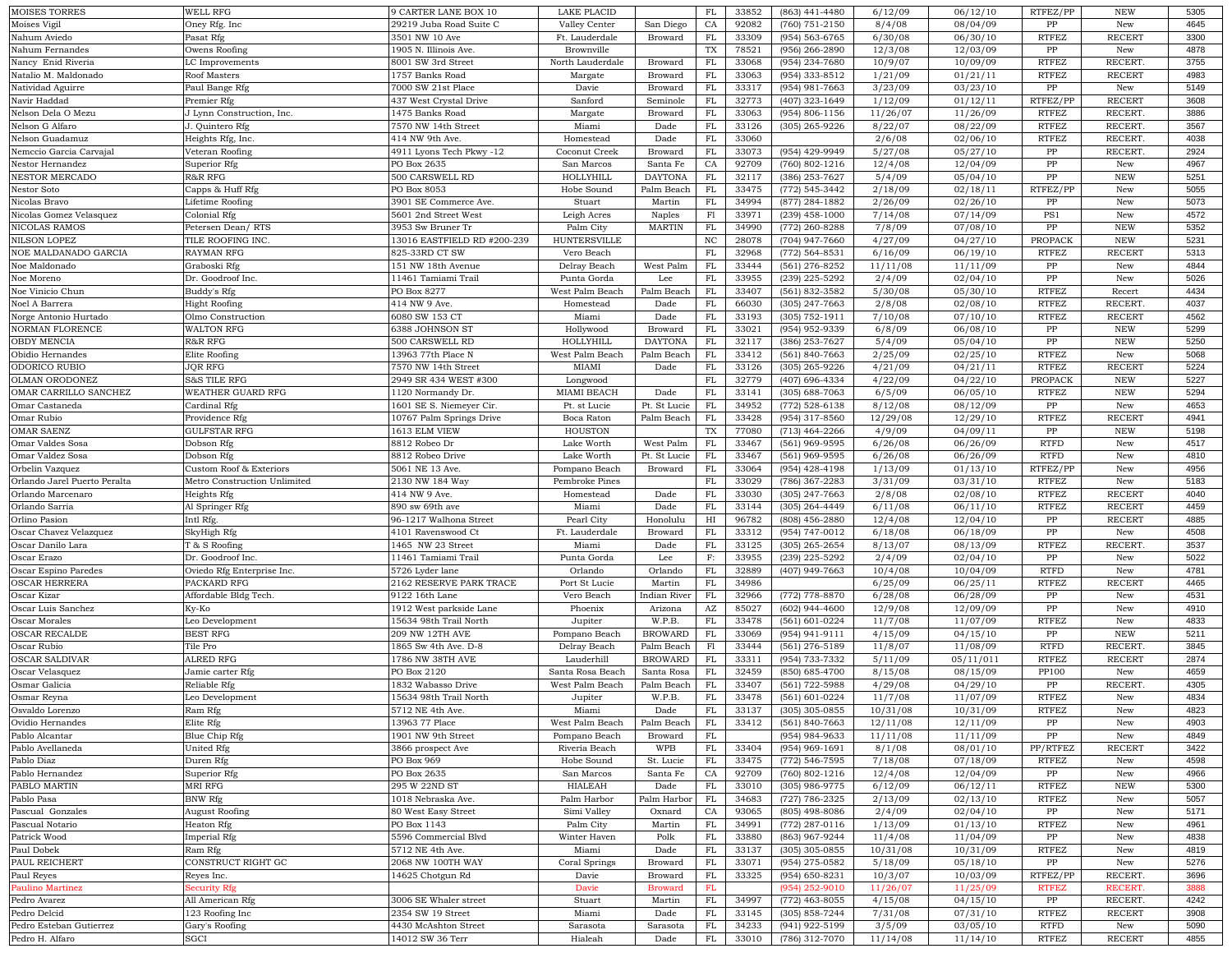| Pedro Hernandez                                                                                                                                                                                               | United Rfg                                                   | 3866 Prospect Ave. #14                | Riveria Beach          | Stuart          | FL         | 33404          | (561) 881-9007                   | 11/13/08            | 11/13/09             | RTFEZ                        | New                            | 4851         |
|---------------------------------------------------------------------------------------------------------------------------------------------------------------------------------------------------------------|--------------------------------------------------------------|---------------------------------------|------------------------|-----------------|------------|----------------|----------------------------------|---------------------|----------------------|------------------------------|--------------------------------|--------------|
| Pedro Herrera                                                                                                                                                                                                 | Sharman Services                                             | 1316 Ovid                             | Houston                |                 | TX         | 77007          | (713) 222-7565                   | 3/25/09             | 03/25/10             | PP100                        | New                            | 5180         |
| PEDRO MALDONADO TIMENES                                                                                                                                                                                       | Dobson Rfg                                                   | 8812 RODEO DRIVE                      | Lake Worth             | Palm Beach      | FL         | 33467          | (561) 969-9595                   | 6/23/09             | 06/23/11             | <b>RTFEZ</b>                 | <b>RECERT</b>                  | 5317         |
| Pedro Martinez Nieto                                                                                                                                                                                          | Owens Roofing                                                | 1905 N. Illinois Ave.                 | Brownville             |                 | TX         | 78521          | (956) 266-2890                   | 12/3/08             | 12/03/09             | PP                           | New                            | 4879         |
| Pedro Montano                                                                                                                                                                                                 | Home Roofing                                                 | 4900 Hollister Ave.                   | Santa Barbara          |                 | CA         | 93111          |                                  | 3/10/09             | 03/10/10             | ${\rm PP}$                   | New                            | 5164         |
| Pedro Ruiz                                                                                                                                                                                                    | P & R Rfg                                                    | 1305 Sw 21 Street                     | Miami                  | Dade            | FL         | 33145          | (786) 287-5288                   | 9/27/08             | 09/27/09             | <b>RTFEZ</b>                 | New                            | 3720         |
| PEDRO SAUCEDO JAIMES                                                                                                                                                                                          | Petersen Dean/RTS                                            | 3953 Sw Bruner Tr                     | Palm City              | <b>MARTIN</b>   | $\rm FL$   | 34990          | (772) 260-8288                   |                     | 07/08/11             | ${\rm PP}$                   | <b>RECERT</b>                  | 4428         |
|                                                                                                                                                                                                               |                                                              |                                       |                        |                 |            |                |                                  | 7/8/09              |                      |                              |                                |              |
| PEDRO VALDEZ                                                                                                                                                                                                  | SUPERIOR RFG SERVICES                                        | 1601 SW 1ST WAY #D18                  | Deerfield Beach        | <b>BROWARD</b>  | ${\rm FL}$ | 33442          | (954) 421-7677                   | 4/9/09              | 04/09/10             | <b>RTFEZ</b>                 | ${\tt NEW}$                    | 5205         |
| Pedro Valerio Gonzalez                                                                                                                                                                                        | Latite Roofing                                               | 2280 W Copans Road                    | Pompano Beach          | Broward         | FL         | 33069          | (954) 772-3446                   | 3/3/09              | 03/03/11             | <b>RTFEZ</b>                 | <b>RECERT</b>                  | 3533         |
| Phillip Carhart                                                                                                                                                                                               | Abearco Company                                              | 1986 SW 28th Lane                     | Ft Lauderdale          | Broward         | ${\rm FL}$ | 33312          | (954) 607-8749                   | 4/9/08              | 04/09/10             | <b>RTFEZ</b>                 | RECERT.                        | 4229         |
| R. Moises Magallanes                                                                                                                                                                                          | Roofing Unlimited                                            | 1146 53rd Ct                          | WPB                    | Palm Beach      | FL         | 33407          | (561) 842-0119                   | 10/17/07            | 10/17/09             | <b>RTFEZ</b>                 | RECERT.                        | 3740         |
| Radu Uceanu                                                                                                                                                                                                   | <b>IRM Roofing</b>                                           | 1260 Coral Lane                       | Hollywood              | Broward         | FL         | 33019          | (954) 588-0528                   | 3/10/09             | 03/10/11             | <b>RTFD</b>                  | <b>RECERT</b>                  | 5100         |
| Rafael Henriguez                                                                                                                                                                                              | Three D Rfg                                                  | 1846 Nixon Ave.                       | Placentia              | Los Angeles     | CA         | 92870          | (800) 498-3833                   | 6/19/08             | 06/19/09             | PP                           | New                            | 4548         |
| RAFAEL LUVIANO                                                                                                                                                                                                | ABC RFG                                                      | 3950 NW 120 Ave.                      | Coral Springs          | Broward         | FL         | 33065          | (954) 818-0729                   | 5/15/09             | 05/15/10             | <b>RTFD</b>                  | <b>NEW</b>                     | 5273         |
| Rafael Magallanes                                                                                                                                                                                             | Roofing Unlimited                                            | 1146 53rd Ct                          | <b>WPB</b>             | Palm Beach      | FL         | 33407          | (561) 842-0119                   | 10/17/07            | 10/17/09             | <b>RTFEZ</b>                 | <b>RECERT</b>                  | 3739         |
| Rafael Morales                                                                                                                                                                                                | Lifetime Roofing                                             | 3901 SE Commerce Ave.                 | Stuart                 | Martin          | FL         | 34994          | (877) 284-1882                   | 2/26/09             | 02/26/10             | PP                           | New                            | 5076         |
|                                                                                                                                                                                                               |                                                              |                                       |                        |                 |            |                |                                  |                     |                      |                              |                                |              |
| Rafael Sanchez                                                                                                                                                                                                | T & S Rfg                                                    | 1461 NW 23rd St                       | Miami                  | Dade            | FL         | 33142          | (305) 265-2654                   | 12/19/07            | 12/19/09             | <b>RTFEZ</b>                 | <b>RECERT</b>                  | 3927         |
| Ramiro A. Blanco                                                                                                                                                                                              | <b>Advance Contractors</b>                                   | 8004 NW 154 Street                    | Miami Lakes            | Dade            | FL         | 33016          | (305) 820-0477                   | 4/7/09              | 04/07/10             | <b>RTFEZ</b>                 | New                            | 5190         |
| Ramiro Bello                                                                                                                                                                                                  | Latite Rfg                                                   | 7959 Drew Circle                      | Ft Myers               | Lee             | ${\rm FL}$ | 33912          | (239) 985-0049                   | 10/23/07            | 10/23/09             | <b>RTFEZ</b>                 | <b>RECERT</b>                  | 3797         |
| Ramiro Biais                                                                                                                                                                                                  | Latite Roofing                                               | 2280 W Copans Road                    | Pompano Beach          | Broward         | FL         | 33069          | (954) 772-3446                   | 3/3/09              | 03/03/11             | <b>RTFEZ</b>                 | <b>RECERT</b>                  | 3854         |
| Ramiro Gonzalez                                                                                                                                                                                               | T & S Rfg                                                    | 1461 NW 23rd St                       | Miami                  | Dade            | ${\rm FL}$ | 33142          | (305) 265-2654                   | 12/19/07            | 12/19/09             | <b>RTFEZ</b>                 | RECERT.                        | 3929         |
| Ramon Avila Zaragoza                                                                                                                                                                                          | Dependable Rfg                                               | 1060 Old Dixie Hwy SW                 | Vero Beach             | Vero Beach      | ${\rm FL}$ | 32962          |                                  | 12/15/08            | 12/15/09             | PP/RTFEZ                     | New                            | 4905         |
| <b>RAMON ESCOBE</b>                                                                                                                                                                                           | <b>Mainland Construction</b>                                 | 3740 NW 80TH S.                       | <b>MIAM</b>            | <b>DADE</b>     | <b>FL</b>  | 33147          | (305) 225-557                    | 4/20/09             | 04/20/10             | PP                           | <b>NEW</b>                     | 5223         |
| Ramon Gonzalez                                                                                                                                                                                                | Aries Rfg Service                                            | 1421 Sw107 Ave. #200                  | Miami                  | Dade            | $\rm FL$   | 33174          | (305) 303-9607                   | 11/7/08             | 11/07/10             | <b>RTFEZ</b>                 | <b>RECERT</b>                  | 4845         |
| Ramon N. Rodriguez                                                                                                                                                                                            | Passat Rfg                                                   | 3501 NW 10 Ave.                       | Ft. Lauderdale         | Broward         | FL         | 33309          | (954) 563-6765                   | 1/19/09             | 01/19/11             | <b>RTFEZ</b>                 | <b>RECERT</b>                  | 4984         |
|                                                                                                                                                                                                               |                                                              |                                       |                        |                 |            |                |                                  |                     |                      |                              |                                |              |
| Randall Carney                                                                                                                                                                                                | Greg's Rfg                                                   | 545 Parque Dr.                        | Ormond Beach           | Volusia         | ${\rm FL}$ | 32174          | (386) 672-2822                   | 5/8/08              | 05/08/10             | <b>RTFEZ</b>                 | Recert                         | 4380         |
| Randall Hontz                                                                                                                                                                                                 | AAA Rfg                                                      | 299 Kenilworth Ave.                   | Ormond Beach           | Ormond          | FL         | 32174          | (386) 672-7663                   | $\frac{2}{11/09}$   | 02/02/10             | PP                           | New                            | 5048         |
| Randy Wilkes                                                                                                                                                                                                  | Randal Wilkes Const.                                         | 1511 Red Hawk Drive                   | Medford                | Williams        | OR         | 97504          | (541) 890-0212                   | 7/30/08             | 07/30/09             | ${\rm PP}$                   | New                            | 4642         |
| Raul Banuelos                                                                                                                                                                                                 | Howard Rfg                                                   | 139 E. Commercial Street              | Pomona                 | Newport Bch     | CA         | 91767          | (909) 622-5598                   | 8/5/08              | 08/05/09             | PP                           | New                            | 4646         |
| Raul Diaz                                                                                                                                                                                                     | Moreno Rfg                                                   | 2649 Nassau Drive                     | Miami Shores           | Dade            | FL         | 33023          | (305) 407-9807                   | 7/21/08             | 07/21/09             | <b>RTFEZ</b>                 | New                            | 4619         |
| Raul Hernandez Garcia                                                                                                                                                                                         | Andersen South                                               | 851 S. Deerfield Ave.                 | Deerfield Beach        | Port St. Lucie  | FL         | 33441          | (954) 480-8771                   | 9/16/08             | 09/16/10             | <b>RTD</b>                   | <b>RECERT</b>                  | 2951         |
| Raul Licona                                                                                                                                                                                                   | Dependable Roofing                                           | PO Box 650721                         | Vero Beach             | Vero Beach      | FL         | 32965          | (772) 569-0880                   | 3/16/09             | 03/16/10             | <b>RTFD</b>                  | New                            | 5128         |
| Raul Lira                                                                                                                                                                                                     | Colonial Rfg                                                 | 5601 2nd Street West                  | Leigh Acres            | Lee             | FL         | 33971          | $(239)$ 458-1000                 | 1/8/09              | 01/08/10             | PS1                          | New                            | 4951         |
| RAUL LOPEZ VILLAFANA                                                                                                                                                                                          | KIRKEY RFG                                                   | 535 Paul Morris Dr                    | ENGLEWOOD              | Sarasota        | FL         | 34223          | (941) 474-2113                   | 6/18/09             | 06/18/11             | PS1                          | <b>RECERT</b>                  | 3948         |
|                                                                                                                                                                                                               |                                                              |                                       |                        |                 |            |                |                                  |                     |                      |                              |                                | 5274         |
| RAUL LUCIO S                                                                                                                                                                                                  | ABC RFG                                                      | 3950 NW 120 Ave.                      | Coral Springs          | Broward         | FL         | 33065          | (954) 818-0729                   | 5/15/09             | 05/15/10             | <b>RTFD</b>                  | <b>NEW</b>                     |              |
| Raul Perez                                                                                                                                                                                                    | Quality Rfg Contractors                                      | 13800 NW 1st Ave.                     | Miami                  | Dade            | FL         | 33167          | (305) 751-0382                   | 9/24/08             | 09/24/10             | <b>RTFEZ</b>                 | <b>RECERT</b>                  | 4751         |
| Raul Quintana                                                                                                                                                                                                 | Beachside Rfg LLC                                            | PO Box 3020                           | Kahului                | Maui            | HI         | 96732          | (808) 357-0004                   | 7/22/08             | 07/22/10             | PP                           | <b>RECERT</b>                  | 4611         |
| RAUL RICO                                                                                                                                                                                                     | ROOFING BY CURRY                                             | 6245 CLARK CENTER AVE                 | Sarasota               |                 | FL         | 34238          | (941) 921-9111                   | 7/9/09              | 07/09/10             | PS ONE                       | <b>NEW</b>                     | 5359         |
| Ray Burla                                                                                                                                                                                                     | Fast-N-Dry                                                   | 1029 Tyler Street                     | Hollywood              | Broward         | FL         | 33019          | (754) 246-3100                   | 10/5/07             | 10/05/09             | <b>RTFEZ</b>                 | <b>RECERT</b>                  | 3718         |
| Raymer Moncada                                                                                                                                                                                                | Premier Rfg                                                  | 437 West Crystal Drive                | Sanford                | Seminole        | ${\rm FL}$ | 32773          | (407) 323-1649                   | 1/12/09             | 01/12/11             | RTFEZ/PP                     | <b>RECERT</b>                  | 3610         |
| Raymond Buruela                                                                                                                                                                                               | Beachside Rfg, LLC                                           |                                       |                        |                 |            |                |                                  | 3/18/08             | $\sqrt{03}/18/10$    | ${\rm PP}$                   | Recert                         | 4132         |
| Raymond Quinonez                                                                                                                                                                                              | California Roof Mgmt                                         | 5115 East 8th Street                  | Oakland                | Mill Valley     | CA         | 94601          | (510) 261-4626                   | 9/3/08              | 09/30/09             | <b>RTFD</b>                  | New                            | 4719         |
| Raymundo Velazquez                                                                                                                                                                                            | Heaton Rfg                                                   | PO Box 1143                           | Palm City              | Martin          | FL         | 34991          | (772) 287-0116                   | 1/13/09             | 01/13/10             | <b>RTFEZ</b>                 | New                            | 4962         |
| Refugio Maldonaldo Jr.                                                                                                                                                                                        |                                                              | 2405 Tallahassee                      | Weston                 | Broward         | FL         |                | (954) 643-6879                   | 10/9/07             |                      |                              |                                | 3727         |
|                                                                                                                                                                                                               | Quality Roofing & Repairs, Inc.                              |                                       |                        |                 |            |                |                                  |                     |                      |                              |                                |              |
| Renaldi Figueroa                                                                                                                                                                                              |                                                              |                                       |                        |                 |            | 33326          |                                  |                     | 10/09/09             | <b>RTFEZ</b>                 | <b>RECERT</b>                  |              |
|                                                                                                                                                                                                               | Z Roofing                                                    | 2525 West 3 Ct                        | Hialeah                | Dade            | FL         | 33010          | (305) 218-2615                   | 6/2/08              | 06/02/10             | <b>RTFEZ</b>                 | <b>RECERT</b>                  | 3555         |
| Rene Ramirez                                                                                                                                                                                                  | Rapid Rfg                                                    | 1262 NW 3rd Ave                       | Florida City           | Dade            | ${\rm FL}$ | 33034          | (305) 245-2244                   | 8/22/07             | 08/22/09             | <b>RTFEZ</b>                 | RECERT.                        | 3566         |
|                                                                                                                                                                                                               | SkyHigh Rfg                                                  | 3874 Fiscal Ct                        | West Palm beach        | W.P. Beach      | ${\rm FL}$ | 33404          | $(877) - 759 - 4444$             | 12/9/08             | 12/09/10             | <b>RTFEZ</b>                 | <b>RECERT</b>                  | 3743         |
| Rene Stuardo Boror<br><b>RENE TORRES</b>                                                                                                                                                                      | ALL AMERICAN RFG OF THE TREASURE COAS' 3006 SE Whaler street |                                       | Stuart                 | <b>MARTIN</b>   | FL         | 34997          | (772) 463-8055                   | 6/29/09             | 06/29/10             | ${\rm PP}$                   | <b>NEW</b>                     | 5346         |
| Reyes Angel Martinez                                                                                                                                                                                          | Treasure Coast Roofing                                       | 494 5th Street SW                     | Vero Beach             | Indian River    | FL         | 32961          | (772) 770-2880                   | 3/30/08             | 03/30/10             | ${\rm PP}$                   | <b>RECERT</b>                  | 4186         |
|                                                                                                                                                                                                               |                                                              | 1905 Mears Pkwy                       |                        |                 |            |                |                                  |                     |                      |                              |                                | 4943         |
| Reyes Contreras                                                                                                                                                                                               | Tornado Rfg                                                  |                                       | Margate                | Broward         | FL         | 33063          | $(561)$ 968-1183                 | 12/29/08            | 12/29/09             | <b>RTFEZ</b>                 | New                            |              |
| Reyes Palacio                                                                                                                                                                                                 | Tornado Roofing                                              | 1905 Mears Parkway                    | Margate                | Broward         | FL         | 33063          | $(561)$ 968-1183                 | 5/9/08              | 05/09/10             | <b>RTFEZ</b>                 | <b>RECERT</b>                  | 3930         |
| Reynaldo Maradiaga                                                                                                                                                                                            | Ram Rfg                                                      | 5712 NE 4th Ave.                      | Miami                  | Dade            | FL         | 33137          | (305) 305-0855                   | 10/31/08            | 10/31/09             | <b>RTFEZ</b>                 | New                            | 4820         |
| Reynaldo Parra                                                                                                                                                                                                | LIFETIME RFG                                                 | 3901 SE Commerce Ave.                 | Stuart                 | St. Lucie       | $\rm FL$   | 34952          | (877) 284-1882                   | 4/15/09             | 04/15/11             | <b>RTFEZ</b>                 | <b>RECERT</b>                  | 3841         |
| Reynault Lewis                                                                                                                                                                                                | <b>CCMS</b> Carribean Const                                  | Lot 34 Airport Ind. Pk                | Nassau                 | Bahamas         |            |                | (242) 377-0004                   | 10/21/08            | 10/21/09             | PP                           | ${\tt NEW}$                    | 4825         |
| Ricardo Bello                                                                                                                                                                                                 | Latite Roofing                                               | 2280 W Copans Road                    | Pompano Beach          | Broward         | FL         | 33069          | (954) 772-3446                   | 3/3/09              | 03/03/11             | <b>RTFEZ</b>                 | <b>RECERT</b>                  | 5086         |
|                                                                                                                                                                                                               | ER Const. & Roof                                             | 601 SW 21st Rd                        | Miami                  | Dade            | FL         | 33129          | (305) 858-4366                   | 2/27/09             | 02/27/10             | PP                           | New                            | 5081         |
|                                                                                                                                                                                                               | Sky High Roofing                                             | 3874 Fiscal Ct                        | Palm Beach Gardens     | Palm Beach      | FL         | 33404          | (561) 848-3053                   | 6/6/08              | 06/06/10             | ${\rm PP}$                   | <b>RECERT</b>                  | 3219         |
|                                                                                                                                                                                                               | Dobson Rfg                                                   | 8812 Robeo Dr                         | Lake Worth             | West Palm       | $\rm FL$   | 33467          | (561) 969-9595                   | 6/26/08             | 06/26/09             | <b>RTFD</b>                  | New                            | 4518         |
| Ricardo Maldonado                                                                                                                                                                                             | Dobson Rfg                                                   | 8812 Robeo Drive                      | Lake Worth             | Pt. St Lucie    | $\rm FL$   | 33467          | (561) 969-9595                   | 6/26/08             | 06/26/09             | <b>RTFD</b>                  | New                            | 4813         |
|                                                                                                                                                                                                               | C & N Rfg                                                    | 2620 W Encanto                        | Phoenix                |                 | AZ         | 85009          | $(602) 636 - 1144$               | 7/8/08              | 07/08/09             | PP                           | ${\hbox{New}}$                 | 4589         |
|                                                                                                                                                                                                               |                                                              |                                       |                        |                 |            |                |                                  |                     |                      |                              |                                |              |
| Ricardo Rojas                                                                                                                                                                                                 | Bear Rfg                                                     | 5334 SE Celestial Circle              | Stuart                 | Palm Beach      | $\rm FL$   | 34997          | $(561) 662 - 8017$               | 2/9/09              | 02/09/10             | ${\rm PP}$                   | New                            | 5028         |
| RICARDO VILCHIZ                                                                                                                                                                                               | <b>GOMEZ RFG</b>                                             | 1015 NW 31st Ave                      | Pompano Beach          | Broward         | $\rm FL$   | 33069          | (954) 974-4848                   | 4/27/09             | 04/27/10             | <b>RTFEZ</b>                 | <b>NEW</b>                     | 5229         |
|                                                                                                                                                                                                               | Rick's Roofing                                               | PO Box 140                            | Kilauea                | Kauai           | HI         | 96754          | (808) 635-3644                   | 9/10/08             | 09/10/10             | ${\rm PP}$                   | <b>RECERT</b>                  | 4739         |
| Richard Quintero                                                                                                                                                                                              | Miami Rfg                                                    | 667 NW 101 St                         | Miami                  | Dade            | $\rm FL$   | 33150          | (305) 754-5554                   | 7/10/08             | 07/10/10             | <b>RTFEZ</b>                 | <b>RECERT</b>                  | 4564         |
|                                                                                                                                                                                                               | <b>BNW Rfg</b>                                               | 1018 Nebraska Ave.                    | Palm Harbor            | Palm Harbor     | ${\rm FL}$ | 34683          | (727) 786-2325                   | 2/13/09             | 02/13/10             | <b>RTFEZ</b>                 | New                            | 5058         |
| Rigoberto Cruz                                                                                                                                                                                                | <b>Blue Print Rfg</b>                                        | 300 Oakwood Lane/ Suite 5             | Hollywood              | Broward         | FL         | 33020          | (954) 922-3443                   | 10/24/08            | 10/24/09             | <b>RTFEZ</b>                 | New                            | 4793         |
|                                                                                                                                                                                                               | Gustafson Industries                                         | PO Box 832                            | <b>Boynton Beacl</b>   | Palm Beac       | FL         | 33425          | (561) 732-0656                   | 4/14/08             | 04/14/10             | <b>RTFEZ</b>                 | <b>RECERT</b>                  | 4253         |
|                                                                                                                                                                                                               | CONSTRUCTION MASTERS OF SO FL                                | 12253 SW 132ND COURT                  | MIAMI                  | Dade            | $\rm FL$   | 33186          | (305) 612-6270                   | 6/18/09             | 06/18/10             | <b>RTFEZ</b>                 | <b>NEW</b>                     | 5319         |
|                                                                                                                                                                                                               | Rowe Roofing                                                 | 1430 E. Piedmont Drive                | Tallahasse             | Tallahassee     | ${\rm FL}$ | 32308          | (850) 251-3081                   | 12/15/08            | 12/15/09             | Tite-Set RTD                 | New                            | 4931         |
|                                                                                                                                                                                                               |                                                              |                                       |                        |                 |            |                |                                  |                     |                      |                              |                                |              |
| Robert Huff                                                                                                                                                                                                   | Duren Rfg                                                    | PO Box 969                            | Hobe Sound             | St. Lucie       | $\rm FL$   | 33475          | (772) 546-7595                   | 7/18/08             | 07/18/09             | <b>RTFEZ</b>                 | New                            | 4597         |
| Ricardo Chavez<br>Ricardo Israel Cabrera<br>Ricardo Maldonado<br>Ricardo Reyes<br>Richard Proczka<br>Rigoberto Benitez Pineda<br>Rigoberto Maldanado<br>RIGOBERTO PERDOMO<br>Robert Hernandez<br>Robert Trace | Chadwell Group Inc.                                          | 908 Darby Lakes Street                | Seffner                | Pinellas        | $\rm FL$   | 33584          | (813) 413-4155                   | 10/23/08            | 10/23/09             | PS1                          | New                            | 4795         |
| Robert Wormley                                                                                                                                                                                                | Wormley Rfg. Inc.                                            | PO Box 521061                         | Longwood               | Orlando         | $\rm FL$   | 32752          | (407) 310-6318                   | 2/10/09             | 02/10/10             | PP                           | New                            | 5045         |
| Roberto Acosta<br>Roberto Ayala                                                                                                                                                                               | Latite Rfg<br>Istueta Rfg                                    | 2280 W. Copans Rd<br>7501 NW 7 Street | Pompano Beach<br>Miami | Broward<br>Dade | FL<br>FL   | 33069<br>33126 | (954) 772-3446<br>(305) 266-1011 | 8/25/08<br>10/24/08 | 08/25/10<br>10/24/10 | <b>RTFEZ</b><br><b>RTFEZ</b> | <b>RECERT</b><br><b>RECERT</b> | 4675<br>4824 |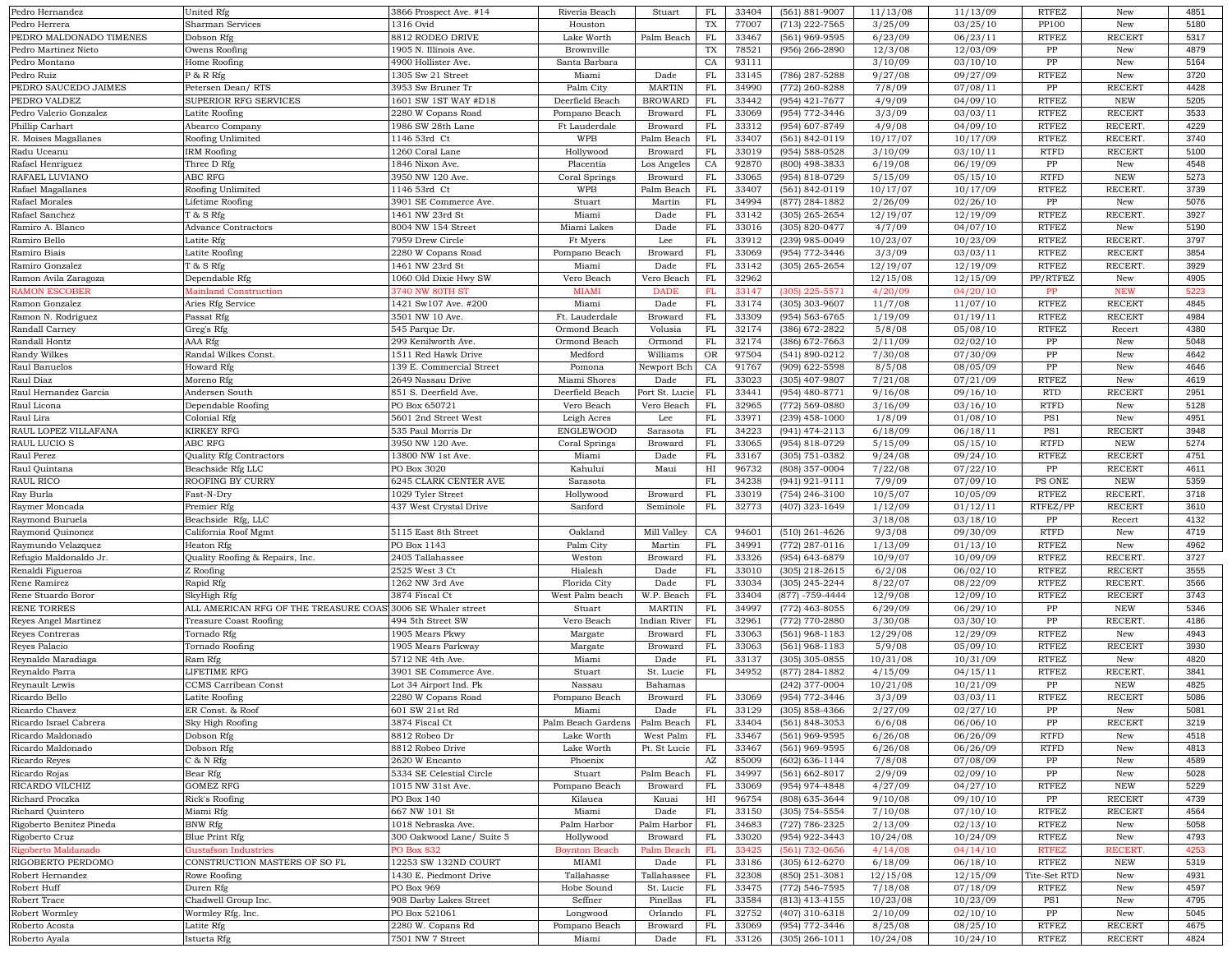| ROBERTO BONILLA                    | SUPERIOR RFG SERVICES                                       | 1601 SW 1ST WAY #D18               | Deerfield Beach   | BROWARD        | FL         | 33442 | (954) 421-7677     | 4/9/09              | 04/09/10 | RTFEZ        | <b>NEW</b>    | 5202 |
|------------------------------------|-------------------------------------------------------------|------------------------------------|-------------------|----------------|------------|-------|--------------------|---------------------|----------|--------------|---------------|------|
| Roberto Gonzalez                   | Colonial Rfg                                                | 5601 2nd Street West               | Leigh Acres       | Lee            | FL         | 33971 | $(239)$ 458-1000   | 1/8/09              | 01/08/10 | PS1          | New           | 4952 |
| ROBERTO LOPEZ LOPEZ                | LIFETIME RFG                                                | 3901 SE Commerce Ave.              | Stuart            |                | $\rm FL$   |       | (877) 284-1882     | 4/15/09             | 04/15/11 | RTFD/PP      | <b>NEW</b>    | 5208 |
| Roberto Venetes                    | Lifetime Roofing                                            | 3901 SE Commerce Ave.              | Stuart            | Martin         | ${\rm FL}$ | 34997 | (772) 286-1882     | 11/21/08            | 11/21/09 | PP           | New           | 4919 |
| Rocael Lopez de Leon               | Altec Rfg                                                   | 150 Tony Pena Dr                   | Jupiter           | Palm Beach     | ${\rm FL}$ | 33458 | (561) 747-1990     | 9/12/08             | 09/12/09 | <b>RTFEZ</b> | New           | 4728 |
| Rodney C. Madeira                  | Rick's Roofing                                              | PO Box 140                         | Kilauea           | Kauai          | HI         | 96754 | (808) 635-3644     | 9/10/08             | 09/10/10 | PP           | <b>RECERT</b> | 4740 |
|                                    |                                                             |                                    |                   |                |            |       |                    |                     |          |              |               |      |
| Rodney Madeira Sr                  | Beachside Rfg LLC                                           | 1870- A Leleiona St                | Lihue             | Kauai          | HI         | 96766 | (808) 306-1938     | 9/11/08             | 09/10/10 | ${\rm PP}$   | <b>RECERT</b> | 4745 |
| RODOLFO GONZALEZ                   | Hight Rfg                                                   | 2635 Prairie Lane                  | Palm Springs      | Palm Beach     | $\rm FL$   | 33406 | (561) 432-7822     | 7/15/09             | 07/15/10 | ${\rm PP}$   | <b>RECERT</b> | 5363 |
| Rodolfo Maceto                     | <b>Hurst Roofing</b>                                        | 770 Miraflores Street              | San Pedro         |                | CA         | 90731 |                    | 3/9/09              | 03/09/10 | ${\rm PP}$   | New           | 5160 |
| RODOLFO MORALES                    | <b>BEST RFG</b>                                             | 209 NW 12TH AVE                    | Pompano Beach     | <b>BROWARD</b> | ${\rm FL}$ | 33069 | (954) 941-9111     | 4/15/09             | 04/15/10 | ${\rm PP}$   | <b>NEW</b>    | 5213 |
| Rodolfo Vargas                     | Dragon Roofing                                              | 3531 NW 10 Ave.                    | Oakland Park      | Broward        | ${\rm FL}$ | 33309 | $(954) 630 - 2025$ | 12/12/08            | 12/12/09 | <b>RTFEZ</b> | New           | 4913 |
| Rodrigo Cruz                       | Blue Print Rfg                                              | 300 Oakwood Lane/ Suite 5          | Hollywood         | Broward        | FL         | 33020 | (954) 922-3443     | 10/24/08            | 10/24/09 | <b>RTFEZ</b> | New           | 4792 |
|                                    |                                                             |                                    |                   |                |            |       |                    |                     |          |              |               |      |
| Rodrigo Reyes                      | Delfini Rfg                                                 | 845 Sunshine Lane                  | Altamante Springs | Orange         | FL         | 32714 | (407) 830-7447     | 5/1/08              | 05/01/10 | <b>RTFEZ</b> | RECERT.       | 4331 |
| Rogelio Manmano                    | Paradise Rfg                                                | 99-112 Puakala St                  | Alea              | Maui           | HI         | 96701 | (808) 676-4240     | 8/20/08             | 08/20/09 | PP           | New           | 4697 |
| Rogelio Martinez Sanchez           | United Rfg                                                  | 3866 Prospect Ave                  | Riveria Beach     | Broward        | FL         | 33404 | (561)494-0740      | 8/1/08              | 08/01/10 | PP/RTFEZ     | <b>RECERT</b> | 3394 |
| ROGELIO MENDOZA                    | <b>S&amp;S TILE RFG</b>                                     | 2949 SR 434 WEST #300              | Longwood          |                | FL         | 32779 | (407) 696-4334     | 4/22/09             | 04/22/10 | PROPACK      | <b>NEW</b>    | 5225 |
| Roger Aymar                        | D. Martin Rfg                                               | 5258 NW 15 St                      | Margate           | Braoward       | FL         | 33063 | (954) 979-7777     | 8/26/08             | 08/26/10 | PP           | <b>RECERT</b> | 2982 |
| Roger D. Vuscan                    | Vuscan Rfg                                                  | 4755 NW 76 Street                  | Coconut Creek     | Broward        | ${\rm FL}$ | 33073 | (954) 967-8808     | 8/19/08             | 08/19/10 | <b>RTFEZ</b> | <b>RECERT</b> | 4674 |
|                                    |                                                             | 2611 NW 32 Street                  | Miami             | Dade           | ${\rm FL}$ | 33142 | (305) 281-1030     |                     | 01/14/11 | <b>RTFEZ</b> | <b>RECERT</b> | 4977 |
| Roger Leon                         | Roger Leon                                                  |                                    |                   |                |            |       |                    | 1/14/09             |          |              |               |      |
| Roger Rosales                      | Pace Rfg                                                    | 4447 Broadway Street               | Lake Worth        | Palm Beach     | FL         | 33461 | (561) 642-8840     | 10/15/07            | 10/15/09 | <b>RTFEZ</b> | RECERT.       | 3736 |
| Roland Aquino                      | <b>Buck Rfg</b>                                             | PO Box 1850                        | Honokaa           |                | HI         | 96727 | (808) 775-7496     | 3/18/08             | 03/18/10 | <b>RTFD</b>  | RECERT.       | 4141 |
| Ron Simpson                        | Rowe Roofing                                                | 1430 E. Piedmont Drive             | Tallahasse        | Tallahassee    | ${\rm FL}$ | 32308 | (850) 251-3081     | 12/15/08            | 12/15/09 | Tite-Set RTL | New           | 4929 |
| Ronal Garcia                       | Academy Rfg                                                 | 1501 NW 12 Ave.                    | Pompano Beach     | Broward        | FL         | 33069 | (954) 935-9996     | 8/13/08             | 08/13/09 | <b>RTFEZ</b> | New           | 4672 |
| Ronald Calderon                    | Dughter Corp.                                               | 13075 SW 132 Ave. Box 04           | Miami             | Dade           | ${\rm FL}$ | 33186 | (305) 255-2221     | 12/3/08             | 12/03/10 | <b>RTFEZ</b> | <b>RECERT</b> | 4901 |
| <b>RONY MARCOS</b>                 | LIFETIME RFG                                                | 3901 SE Commerce Ave.              | Stuart            |                | ${\rm FL}$ |       | (877) 284-1882     |                     | 04/15/11 | RTFD/PP      | ${\rm NEW}$   | 5210 |
|                                    |                                                             |                                    |                   |                |            |       |                    | 4/15/09             |          |              |               |      |
| Rosalio Gonzalez                   | Cache Co.                                                   | 633 West 46th Street               | Jacksonville      | Duval          | ${\rm FL}$ |       | 904-887-7663       | 7/23/08             | 07/23/09 | ${\rm PP}$   | New           | 4625 |
| Rosalio Montiel                    | Latite Roofing                                              | 2280 W Copans Road                 | Pompano Beach     | Broward        | ${\rm FL}$ | 33069 | (954) 772-3446     | 3/3/09              | 03/03/11 | <b>RTFEZ</b> | <b>RECERT</b> | 3856 |
| Rosando Valdez                     | Florida Rfg                                                 | 5871 Laurel Green Circle           | Boynton Beach     | Palm Beach     | $\rm FL$   | 33437 |                    | 12/4/07             | 12/04/09 | <b>RTFEZ</b> | RECERT.       | 3906 |
| Roy Frampton                       | Capps & Huff                                                | PO Box 8053                        | Hobe Sound        | Martin         | ${\rm FL}$ | 33475 | (772) 545-3442     | 12/8/08             | 12/08/10 | ${\rm PP}$   | <b>RECERT</b> | 3673 |
| Rubelio Deleon                     | Petersen Dean/RTS                                           | 3953 Sw Bruner Tr                  | Palm City         | Martin         | ${\rm FL}$ | 34990 | (772) 221-8422     | 5/7/08              | 05/07/10 | <b>RTFEZ</b> | RECERT.       | 4359 |
| <b>RUBEN FLORES</b>                | UNIVERSAL RFG                                               | 6396 SHADOW CREEK VILLAGE          | Lake Worth        | Palm Beach     | FL         | 33463 | (561) 807-3227     | 5/7/09              | 05/07/10 | <b>RTFEZ</b> | <b>NEW</b>    | 5242 |
|                                    |                                                             |                                    |                   |                |            |       |                    |                     |          |              |               |      |
| Ruben Gonzalez                     | Latite Roofing                                              | 2280 W Copans Road                 | Pompano Beach     | Broward        | FL         | 33069 | $(954) 772 - 3446$ | 3/3/09              | 03/03/11 | <b>RTFEZ</b> | <b>RECERT</b> | 3321 |
| Ruben Lazo                         | Gustafson Industries                                        | PO Box 832                         | Boynton Beach     | Boca Raton     | ${\rm FL}$ | 33425 | (561) 732-0656     | 9/16/08             | 09/16/09 | <b>RTFEZ</b> | New           | 4734 |
| Ruben Montes                       | Arcon Rfg                                                   | 2280 NW 16 Street                  | Pompano Beach     | Broward        | F1         | 33069 | (954) 979-9400     | 10/26/07            | 10/26/09 | <b>RTFEZ</b> | <b>RECERT</b> | 3786 |
| Ruben Trejo Moran                  | Latite Rfg                                                  | 2280 West Copans Road              | Pompano           | Broward        | FL         | 33069 | (954) 772-3446     | 7/10/08             | 07/10/10 | <b>RTFEZ</b> | <b>RECERT</b> | 3322 |
| Rudy Josue Valdivia                | P & R Rfg                                                   | 1305 Sw 21 Street                  | Miami             | Dade           | ${\rm FL}$ | 33145 | (786) 287-5288     | 9/27/08             | 09/27/09 | <b>RTFEZ</b> | New           | 3719 |
|                                    | deal Roofing Systems inc                                    | 11101 S Crown Way # 6              | Wellington        | Palm Beach     |            |       |                    |                     | 03/26/10 |              |               |      |
|                                    |                                                             |                                    |                   |                |            |       |                    |                     |          |              |               |      |
| Rueben Martinez Soto               |                                                             |                                    |                   |                | FL         | 33414 |                    | 3/26/08             |          | <b>RTFEZ</b> | <b>RECERT</b> | 4158 |
| Rufino Borja                       | PSI Rfg                                                     | 792 NE 45 St                       | Oakland Park      | Broward        | ${\rm FL}$ | 33334 | (954) 791-7663     | 7/28/08             | 07/28/10 | <b>RTFEZ</b> | <b>RECERT</b> | 4615 |
| Rufino Hernandez                   | Sylvester Rfg                                               | 306 N. El Norte Pkwy #371          | Escondido         | San Diego      | CA         | 92026 | (760) 743-0048     | 8/11/08             | 08/11/09 | PP           | New           | 4668 |
| Ruperto Anaya                      | JA Taylor Rfg                                               | 302 Melton Drive                   | Ft. Pierce        | Vero Beach     | $\rm FL$   | 34982 | (772) 466-4040     | 5/29/09             | 05/29/11 | <b>RTFEZ</b> | <b>RECERT</b> | 4386 |
| Ryan Sagucio                       | Tory's Rfg                                                  | 96-1382 Waihona Street             | Pearl City        |                | HI         | 96782 | (808) 455-1994     | 1/18/08             | 01/18/10 | PP           | RECERT.       | 3990 |
|                                    |                                                             |                                    |                   |                |            |       |                    |                     |          |              |               |      |
| Sabino Jaimes                      | Altec Rfg                                                   | 150 Tony Pena Dr                   | Jupiter           | Vero Beach     | ${\rm FL}$ | 33458 | (561) 722-2746     | 9/19/08             | 09/19/09 | RTFEZ/PP     | New           | 4760 |
| Salivador Mijares                  | Code Red Roofing                                            | 3341 SE Slater St                  | Stuart            | Martin         | ${\rm FL}$ | 34997 | (772) 370-0572     | $\frac{1}{3}/28/08$ | 03/28/10 | <b>RTFEZ</b> | Recert        | 4168 |
| Salomon Almendarez                 | Pasat Rfg                                                   | 3501 NW 10 Ave                     | Ft. Lauderdale    | Broward        | ${\rm FL}$ | 33309 | (954) 563-6765     | 6/30/08             | 06/30/10 | <b>RTFEZ</b> | <b>RECERT</b> | 3301 |
| Salomon Gamino                     | l'imberoof R                                                | 261 NW 74 Ave.                     | Lauderhil         | Broward        | FL         | 33319 | (954) 888-1804     | 7/1/08              | 07/01/09 | $\rm PP$     | New           | 4543 |
| Salomon Gamino                     | Timber Roofing                                              | 4261 NW 74th Ave                   | Lauderhill        | Broward        | ${\rm FL}$ | 33319 | (954) 888-1804     | 8/5/08              | 08/05/09 | <b>RTFEZ</b> | New           | 4543 |
| Salvador Cruz                      | Latite Rfg                                                  | 2280 West Copans Road              | Pompano           | Broward        | ${\rm FL}$ | 33069 | (954) 772-3446     | 7/10/08             | 07/10/10 | <b>RTFEZ</b> | <b>RECERT</b> | 3319 |
| Salvador Flores                    | John Purland Group                                          | 2234 N. Federal Hwy                | Boca Raton        | <b>WPB</b>     | FL         | 33431 | (561) 414-3146     |                     |          | PP           | New           | 4635 |
|                                    |                                                             |                                    |                   |                |            |       |                    | 8/1/08              | 08/01/09 |              |               |      |
| SALVADOR FLORES                    | UNIVERSAL RFG                                               | 6396 SHADOW CREEK VILLAGE          | Lake Worth        | Palm Beach     | $\rm FL$   | 33463 | (561) 807-3227     | 5/7/09              | 05/07/10 | <b>RTFEZ</b> | <b>NEW</b>    | 5243 |
| Salvador Mendez                    | Crowther Rfg                                                | 2501 Rockfill Road                 | Ft Myers          | Marco Is.      | $\rm FL$   | 33901 | (941) 337-1300     | 8/27/08             | 08/27/09 | PP           | New           | 4702 |
| Salvador Mijares                   | Gulf Atlantic Rfg                                           | PO Box 3262                        | Tequesta          | Boynton Bch    | ${\rm FL}$ | 33469 | (561) 714-5191     | 12/10/08            | 12/10/09 | <b>RTFEZ</b> | New           | 4883 |
| SALVADOR MIJARES                   | ALL AMERICAN RFG OF THE TREASURE COAS 3006 SE Whaler street |                                    | Stuart            | <b>MARTIN</b>  | FL         | 34997 | (772) 463-8055     | 6/29/09             | 06/29/10 | <b>RTFEZ</b> | <b>RECERT</b> | 4168 |
| SALVADOR ORTEGA                    | FORTRAN CORP.                                               | 227 SE 9TH ST                      | DANIA BEACH       | Broward        | FL         | 33004 | (954) 925-1182     | 7/7/09              | 07/07/10 | RTFEZ/PP     | <b>NEW</b>    | 5265 |
| Salvador Tapia Galvan              | Capps & Huff                                                | PO Box 8053                        | Hobe Sound        | Jupiter        | ${\rm FL}$ | 33475 | (772) 545-3442     | 4/1/09              | 04/01/10 | <b>RTFEZ</b> | New           | 5186 |
| Salvador Vasquez Trejo             | Pro-Roof                                                    | 507 W Duval Street                 | Lake City         |                | $\rm FL$   | 33025 | 386-867-1323       |                     |          | PP           | Recert        | 3248 |
|                                    |                                                             |                                    |                   |                |            |       |                    | 3/24/08             | 03/24/10 |              |               |      |
| Sammy Valdivia                     | P & R Rfg                                                   | 1305 Sw 21 Street                  | Miami             | Dade           | FL         | 33145 | (786) 287-5288     | 9/27/08             | 09/27/09 | RTFEZ        | New           | 3721 |
|                                    | Home Roofing                                                | 4900 Hollister Ave.                | Santa Barbara     |                | CA         | 93111 |                    | 3/10/09             | 03/10/10 | PP           | New           | 5163 |
| Samuel Amezada<br>Samuel P. Rivera | Paradise Rfg                                                | 99-112 Puakala St                  | Alea              | Maui           | Hi         | 96701 | (808) 676-4240     | 8/20/08             | 08/20/10 | PP           | <b>RECERT</b> | 4696 |
| Samuel Reyes                       | Greg Valencia Inc.                                          | 350 NW 55th St                     | Ft. lauderdale    | Broward        | ${\rm FL}$ | 33309 | (954) 942-5010     | 10/1/08             | 10/01/09 | <b>RTFEZ</b> | New           | 4773 |
| Santiago Chacha                    | All American Rfg                                            | 3006 SE Whaler street              | Stuart            | Martin         | $\rm FL$   | 34997 | (772) 446-2351     | 5/2/08              | 05/02/10 | PP           | RECERT.       | 4335 |
| Santiago Luargas                   | J S Services                                                | 7760 W. 20 Ave.                    | Hialeah           | Dade           | $\rm FL$   | 33016 | (305) 387-5886     | 4/24/08             | 04/24/10 | <b>RTFEZ</b> | RECERT.       | 4273 |
|                                    |                                                             |                                    |                   |                |            |       |                    |                     |          |              |               |      |
| Santiago Notario                   | JA Taylor Rfg                                               | 302 Melton Drive                   | Ft. Pierce        | Martin         | FL         | 34982 | (772) 201-1322     | 5/29/09             | 05/29/11 | PP/RTFEZ     | <b>RECERT</b> | 2821 |
| Santiago Velasquez                 | Elite Roofing                                               | 13963 77th Place N                 | West Palm Beach   | Palm Beach     | $\rm FL$   | 33412 | (561) 840-7663     | 2/25/09             | 02/25/10 | <b>RTFEZ</b> | New           | 5069 |
| Santos Ayala                       | Coda Rfg                                                    | 4678 E 10 Lane                     | Hialeah           | Dade           | $\rm FL$   | 33013 | 305-681-1060       | 10/27/08            | 10/27/10 | <b>RTFEZ</b> | <b>RECERT</b> | 4804 |
| Santos Espinoza                    | Allied Rfg                                                  | 2801 Nw 55 Ct                      | Ft. Lauderdale    | Broward        | FL         | 33069 | (954) 485-5922     | 5/28/08             | 05/28/10 | <b>RTFEZ</b> | Recert        | 2993 |
| Santos Gomez                       | Royal Palm Rfg                                              | 2420 NW 1st Ave                    | Boca Raton        | Palm Beach     | $\rm FL$   | 33431 | (561) 719-9708     | 5/12/09             | 05/12/11 | <b>RTFEZ</b> | RECERT.       | 3109 |
| Santos Hernandez                   | Pace Rfg                                                    | 4447 Broadway Street               | Lake Worth        | Palm Beach     | FL         | 33461 | (561) 642-8840     | 10/15/07            | 10/15/09 | <b>RTFEZ</b> | RECERT.       | 3735 |
| Santos Martinez                    | WSS Waterproofing Syst.                                     | 1500 Weston Rd.                    | Weston            | Broward        | FL         | 33326 | (786) 316-5710     |                     |          | PP           | New           | 5053 |
|                                    |                                                             |                                    |                   |                |            |       |                    | 2/13/09             | 02/13/10 |              |               |      |
| SANTOS MONTIEL                     | UNITED RFG                                                  | 1832 Wabasso Drive                 | WPB               | Palm Beach     | $\rm FL$   | 33409 | (561) 881-9007     | 5/27/09             | 05/27/10 | <b>RTFEZ</b> | <b>NEW</b>    | 5281 |
| Saul Cardenas                      | Southern Certified                                          | 2241 NW 22 Street                  | Pompano Beach     | Broward        | FL         | 33069 | (561)451-2244      | 10/10/07            | 10/10/09 | <b>RTFEZ</b> | RECERT.       | 3756 |
| Saul Gomez                         | Ideal Roofing Systems inc                                   | $\overline{11101}$ S Crown Way # 6 | Wellington        | Palm Beach     | FL         | 33414 |                    | 3/26/08             | 03/26/10 | <b>RTFEZ</b> | RECERT.       | 4157 |
| Saul Gonzalez                      | Red Roofing                                                 | 2468 West 25th Ave.                | West palm Beach   |                | FL         | 33405 | (561) 318-1425     | 4/1/09              | 04/01/11 | <b>RTFEZ</b> | <b>RECERT</b> | 2879 |
| Saul Sales Perez                   | Tim Graboski Roofing                                        | 151 NW 18 Ave.                     | Delray Beach      | West Palm      | FL         | 33444 | (561) 276-8252     | 11/5/08             | 11/05/10 | PP           | <b>RECERT</b> | 3354 |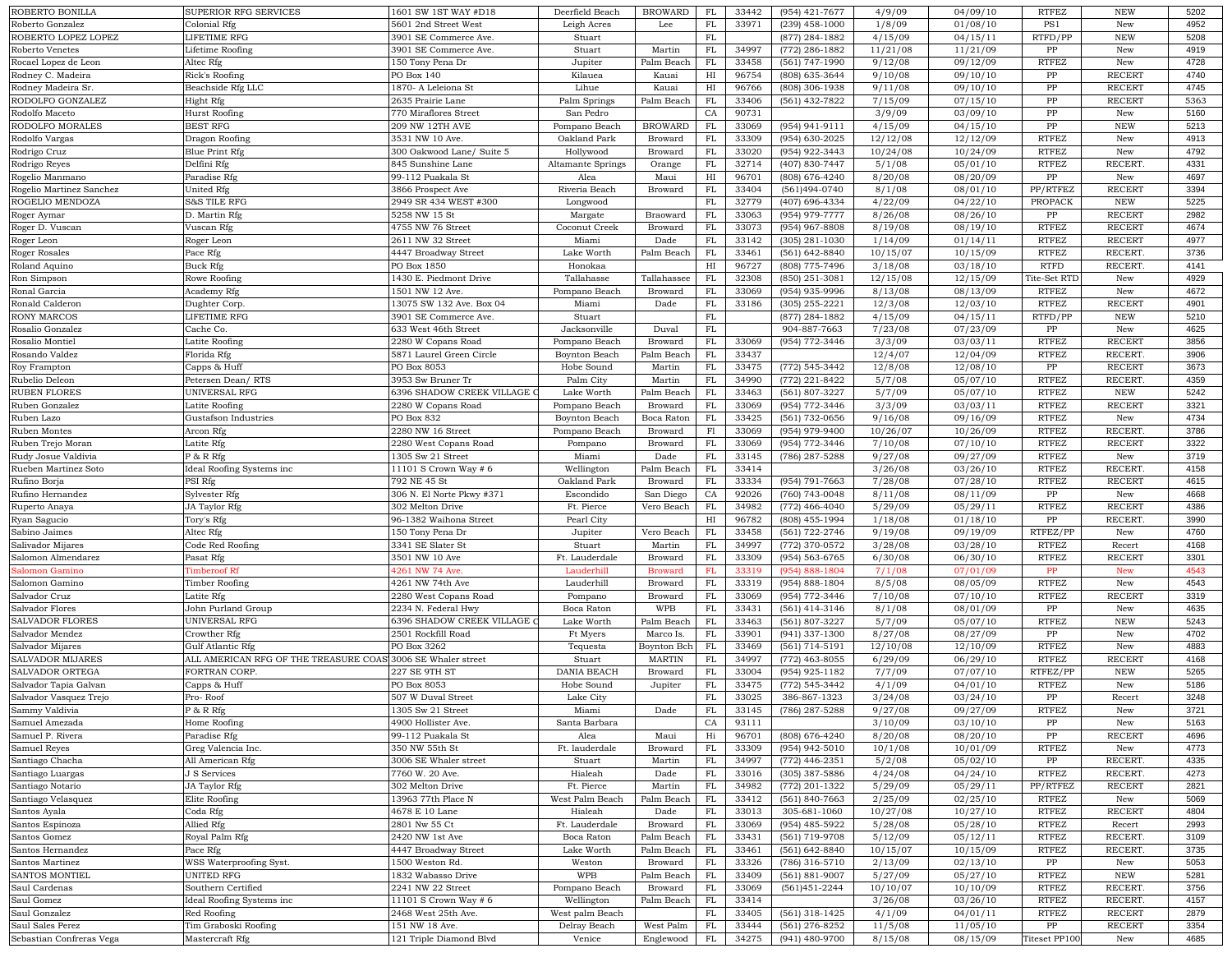| Serafin Curiel Lopez        | Palm Tree Rfg                                               | 5581 Winston Park Blvd     | Coconut Creek    | Broward             | ${\rm FL}$                 | 33073 | (954) 592-3370       | 6/13/08            | 06/13/10 | <b>RTFEZ</b> | <b>RECERT</b> | 4491 |
|-----------------------------|-------------------------------------------------------------|----------------------------|------------------|---------------------|----------------------------|-------|----------------------|--------------------|----------|--------------|---------------|------|
| Sergio Aguilar              | Latite Roofing                                              | 2280 West Copans Road      | Pompano Beach    | Broward             | F1                         | 33069 | (954) 772-3446       | 6/16/08            | 06/16/10 | <b>RTFD</b>  | <b>RECERT</b> | 2766 |
| Sergio Barrera              | Allied Rfg & Sheet Metal                                    | 2801 NW 55 Ct              | Ft. Lauderdale   | Broward             | $\rm FL$                   | 33309 | (954) 485-5922       | 5/28/08            | 05/28/10 | <b>RTFEZ</b> | Recert        | 2928 |
| SERGIO M. CRUZ              | <b>GULFSTAR RFG</b>                                         | 1613 ELM VIEW              | <b>HOUSTON</b>   |                     | TX                         | 77080 | (713) 464-2266       | 4/9/09             | 04/09/11 | PP           | <b>NEW</b>    | 5196 |
| Sergio Negrete              | Dr. Goodroof Inc.                                           | 11461 Tamiami Trail        | Punta Gorda      | Lee                 | F:                         | 33955 | (239) 225-5292       | 2/4/09             | 02/04/10 | PP           | New           | 5023 |
| Sergio S. Mendez            | Graboski Rfg                                                | 151 NW 18th Avenue         | Delray Beach     | Palm Beach          | ${\rm FL}$                 | 33444 | (561) 276-8252       | 7/7/08             | 07/07/10 | <b>RTFEZ</b> | <b>RECERT</b> | 3363 |
| Sergio Villa                | RINO RFG                                                    | 1201 N FED HWY             | Stuart           | Martin              | FL                         | 33401 | (772) 442-2058       | 5/22/09            | 05/22/11 | <b>RTFEZ</b> | <b>RECERT</b> | 2960 |
| Servando Medrano            | Lifetime Roofing                                            | 3901 SE Commerce Ave.      | Stuart           | Martin              | FL                         | 34994 | (877) 284-1882       | 2/26/09            | 02/26/10 | PP           | New           | 5075 |
| SERVANDO PIMENTEL           | <b>CURRY RFG</b>                                            | 1495 N DIXIE AVE           | Tequesta         | <b>MARTIN</b>       | ${\rm FL}$                 | 33418 | (561) 743-8921       | 5/12/09            | 05/12/10 | <b>RTFEZ</b> | <b>NEW</b>    | 5260 |
| SERVERIANO MORENO           | WEATHER GUARD RFG                                           | 1120 Normandy Dr           | MIAMI BEACH      | Dade                | FL                         | 33141 | (305) 688-7063       | 6/5/09             | 06/05/10 | <b>RTFEZ</b> | <b>NEW</b>    | 5293 |
| SILVANO CONTRERAS           | JOHN FEENEY RFGG                                            | 980 CATTLEMEN RD           | Sarasota         | Sarasota            | FL                         | 34232 | (941) 379-3111       | 5/12/09            | 05/12/10 | PS1          | <b>NEW</b>    | 5266 |
| SILVIO ZAPATA               | Blue Chip Rfg                                               | 1930 NW 18TH ST #15        | Pompano Beach    | Broward             | ${\rm FL}$                 | 33069 | (954) 984-9633       | 4/16/09            | 04/16/10 | <b>RTFEZ</b> | <b>NEW</b>    | 5222 |
| Socorro Aguirre             | Gustafson Industries                                        | PO Box 8                   | Boynton Beach    | Palm Beach          | ${\rm FL}$                 | 33425 | (561) 732-0656       | 12/18/08           | 12/18/09 | <b>RTFEZ</b> | New           | 4926 |
| Stanford W.Aban             | Rick's Roofing                                              | PO Box 140                 | Kilauea          | Kauai               | HI                         | 96754 | (808) 635-3644       | 9/10/08            | 09/10/09 | PP           | New           | 4744 |
| Steve Henderson             | Rowe Roofing                                                | 1430 E. Piedmont Drive     | Tallahasse       | Tallahassee         | ${\rm FL}$                 | 32308 | (850) 251-3081       | $\frac{12}{15/08}$ | 12/15/09 | Tite-Set RTD | New           | 4928 |
| Ted L Pond III              | J & D Rfg                                                   | 409 Nihoa Street           | Kahului          | Maui                | HI                         | 96732 | (808) 244-7088       | 3/17/09            | 03/17/10 | PP           | New           | 5157 |
| Teofilo Castillo            | Collis Rfg                                                  | 485 Commerce Way           | Longwood         | Orlando             | ${\rm FL}$                 | 32752 | $(321) - 423 - 1944$ | 1/27/09            | 01/27/10 | <b>RTFEZ</b> | New           | 5005 |
| Thomas Lindsey              | J & D Rfg                                                   | 409 Nihoa Street           | Kahului          | Maui                | HI                         | 96732 | (808) 244-7088       | 3/17/09            | 03/17/10 | PP           | New           | 5159 |
| Thomas Lopez                | A.A.M. Development                                          | 9661 154th Rd. North       | West Palm Beach  | Jupiter             | $\rm FL$                   | 33478 | (561) 870-6059       | 6/26/08            | 06/26/09 | <b>RTFEZ</b> | New           | 4522 |
| Tiburcio Rodriguez Luna     | W.P.C. Const                                                | 221 Circle Dr              | Maitland         | Orlando             | ${\rm FL}$                 | 32751 | (407) 644-8923       | 2/2/09             | 02/02/11 | <b>RTFEZ</b> | <b>RECERT</b> | 5044 |
| Tim Hernandez               | <b>Chandlers Roofing</b>                                    | 403 West 21treet           | San Pedro        |                     | CA                         | 90731 |                      | 3/10/09            | 03/10/10 | ${\rm PP}$   | New           | 5161 |
| <b>TIM KRIDER</b>           | BEST RFG                                                    | 209 NW 12TH AVE            | Pompano Beach    | <b>BROWARD</b>      | FL                         | 33069 | (954) 941-9111       | 4/15/09            | 04/15/10 | ${\rm PP}$   | <b>NEW</b>    | 5216 |
| Timothy Ackerland           | Gary's Roofing                                              | 4430 McAshton Street       | Sarasota         | Sarasota            | ${\rm FL}$                 | 34233 | (941) 922-5199       | 3/5/09             | 03/05/10 | <b>RTFD</b>  | New           | 5093 |
| <b>TIRSO SERRANO</b>        | A&J RFG                                                     | 7947 NW 64TH ST            | MIAMI            | Dade                | ${\rm FL}$                 | 33166 | (305) 599-2782       | 4/15/09            | 04/15/11 | <b>RTFEZ</b> | <b>RECERT</b> | 2789 |
| <b>Todd Egerton</b>         | Hight Rfg                                                   | 2635 Prairie Lane          | Palm Springs     | Palm Beach          | $\rm FL$                   | 33406 | (561) 432-7822       | 7/15/09            | 07/15/11 | PP           | <b>RECERT</b> | 4196 |
| TORIVIO CAMACHO             | DK RFG                                                      | 4041 NE 7TH AVE            | Oakland Park     | Broward             | $\rm FL$                   | 33339 | (954) 444-3441       | 7/8/09             | 07/08/10 | <b>RTFEZ</b> | ${\tt NEW}$   | 5360 |
| Travis Anu Miyashiro        | Oahu Roofing & Waterproofing                                | 96-1219 Waihona Street     | Pearl City       | Kona                | HI                         | 96782 | (808) 456-5776       | 3/11/09            | 03/11/10 | PP           | New           | 5117 |
| Ulises Cheluca Gutierrez    | Coastal Rfg & Waterproofing                                 | 899 NE 42nd Street         | Oakland Park     | Broward             | $\rm FL$                   | 33334 | (954) 563-7193       | 11/14/08           | 11/14/09 | <b>RTFEZ</b> | New           | 4856 |
| <b>Ullysse Castelly</b>     | Latite Rfg                                                  | 2280 West Copans Road      | Pompano Beach    | Broward             | FL                         | 33069 | (954) 772-3446       | 8/23/07            | 08/23/09 | <b>RTFD</b>  | <b>RECERT</b> | 3569 |
| Valeriano Rodriguez         | Baynes Rfg                                                  | 2152 13th Street           | Olivenhain       | San Diego           | CA                         | 92024 |                      | 6/26/08            | 06/26/09 | PP           | New           | 4545 |
| Vanjo Viejo                 | Leeward Rfg                                                 | 86-138 I Kuwale Rd         | Waianae          | Kapolei             | HI                         | 96792 | (808) 696-7660       | 10/2/08            | 10/02/09 | ${\rm PP}$   | New           | 4778 |
| Victor Delrosario           | Heights Rfg. Inc.                                           | 414 NW 9th Ave.            | Homestead        | Dade                | ${\rm FL}$                 | 33030 | (305) 247-7663       | 1/22/08            | 01/22/10 | <b>RTFEZ</b> | <b>RECERT</b> | 4008 |
| Victor Maldonado            | FB Rfg & Const.                                             | 4650 SW 51 Street          | Davie            | Broward             | $\rm FL$                   | 33314 | (954) 316-7996       | 5/28/08            | 05/28/10 | <b>RTFEZ</b> | RECERT.       | 4423 |
|                             |                                                             |                            |                  |                     |                            |       |                      |                    |          |              |               |      |
|                             |                                                             |                            |                  |                     |                            |       |                      |                    |          |              |               |      |
| Victor Mijares              | All American Rfg                                            | 3006 SE Whaler street      | Stuart           | Martin              | ${\rm FL}$                 | 34997 | (772) 463-8055       | 4/15/08            | 04/15/10 | PP           | RECERT.       | 4238 |
| VICTOR MIJARES              | ALL AMERICAN RFG OF THE TREASURE COAS 3006 SE Whaler street |                            | Stuart           | <b>MARTIN</b>       | $\rm FL$                   | 34997 | (772) 463-8055       | 6/29/09            | 06/29/10 | PP           | <b>RECERT</b> | 4238 |
| Victor Mojica               | GC Tiles                                                    | 781 NW 147 Street          | Miami            | Dade                | FL                         | 33168 | $(305) 681 - 8771$   | 2/3/09             | 02/03/11 | <b>RTFEZ</b> | <b>RECERT</b> | 5012 |
| Victor Torres               | Lifetime Roofing                                            | 3901 SE Commerce Ave.      | Stuart           | Martin              | $\rm FL$                   | 34994 | (877) 284-1882       | 2/26/09            | 02/26/10 | ${\rm PP}$   | New           | 5078 |
| Victor Vega                 | On Shore Rfg                                                | 1066 SE St Lucie Blvd      | Stuart           | Vero Beach          | ${\rm FL}$                 | 34996 | (772) 283-1505       | 2/4/09             | 02/04/10 | <b>RTFEZ</b> | New           | 5020 |
| Victor Vega G               | Campany Rfg                                                 | 917 28th St                | West Pal Beach   | Pt. St. Lucie       | ${\rm FL}$                 | 33407 | (561) 863-6550       | 7/2/08             | 07/02/09 | <b>RTFEZ</b> | New           | 4539 |
| Victor Velazques            | Secure Roof                                                 | 5341 Derry Ave, Ste F      | Agoura Hills     | Malibu              | CA                         | 91301 | (818) 355-0536       | 8/14/08            | 08/14/09 | PP           | New           | 4755 |
| Victoriano Flores           | <b>Taylor Roofing</b>                                       | 2616 Griffin Rd            | Ft. Lauderdale   | Broward             | ${\rm FL}$                 | 33312 | (954) 965-1791       | 9/18/07            | 09/18/09 | <b>RTFEZ</b> | RECERT.       | 3659 |
| Victoriano Mendoza          | Roche Roofing                                               | 7570 NW 14th Street        | Miami            | Dade                | ${\rm FL}$                 | 33126 | (305) 220-7663       | 7/21/08            | 07/21/10 | <b>RTFEZ</b> | <b>RECERT</b> | 4622 |
| Vidal Maldanado             | Gustafson Industries                                        | PO Box 832                 | Boynton Beach    | Palm Beach          | ${\rm FL}$                 | 33425 | (561) 732-0656       | 4/14/08            | 04/14/10 | <b>RTFEZ</b> | RECERT.       | 4254 |
| Vidal Salgado               | Altec Rfg                                                   | 150 Tony Pena Dr           | Jupiter          | Palm Beach          | $\rm FL$                   | 33458 | (561) 747-1990       | 9/12/08            | 09/12/09 | <b>RTFEZ</b> | New           | 4727 |
| Vincente Bermudes           | Allied Rfg & Sheet Metal                                    | 2801 NW 55 Ct              | Ft. Lauderdale   | Broward             | ${\rm FL}$                 | 33309 | (954) 485-5922       | 5/28/08            | 05/28/10 | <b>RTFEZ</b> | Recert        | 2844 |
| Vinicio Maldonado           | Margate Rfg inc.                                            | 1448 NE 27Street           | Pompano Beach    | Broward             | F1                         | 33060 | (954) 943-4566       | 11/8/07            | 11/08/09 | <b>RTFEZ</b> | <b>RECERT</b> | 3816 |
| Virgilio Bautista           | Beachside Rfg LLC                                           | 1870-A Leleiona Street     | Lihue            | Lihue               | $\mathop{\rm HI}\nolimits$ | 96766 | (808) 245-7820       | 7/7/08             | 07/07/09 | PP           | New           | 4557 |
| Virginio Almaraz            | Campany Rfg                                                 | 917 28th St                | West Pal Beach   | Pt. St. Lucie       | ${\rm FL}$                 | 33407 | (561) 863-6550       | 7/2/08             | 07/02/09 | <b>RTFEZ</b> | New           | 4535 |
| Vornell Montgomery          | Osborne Rfg                                                 | 942 NW 56th Street         | Ft. Lauderdale   | Broward             | $\rm FL$                   | 33309 | (954) 776-1931       | 7/11/08            | 07/11/09 | <b>RTFEZ</b> | New           | 4585 |
| Waldi Armando Lopez         | Campany Rfg                                                 | 917 28th St                | West Pal Beach   | Pt. St. Lucie       | $\rm FL$                   | 33407 | (561) 863-6550       | 7/2/08             | 07/02/09 | <b>RTFEZ</b> | New           | 4536 |
| Walter Blandon              | Tiger & Son Rfg                                             | 501 NW 20th Ave.           | Miami            | Dade                | ${\rm FL}$                 |       | (305) 635-1700       | 8/13/07            | 08/13/09 | <b>RTFEZ</b> | RECERT.       | 3535 |
| Walter Torres               | Morton Rfg                                                  | 700 NE 42nd Street         | Oakland Park     | Broward             | ${\rm FL}$                 | 33334 | (954) 567-3880       | 10/19/07           | 10/19/09 | <b>RTFEZ</b> | RECERT.       | 3762 |
| <b>Walter Vazques Perez</b> | <b>Elderman Rfg</b>                                         | 117 Aldea Dr               | Sebastian        | <b>Indian River</b> | FL                         | 32958 | 772-473-1193         | 6/23/08            | 06/23/10 | <b>RTFEZ</b> | <b>RECERT</b> | 2862 |
| Walter W. Celaya            | Architectural Rfg                                           | 6470 Sw 99 street          | Miami            | Dade                | ${\rm FL}$                 | 33196 | (786) 413-4439       | 8/2/07             | 08/02/09 | <b>RTFEZ</b> | RECERT.       | 3513 |
| Warren Jarrett              | Crown Rfg. LLC                                              | 12244 Treeline Ave. #5     | Fort Meyers      | Naples              | ${\rm FL}$                 | 33913 | (239) 989-0371       | 8/1/08             | 08/01/09 | <b>RTFD</b>  | New           | 4630 |
| WILFRED WILLIAMS            | WEISS AND WOOLRICH CONS                                     | 1431 SW 30TH AVE           | Deerfield Beach  | Broward             | FL                         | 33442 | (954) 419-9339       | 5/1/09             | 05/01/11 | PROPACK      | NEW           | 5234 |
| Wilgen R. Mena              | Mainland Construction                                       | 1910 SW 134 Ave.           | Miami            | Dade                | $\rm FL$                   | 33175 | (305) 225-5571       | 7/15/08            | 07/15/10 | RTFEZ        | <b>RECERT</b> | 4117 |
| William A. Harris Jr.       | Jamie carter Rfg                                            | PO Box 2120                | Santa Rosa Beach | Santa Rosa          | $\rm FL$                   | 32459 | (850) 685-4700       | 8/15/08            | 08/15/09 | PP100        | New           | 4661 |
| William J. Mattull          | Dockside Rfg                                                | 8812 Venture Cove- Suite B | Tampa            | Hillsborough        | $\rm FL$                   | 33637 | (813) 983-9099       | 11/27/08           | 11/27/09 | RTFEZ        | New           | 4914 |
| WILLIAM VALDEZ              | ABC RFG                                                     | 1078 s. Powerline Rd       | Deerfield Beach  | Broward             | $\rm FL$                   | 33442 | (954) 698-5959       | 5/5/09             | 05/05/10 | <b>RTFEZ</b> | ${\tt NEW}$   | 5239 |
| Willie Brown                | Rowe Roofing                                                | 1430 E. Piedmont Drive     | Tallahasse       | Tallahassee         | ${\rm FL}$                 | 32308 | (850) 251-3081       | 12/15/08           | 12/15/09 | Tite-Set RTD | New           | 4927 |
| Willoughby Abraham          | Beachside Roofing LLC                                       | 91-522 Nakuawa Street      | Kapolei          |                     | HI                         | 96707 | (808) 682-5803       | 10/19/07           | 10/19/09 | PP           | RECERT.       | 3771 |
| Wilmar Caban                | Beachside Rfg LLC                                           | 1870-A Leleiona Street     | Lihue            | Lihue               | $_{\rm HI}$                | 96766 | (808) 245-7820       | 7/7/08             | 07/07/09 | PP           | New           | 4560 |
| Wilme Gomez                 | Ranger Rfg                                                  | 1508 53rd St               | Mangonia Park    | Palm Beach          | $\rm FL$                   | 33407 | (561) 842-6943       | 7/17/08            | 07/17/09 | RTEAZ        | New           | 4580 |
| Wilmer Gonzalez Hurtado     | Expo Bldg & Development                                     | 2413 N. Federal Hwy        | Delray Beach     | Palm Beach          | $\rm FL$                   | 33483 | (561) 584-1099       | 3/14/08            | 03/14/10 | <b>RTFEZ</b> | RECERT.       | 4127 |
| Yader J. Perez              | Istuela Rfg                                                 | 7501 NW 7 ST               | Miami            | Dade                | $\rm FL$                   | 33126 | $(305)$ 266-1011     | 8/21/08            | 08/21/10 | RTFEZ        | <b>RECERT</b> | 4679 |
| Yader Martinez              | Red Rfg                                                     | 3425 NW 4 Street           | Miami            | Dade                | $\rm FL$                   | 33125 | (786) 325-2383       | 8/26/08            | 08/26/10 | <b>RTFEZ</b> | <b>RECERT</b> | 3261 |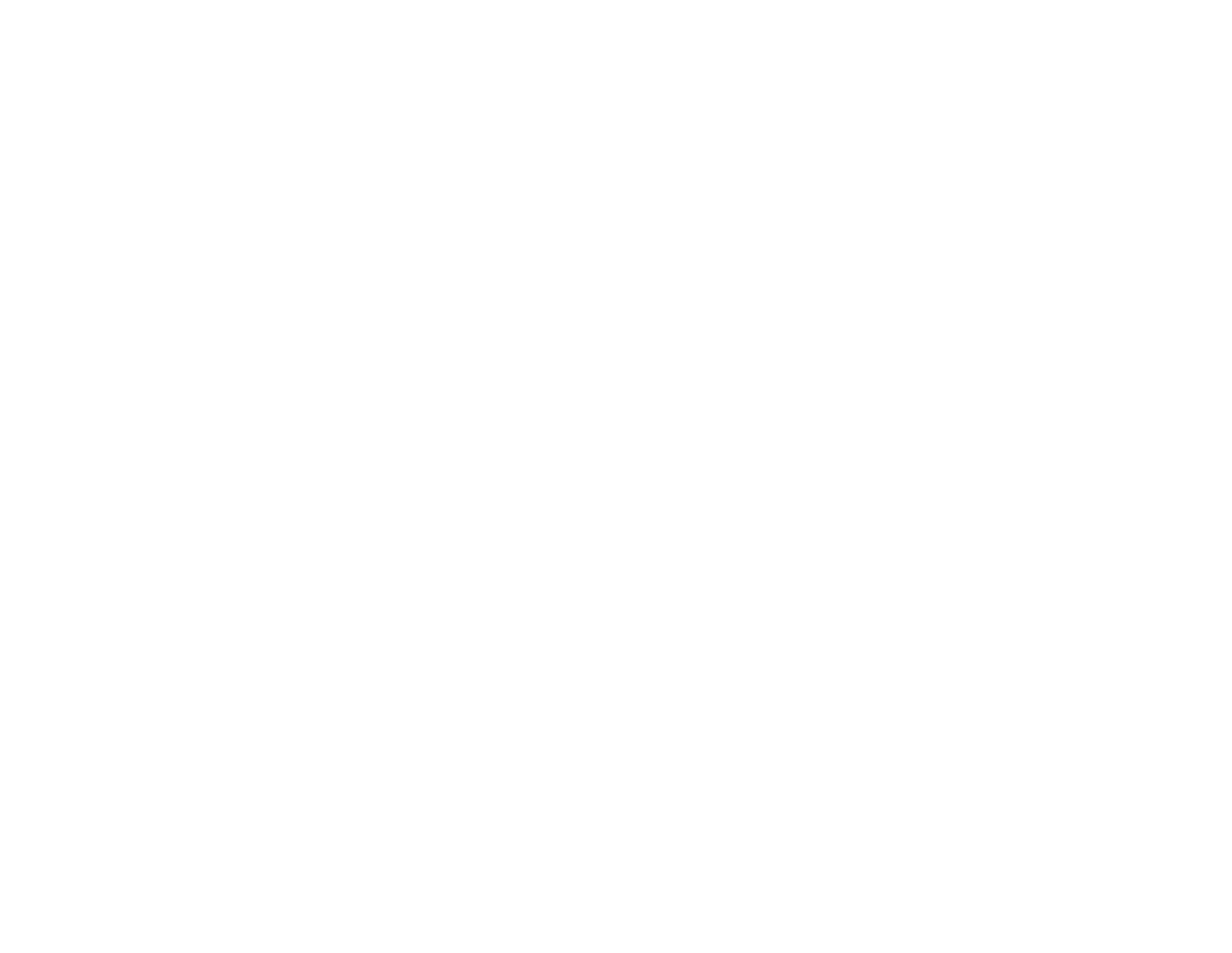